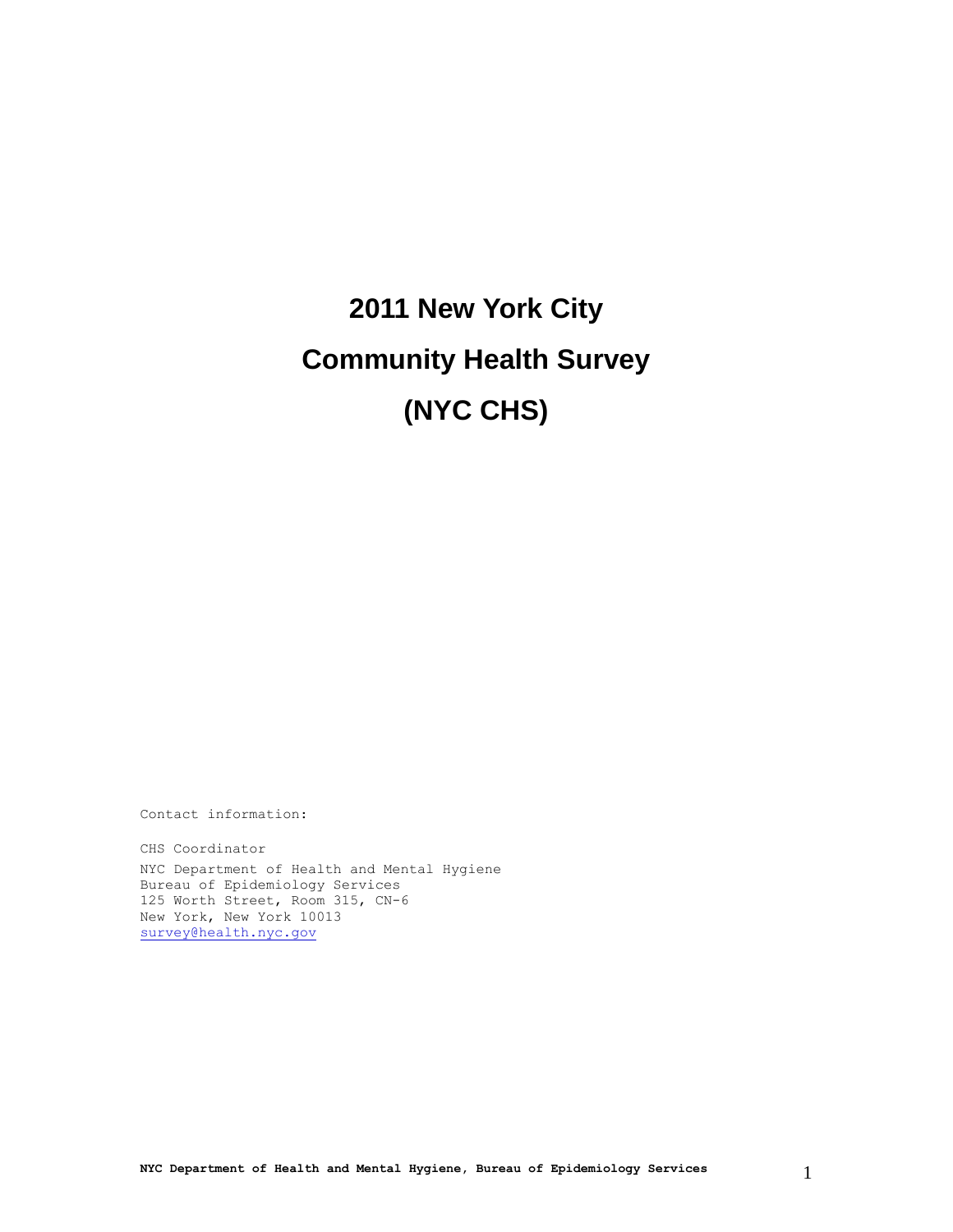## COMMUNITY HEALTH SURVEY 2011 TABLE OF CONTENTS

| <b>STATILS</b>                                                                                                           |
|--------------------------------------------------------------------------------------------------------------------------|
| <b>ACCESS</b>                                                                                                            |
|                                                                                                                          |
| <b>DIARETES</b>                                                                                                          |
| <b>ASTHMA</b>                                                                                                            |
|                                                                                                                          |
|                                                                                                                          |
|                                                                                                                          |
|                                                                                                                          |
|                                                                                                                          |
| <b>TOBACCO</b>                                                                                                           |
| 34                                                                                                                       |
|                                                                                                                          |
| 36<br>NOTSE.                                                                                                             |
| 39                                                                                                                       |
|                                                                                                                          |
| SEXUAL.                                                                                                                  |
| PRESCRIPTION DRUG ABUSE<br>AND                                                                                           |
| MODULE $\ldots \ldots \ldots \ldots \ldots \ldots \ldots \ldots \ldots \ldots \ldots \ldots \ldots$<br>49<br><b>HONE</b> |
| CLOSTNG:<br>.50                                                                                                          |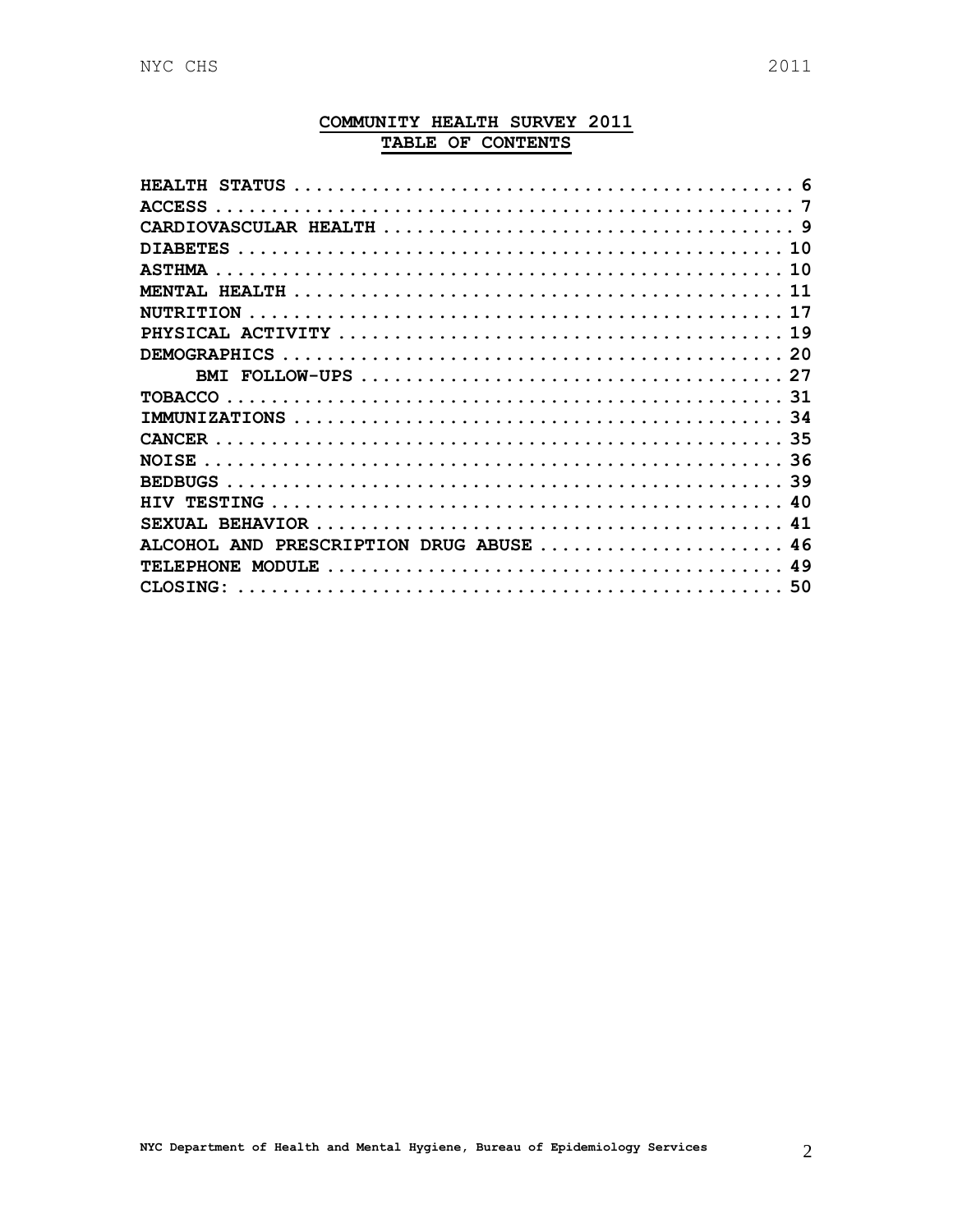### **2011 Community Health Survey Questionnaire Last updated (6.13.11)**

Hello, My name is  $\qquad \qquad$ , and I am calling on behalf of the New York City Department of Health from Abt-SRBI. We're conducting an important study to improve the health of New Yorkers. Your household has been randomly chosen to represent your neighborhood. All answers you give will be confidential.

[IF NEEDED] You don't have to give me any personal identifying information such as your full name or address.

|  | REASONS TO CALL-BACK               | REASONS NOT TO CALL-BACK           |
|--|------------------------------------|------------------------------------|
|  | 01 No answer                       | 11 Refused                         |
|  | 02 Busy                            | 12 Non-working/disconnected number |
|  | 03 Call-back                       | 13 Non-residential number          |
|  | 04 Answering machine               | 14 Number-change                   |
|  | 05 Spanish interviewer needed      | 15 Fax machine                     |
|  | 06 Other language needed           | 16 Beeper/Cell phone               |
|  | 07 END OF SHIFT/NUMBER NEVER TRIED | 17 Other phone problem             |
|  |                                    | 18 Physically/mentally unable      |
|  |                                    |                                    |

Q ZIP To make sure that your neighborhood is correctly identified, could I please have your five-digit zip code?

RECORD 77777 FOR DK RECORD 99999 FOR Ref.

#### **IF Q ZIP DOES NOT FALL IN PREDEFINED CATI ZIP CODE LIST**

Q Confirm. Just to confirm, is your zipcode\_\_\_\_\_\_\_\_\_\_\_\_?

1 YES  $2 NQ$ 7 DON'T KNOW/NOT SURE 9 REFUSED

**IF RESPONDENT CONFIRMS ORIGINAL ZIPCODE, ASK Q BORO. IF RESPONDENT SAYS THE ZIP CODE FIRST GIVEN IS NOT CORRECT OBTAIN CORRECTED ZIP CODE. IF THIS ZIPCODE STILL DOES NOT FALL IN PREDEFINED CATI ZIP CODE LIST, OR IF Q ZIP = 77777 OR Q ZIP = 99999, ASK Q BORO**

Q BORO In which of the five New York City boroughs are you residing?

### **READ IF NEEDED:**

1 The Bronx 2 Brooklyn 3 Manhattan 4 Queens, or 5 Staten Island ? 6 DO NOT LIVE IN NYC [TERMINATE] 7 DON'T KNOW/NOT SURE [TERMINATE] 9 REFUSED [TERMINATE]

**IF QUOTA OUT, WRITE DATA FOR QZIP (QZIP), QCONFIRM (QCONFIRM), AND QBORO (QBORO) FROM MAIN SUB\_SCRIPT. WRITE DATA FROM SAMPLE FOR UHF, REPLICATE, QKEY – THE ORIGINAL ONE, MAILED, RESMC, CSS.**

**LEVEL =1**

Q HH Now I need to randomly select one adult who lives in your household to be interviewed. How many members of your household, INCLUDING YOURSELF, are 18 years of age or older?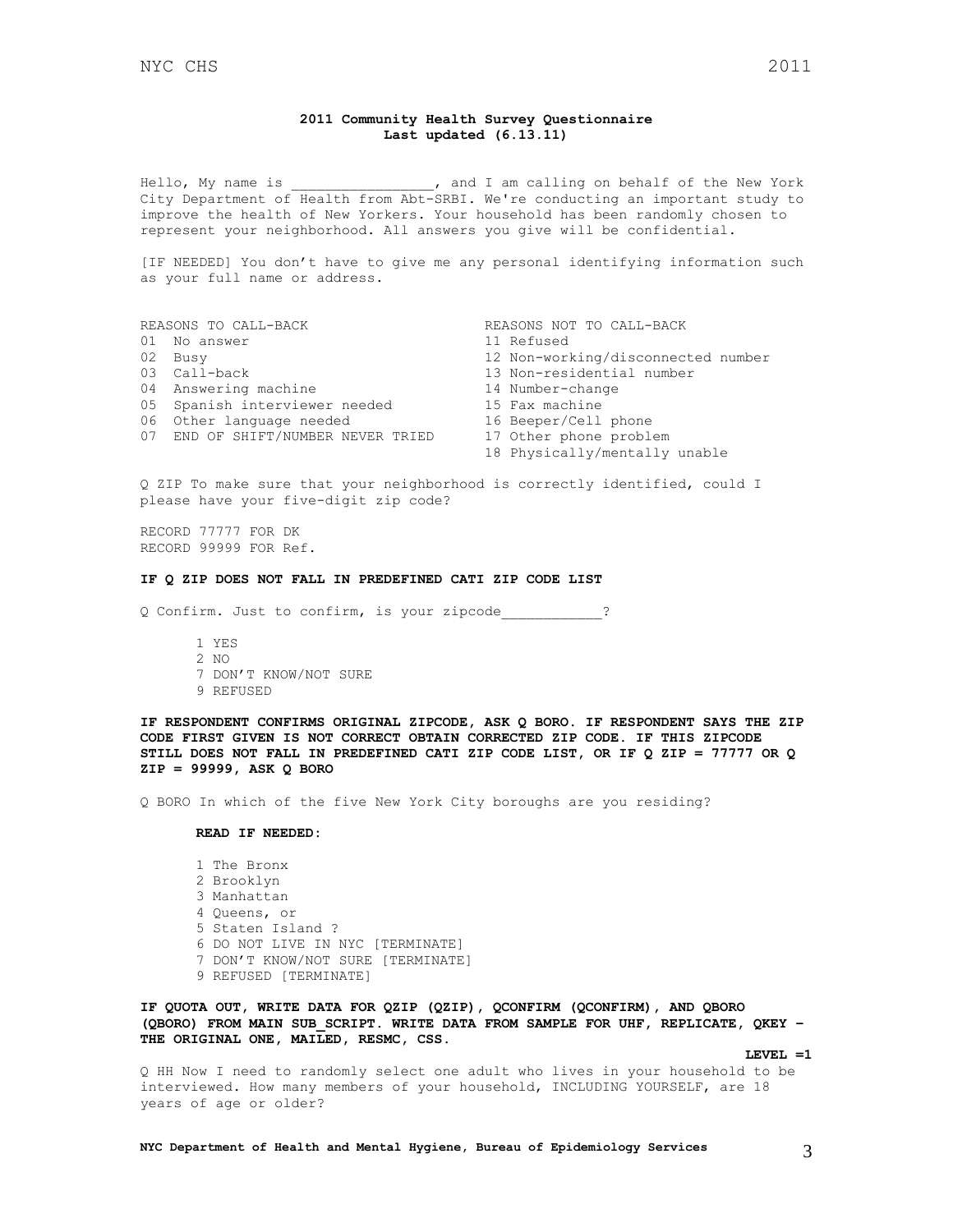READ IF NEEDED: Household members are those who spend a majority of their time living in the household.

RECORD 88 FOR NOT A PRIVATE RESIDENCE RECORD 99 FOR REFUSED/DK

Number of adults [RANGE 1-20]

**IF NO ADULTS (HH=0) OR NOT A PRIVATE RESIDENCE (HH=88) OR REFUSED/DK (HH=99):** Those are all the questions I have for you. Thank you for your time. **TERMINATE INTERVIEW.**

**IF ONLY 1 ADULT (HH=1) ASK HHa, ELSE IF MORE THAN ONE ADULT (HH>1) ASK HHb.**

HHa Are you the adult?

1 Yes 2 No 9 Refused **IF HHa=1, THEN READ S6A, ELSE SKIP TO S6B.**

s6a Then you are the person I need to speak with. Let me start by saying your contact information such as your phone number will not be shared with the Health Department or anyone else. Participation is voluntary: you can stop the interview at any time or decide not to answer any question. The interview takes about 25 minutes. If you have any questions I can't answer, I'll give you a telephone number for more information.

You will not be compensated for this study. However, in appreciation for your participation, if you choose, you will be entered in a drawing for \$50. You will not receive the \$50 unless you are randomly selected.

**IF INTERVIEW BEFORE AUGUST 31:** A total of 40 New Yorkers who complete the survey by August  $31^{st}$  will be randomly drawn. **IF INTERVIEW BETWEEN SEPTEMBER 1 AND NOVEMBER 30:** A total of 20 New Yorkers who complete the survey after August  $31^{st}$  will be randomly drawn. **[GO TO QWHICH]**

**IF HHa=2 (NOT THE ADULT)** s6b May I speak with the adult?

1 Yes - available (SKIP TO WHICH) 2 No - not available – [GO TO s6b1] 9 Refused

#### **IF MORE THAN ONE ADULT (HH>1) ASK HHb.**

HHb. NUMADULT How many of these adults are men and how many are women?

INTERVIEWER: RECORD 99 FOR REFUSED

\_\_\_ MEN \_\_\_ WOMEN

[If either NUMMEN or NUMWOMEN = 99 then Thank and terminate]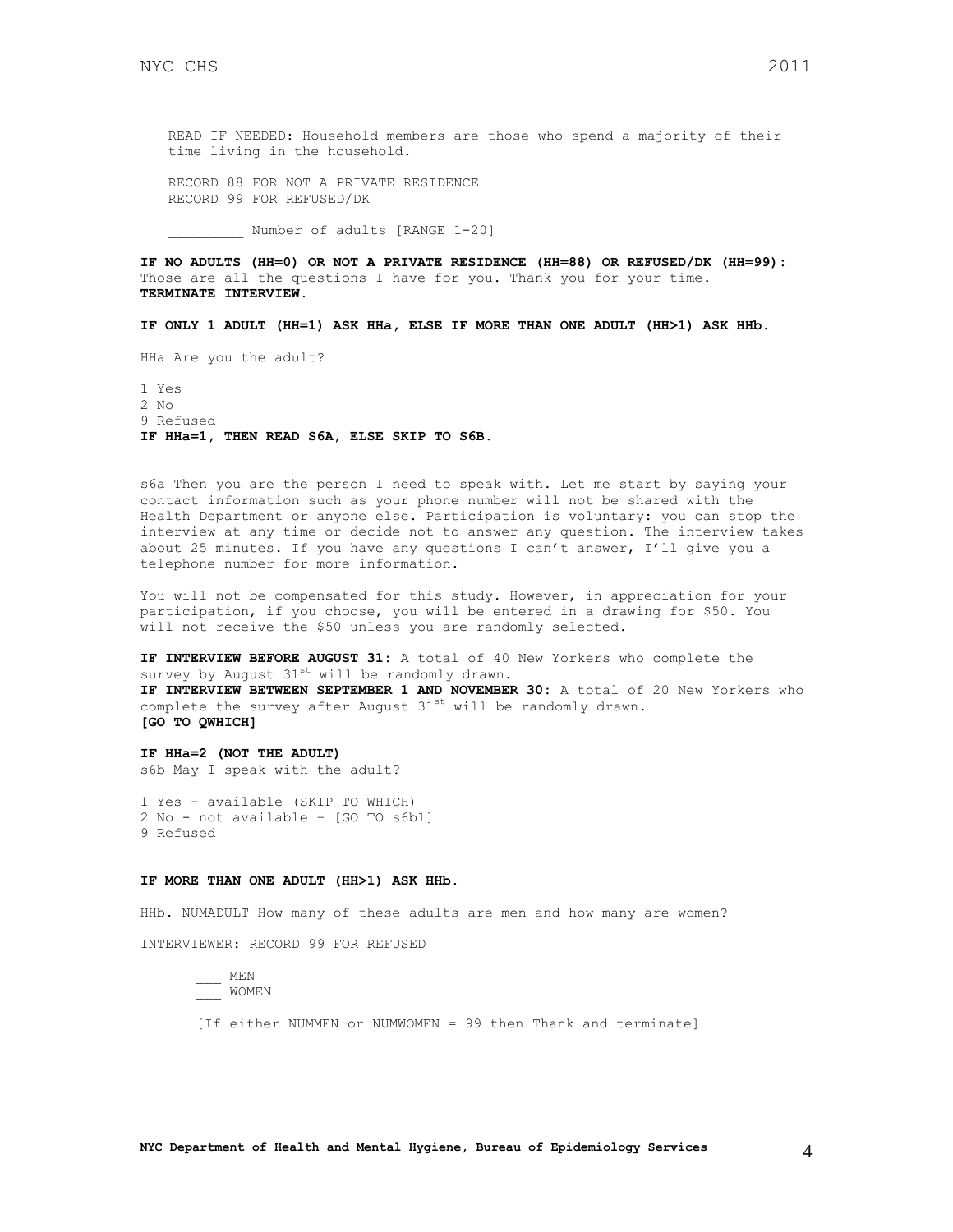Q PICK Could I please speak with \_\_\_\_\_\_\_\_\_\_\_? [RANDOMLY PICKED]

1 Yes - available (SKIP TO WHICH) 2 No - not available – [GO TO S6b1] 9 Refused

### **IF PICKED PERSON IS NOT AVAILABLE:**

S6b1. (If s6b = 2) May I please have the adult's name so we can ask for them when we call back?/(If q pick = 2) May I please have the (PICKED PERSON'S) name so that we can speak with [them] when we call back?

1 Gave response – (ENTER RESPONSE) 7 (VOL) Don't know – (Thanks and terminate) 9 (VOL) Refused – (Thanks and terminate)

Q WHICH INTERVIEWER: SELECT LANGUAGE

1 English 2 Spanish 3 Russian Paper

4 Chinese Paper

#### **IF HHa = 1 GO TO Q1.1, ELSE GO TO Q HELLO** Q HELLO

Hello, My name is \_\_\_\_\_\_\_\_\_\_\_\_\_\_\_, and I am calling on behalf of the New York City Department of Health from Abt-SRBI. We're conducting an important study to improve the health of New Yorkers. Your household has been randomly chosen to represent your neighborhood. All answers you give will be confidential.

Your contact information such as your phone number will not be shared with the Health Department or anyone else. Participation is voluntary: you can stop the interview at any time or decide not to answer any question. The interview takes about 25 minutes. If you have any questions I can't answer, I'll give you a telephone number for more information.

You will not be compensated for this study. However, in appreciation for your participation, if you choose, you will be entered in a drawing for \$50. You will not receive the \$50 unless you are randomly selected.

**IF INTERVIEW BEFORE AUGUST 31:** A total of 40 New Yorkers who complete the survey by August  $31^{st}$  will be randomly drawn. **IF INTERVIEW BETWEEN SEPTEMBER 1 AND NOVEMBER 30:** A total of 20 New Yorkers who complete the survey August  $31^{st}$  will be randomly drawn.

**ENTER CHS MAIN SUBSCRIPT HERE. WRITE DATA FROM SAMPLE FOR UHF, REPLICATE, QKEY – THE ORIGINAL ONE, MAILED, RESMC, CSS. WRITE SCREENER VARIABLES TO CHS SUBSCRIPT.**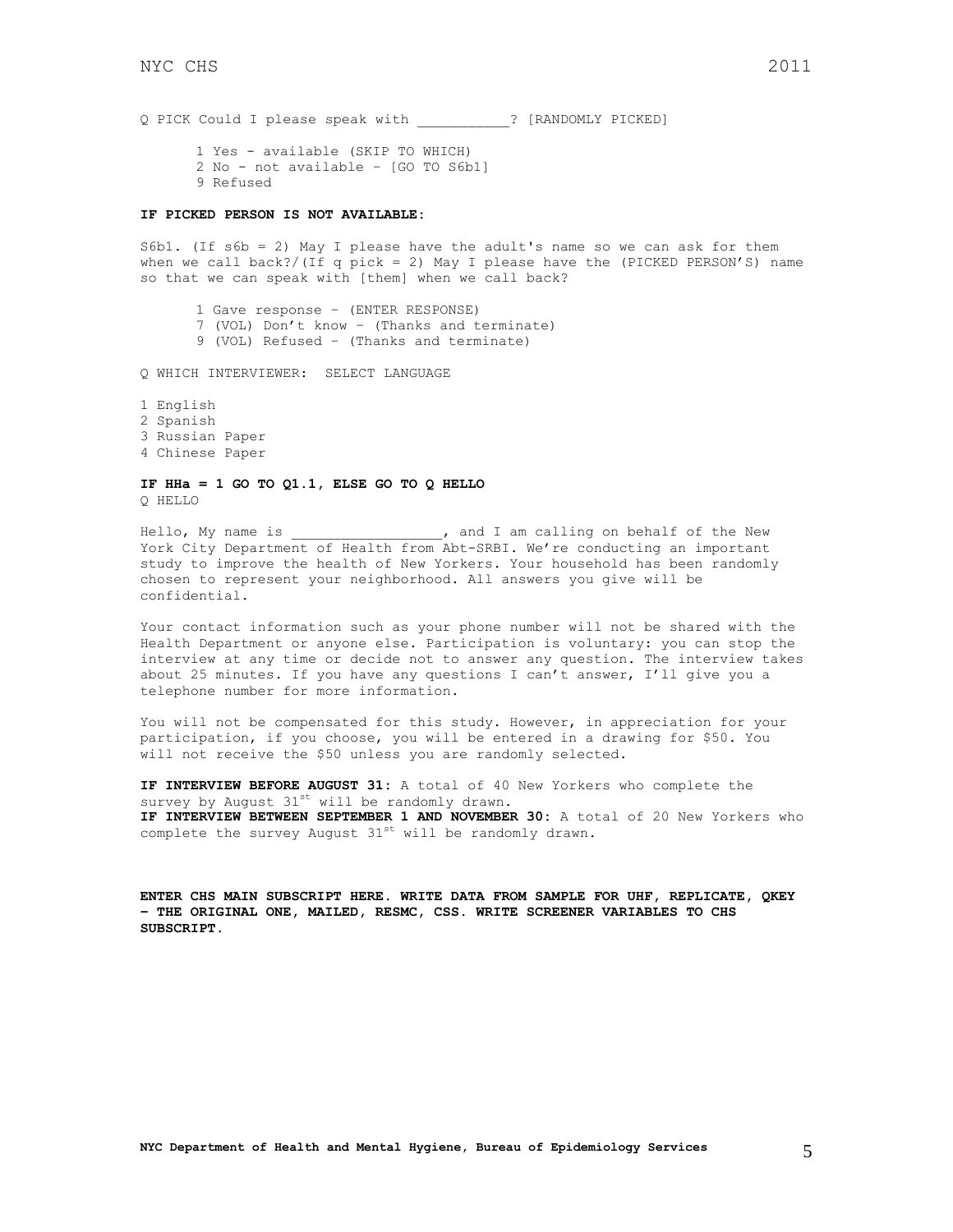### <span id="page-5-0"></span>**HEALTH STATUS**

# **CORE**<br>ASK ALL

**Q1.1 -** Would you say that in general your health is excellent, very good, good, fair or poor?

- 1 EXCELLENT
- 2 VERY GOOD
- 3 GOOD 4 FAIR
- 5 POOR
- 
- 7 DON'T KNOW/NOT SURE
- 9 REFUSED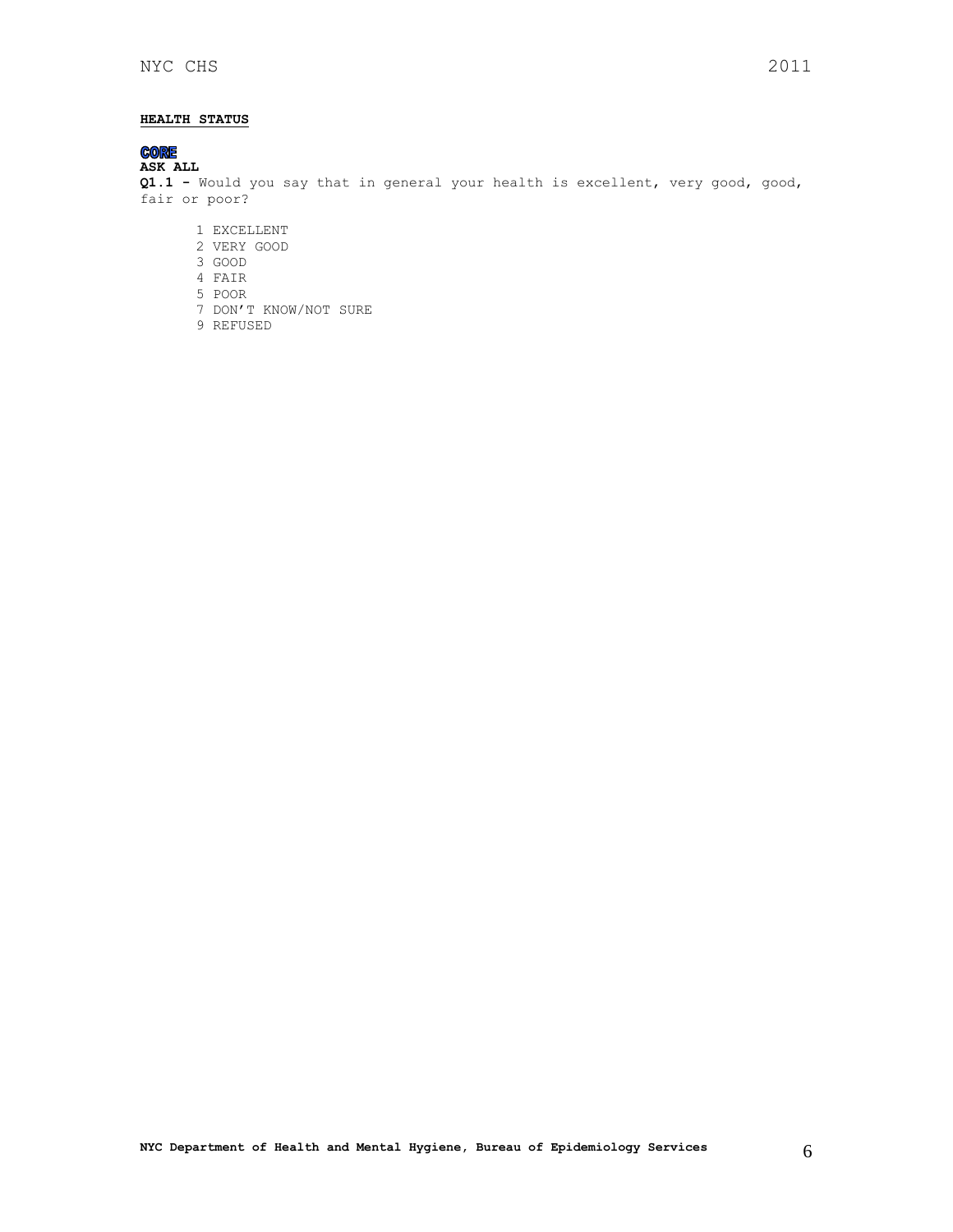### <span id="page-6-0"></span>**ACCESS**

## **CORE**

**ASK ALL**

**Q2.1 -** Do you have any kind of health insurance coverage, including private health insurance, prepaid plans such as H-M-Os, or government plans such as Medicare or Medicaid?

READ IF NEEDED: Medicare is a health insurance program for people 65 and older or persons with disabilities.

READ IF NEEDED: Medicaid is a health insurance program for persons whose income and resources cannot cover the costs of health care.

- 1 YES
- 2 NO
- 7 DON'T KNOW/NOT SURE
- 9 REFUSED

#### **CORE**

### **ASK IF Q2.1 = 1, ELSE SKIP TO Q2.3**

**Q2.2 -** What type of health insurance do you use to pay for your doctor or hospital bills? Is it insurance through:

BEGIN READING ANSWER CHOICES 01 Your employer

IF R CLEARLY PICKS 1, STOP READING ANSWER CHOICES AND ENTER 1. OTHERWISE, READ ENTIRE LIST.

02 Someone else's employer 03 A plan that you or someone else buys on your own 04 Medicare 05 Family Health Plus or Medicaid including Medicaid Managed Care 06 The military, CHAMPUS, TriCare, or the VA 07 COBRA, or 08 Some other source ? 88 NONE 77 DON'T KNOW/NOT SURE 99 REFUSED

### **ASK ALL**

**Q2.3 -** Do you have one person or more than one person you think of as your personal doctor or health care provider?

INTERVIEWER PROBE IF "YES": Do you have only one or more than one?

1 YES, ONLY ONE 2 YES, MORE THAN ONE 3 NO 7 DON'T KNOW/NOT SURE 9 REFUSED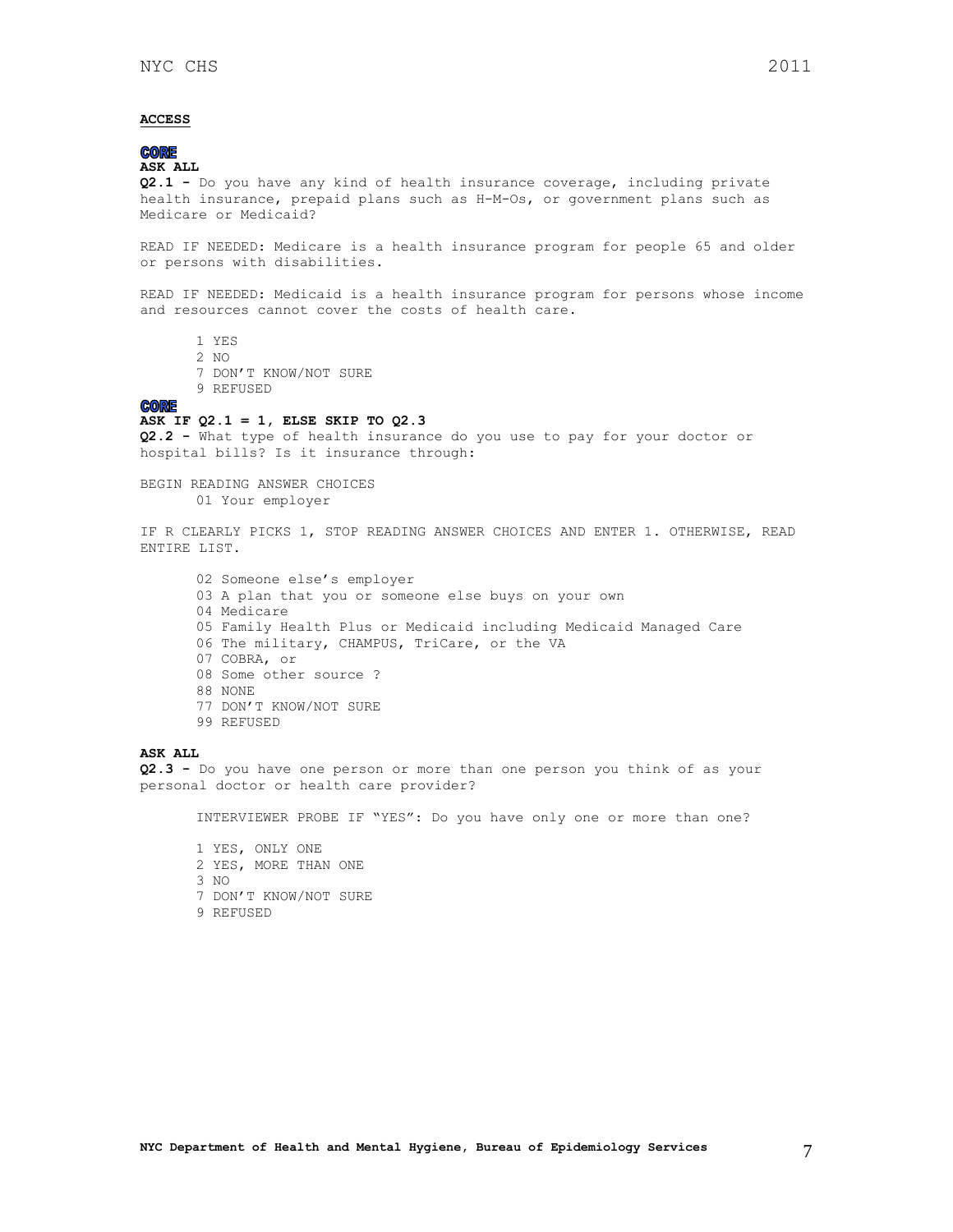### **ASK ALL**

**Q2.4** A routine checkup is a general physical exam, not an exam for a specific injury, illness or condition. About how long has it been since you last visited a doctor or other health care provider for a routine checkup?

1 Within the past 6 months (anytime less than 6 months ago) 2 Within the past year (6 months but less than 12 months ago) 3 Within the past 2 years (1 year but less than 2 years ago) 4 Within the past 5 years (2 years but less than 5 years ago) 5 5 or more years ago 7 Don't know/Not sure 8 Never 9 Refused

#### **ASK ALL**

**Q2.5** When you are sick or need advice about your health, to which one of the following places do you usually go? [Interviewer: select only one]

READ:

1 A private doctor 2 Community health center 3 A hospital outpatient clinic 4 A hospital emergency room or urgent care center 5 An alternative health care provider (such as acupuncturist, chiropractor, traditional healer, or herbalist) 6 Other (specify)

88 [VOL} NO USUAL PLACE

INTERVIEWER: READ ONLY IF NECESSARY

- 77 DON'T KNOW/NOT SURE
- 99 Refused

### **ASK IF Q2.3 = 1 OR 2, ELSE GO TO Q2.7**

**Q2.6** The last time you needed care for an illness or injury and called your personal doctor's office for an appointment, how quickly did they see you?

READ:

1 Same day 2 next day 3 in 2-3 days 4 in 4-5 days 5 more than 5 days 6 I didn't call my doctor's office 7 DON'T KNOW 9 REFUSED

### **TCNY**

**ASK ALL**

**Q2.7 -** Was there a time in the past 12 months when you needed medical care but did NOT get it? Medical care includes doctor's visits, tests, procedures, prescription medication and hospitalizations.

1 YES 2 NO 7 DON'T KNOW/NOT SURE 9 REFUSED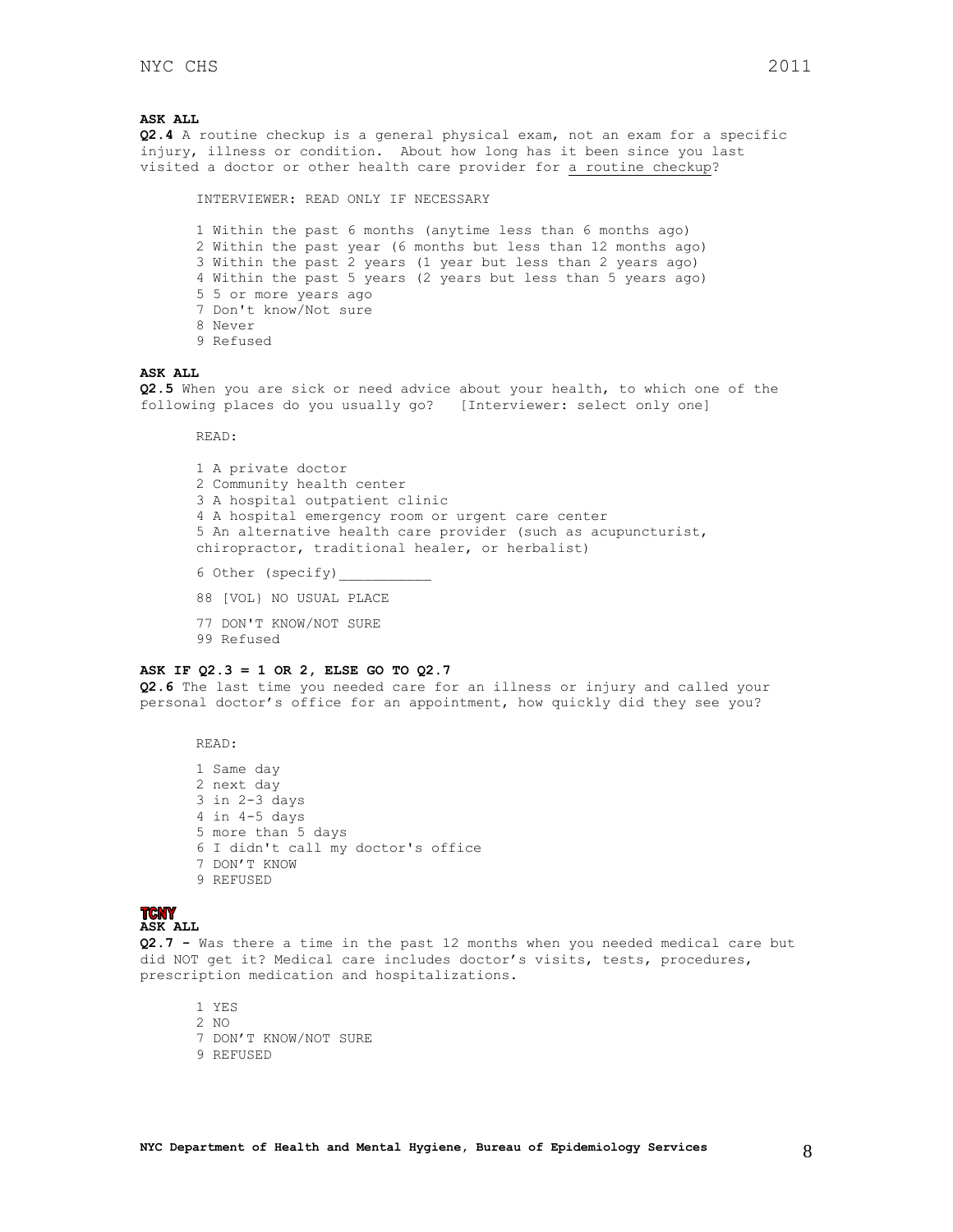## **TCNY**

**ASK ALL**

**Q3.1 -** Have you ever been told by a doctor, nurse or other health professional that you have hypertension, also called high blood pressure?

- <span id="page-8-0"></span>1 YES
- 2 NO
- 7 DON'T KNOW/NOT SURE
- 9 REFUSED

### **TCNY ASK IF Q3.1 = 1**

**Q3.2** – Have you ever been told by a doctor, nurse or other health professional that you need to take medicine for your high blood pressure?

- 1 YES
- 2 NO
- 7 DON'T KNOW/NOT SURE
- 9 REFUSED

### **TCNY**

#### **ASK IF Q3.2 = 1**

**Q3.3 –** Are you currently taking medication for your high blood pressure?

- 1 YES
- 2 NO
- 7 DON'T KNOW/NOT SURE
- 9 REFUSED

## **TCNY**<br>ASK ALL

**Q3.4 -** Have you ever been told by a doctor, nurse or other health professional that your blood cholesterol is high?

- 1 YES 2 NO 7 DON'T KNOW/NOT SURE
- 9 REFUSED

### **CORE**

### **ASK IF 3.4 = 1**

**Q3.5 -** Have you ever been told by a doctor, nurse or other health professional that you need to take medicine for your high cholesterol?

- 1 YES 2 NO 7 DON'T KNOW/NOT SURE
- 
- 9 REFUSED

#### **TCNY ASK IF 3.4 = 1**

**Q3.6 -** Are you currently taking medication to lower your high cholesterol?

- 1 YES
- 2 NO
- 7 DON'T KNOW/NOT SURE
- 9 REFUSED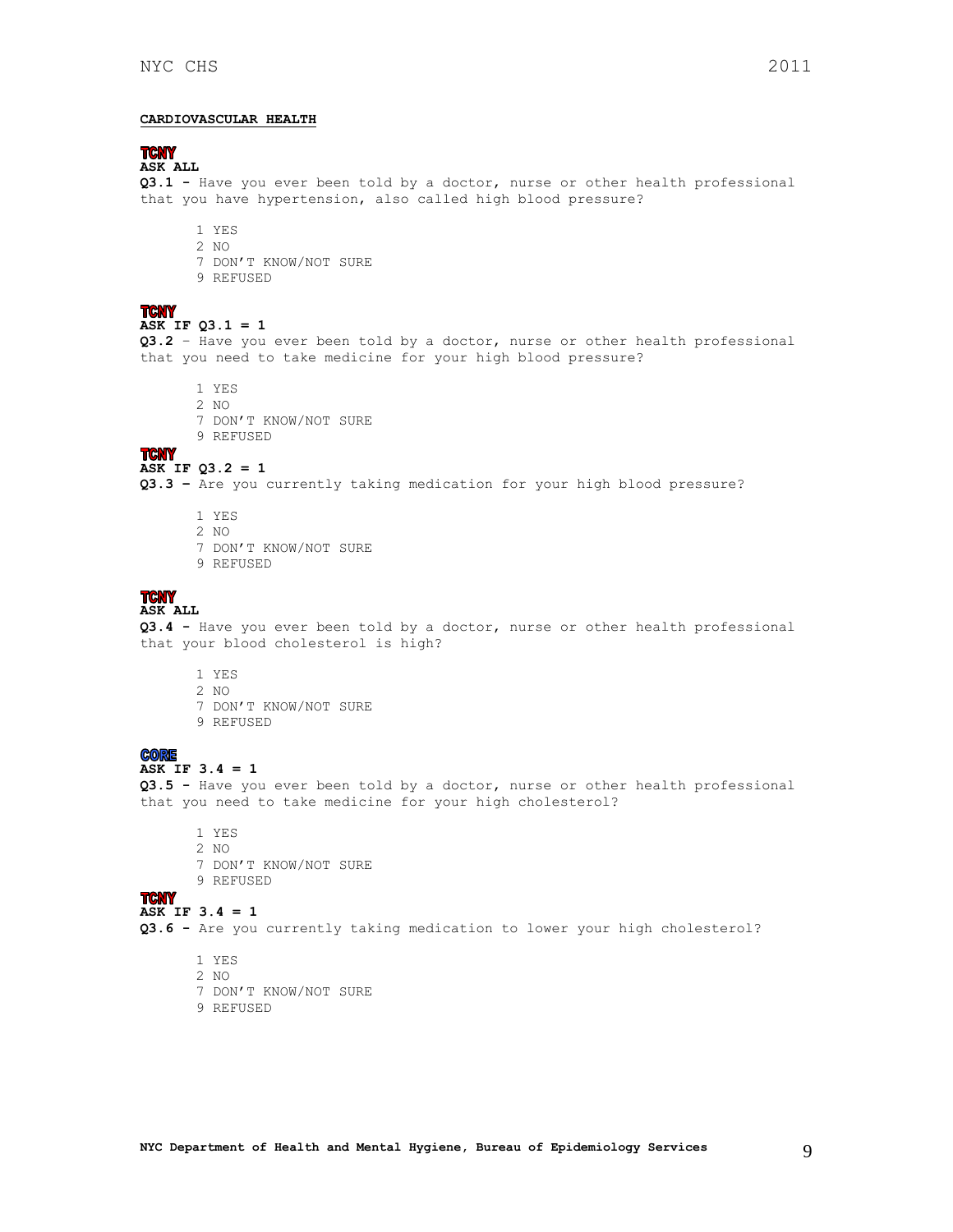### <span id="page-9-0"></span>**DIABETES**

**CORE** 

### **ASK ALL Q4.1-** Have you ever been told by a doctor, nurse or other health professional that you have diabetes?

INTERVIEWER: IF "YES", AND FEMALE ASK: "Was this only when you were pregnant?"

1 YES 2 YES, FEMALE TOLD ONLY DURING PREGNANCY 3 NO 7 DON'T KNOW/NOT SURE 9 REFUSED

#### **ASK IF Q4.1 = 1**

**Q4.2** How old were you when you were first told you have diabetes?

AGE (Range 0-98) 77 DON'T KNOW/NOT SURE 99 REFUSED

# <span id="page-9-1"></span>**ASTHMA**

**ASK ALL**

**Q4.3 -** Have you ever been told by a doctor, nurse or other health professional that you had asthma?

1 YES 2 NO 7 DON'T KNOW/NOT SURE 9 REFUSED

# **ASK IF Q4.3 = 1**

**Q4.4 -** In the last 12 months, have you had an episode of asthma or an asthma attack?

1 YES

- 2 NO
- 7 DON'T KNOW/NOT SURE
- 9 REFUSED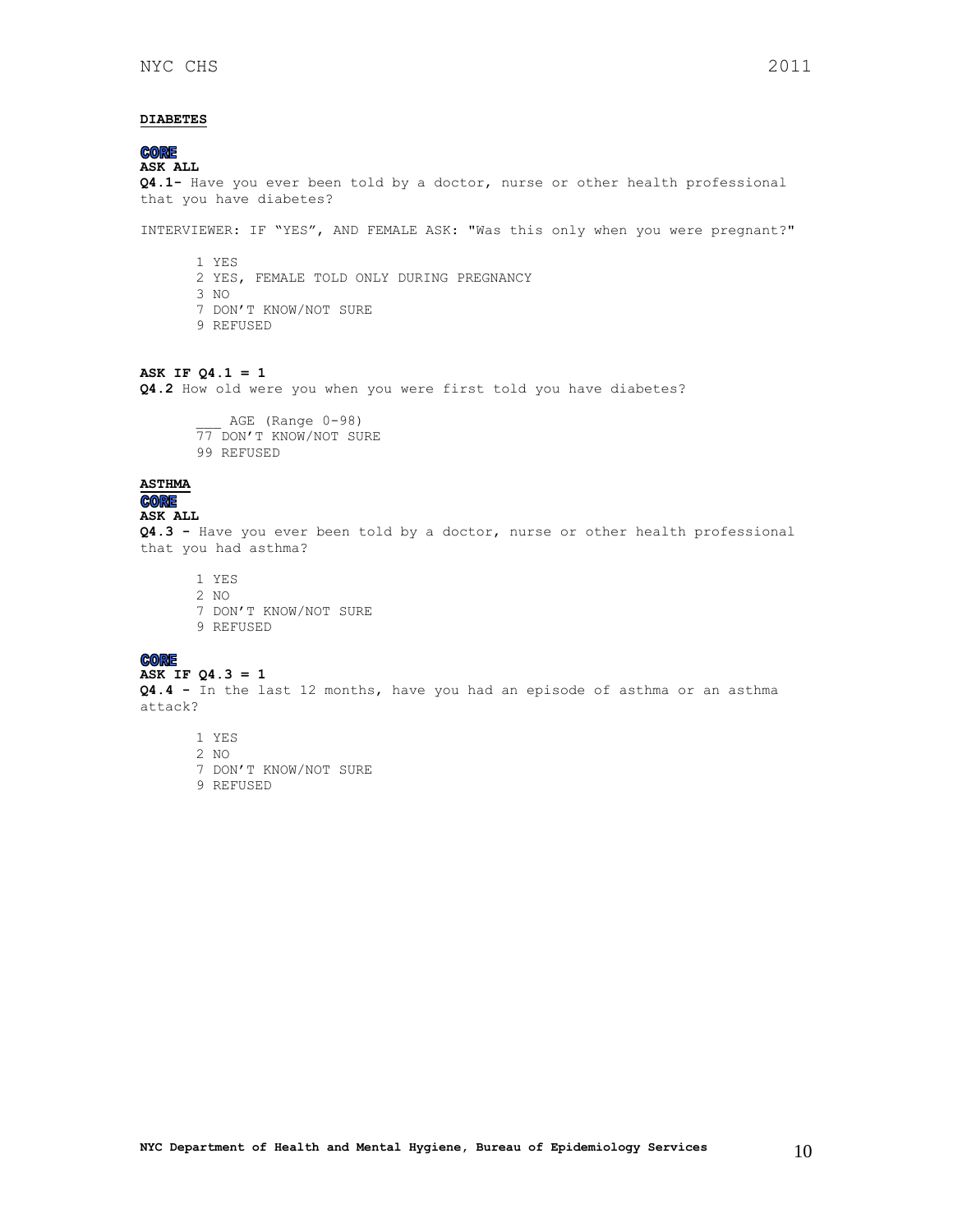### <span id="page-10-0"></span>**MENTAL HEALTH**

**READ:** The next few questions are about problems with your emotions, nerves or mental health in the last 12 months.

#### **ASK ALL**

**Q5.1 –**Think of one month in the last 12 months when you were the most depressed, anxious, or emotionally stressed.

During that month, how often did you feel nervous?

All of the time, most of the time, some of the time, a little of the time, OR none of the time?

READ IF NEEDED: If you cannot choose a month, think of last month.

IF ASKED FOR HELP WITH MENTAL HEALTH PROBLEM: 1(800) LIFE NET OR **800-543-3638**

1 ALL OF THE TIME 2 MOST OF THE TIME 3 SOME OF THE TIME 4 A LITTLE OF THE TIME 5 NONE OF THE TIME 7 DON'T KNOW/NOT SURE 9 REFUSED

#### **ASK ALL**

**Q5.2 –** During that month when you were at your worst emotionally, how often did you feel hopeless?

All of the time, most of the time, some of the time, a little of the time, OR none of the time?

IF ASKED FOR HELP WITH MENTAL HEALTH PROBLEM: 1(800) LIFE NET OR **800-543-3638** 1 ALL OF THE TIME

- 2 MOST OF THE TIME 3 SOME OF THE TIME 4 A LITTLE OF THE TIME 5 NONE OF THE TIME 7 DON'T KNOW/NOT SURE
- 9 REFUSED

#### **ASK ALL**

**Q5.3 –** During that month, in the last 12 months, when you were at your worst emotionally, how often did you feel restless or fidgety?

(READ IF NEEDED: All of the time, most of the time, some of the time, a little of the time, OR none of the time?)

IF ASKED FOR HELP WITH MENTAL HEALTH PROBLEM: 1(800) LIFE NET OR **800-543-3638**

1 ALL OF THE TIME 2 MOST OF THE TIME 3 SOME OF THE TIME 4 A LITTLE OF THE TIME 5 NONE OF THE TIME 7 DON'T KNOW/NOT SURE 9 REFUSED

### **ASK ALL**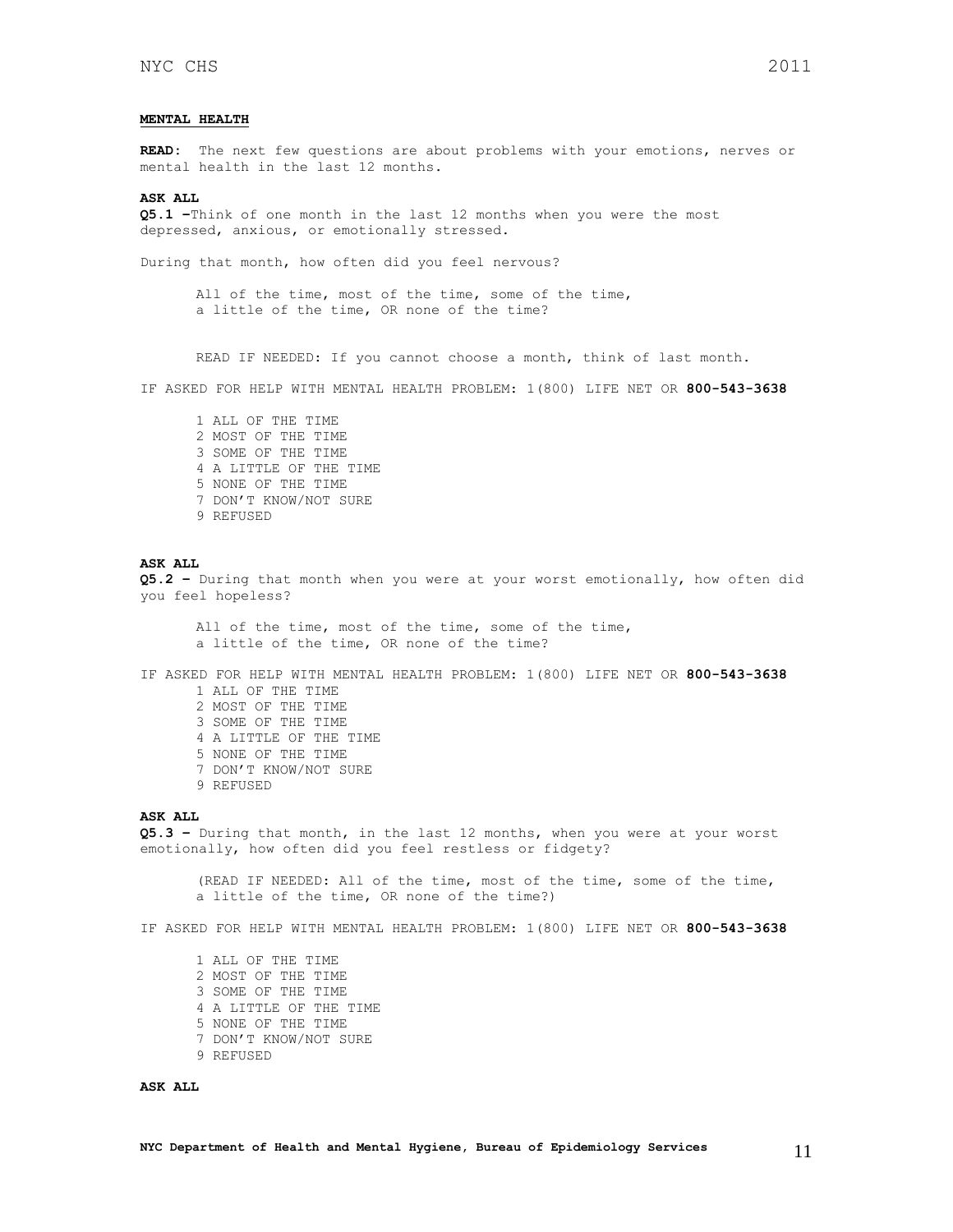**Q5.4 -** During that month when you were at your worst emotionally, how often did you feel so sad or depressed that nothing could cheer you up?

(READ IF NEEDED: All of the time, most of the time, some of the time, a little of the time, OR none of the time?)

IF ASKED FOR HELP WITH MENTAL HEALTH PROBLEM: 1(800) LIFE NET OR **800-543-3638**

1 ALL OF THE TIME 2 MOST OF THE TIME 3 SOME OF THE TIME 4 A LITTLE OF THE TIME 5 NONE OF THE TIME 7 DON'T KNOW/NOT SURE 9 REFUSED

#### **ASK ALL**

**Q5.5 -** During that month when you were at your worst emotionally, how often did you feel that everything was an effort?

(READ IF NEEDED: All of the time, most of the time, some of the time, a little of the time, OR none of the time?)

IF ASKED FOR HELP WITH MENTAL HEALTH PROBLEM: 1(800) LIFE NET OR **800-543-3638**

1 ALL OF THE TIME 2 MOST OF THE TIME 3 SOME OF THE TIME 4 A LITTLE OF THE TIME 5 NONE OF THE TIME 7 DON'T KNOW/NOT SURE 9 REFUSED

### **ASK ALL**

**Q5.6 -** During that month when you were at your worst emotionally, how often did you feel down on yourself, no good or worthless?

(READ IF NEEDED: All of the time, most of the time, some of the time, a little of the time, OR none of the time?)

IF ASKED FOR HELP WITH MENTAL HEALTH PROBLEM: 1(800) LIFE NET OR **800-543-3638**

1 ALL OF THE TIME 2 MOST OF THE TIME 3 SOME OF THE TIME 4 A LITTLE OF THE TIME 5 NONE OF THE TIME 7 DON'T KNOW/NOT SURE 9 REFUSED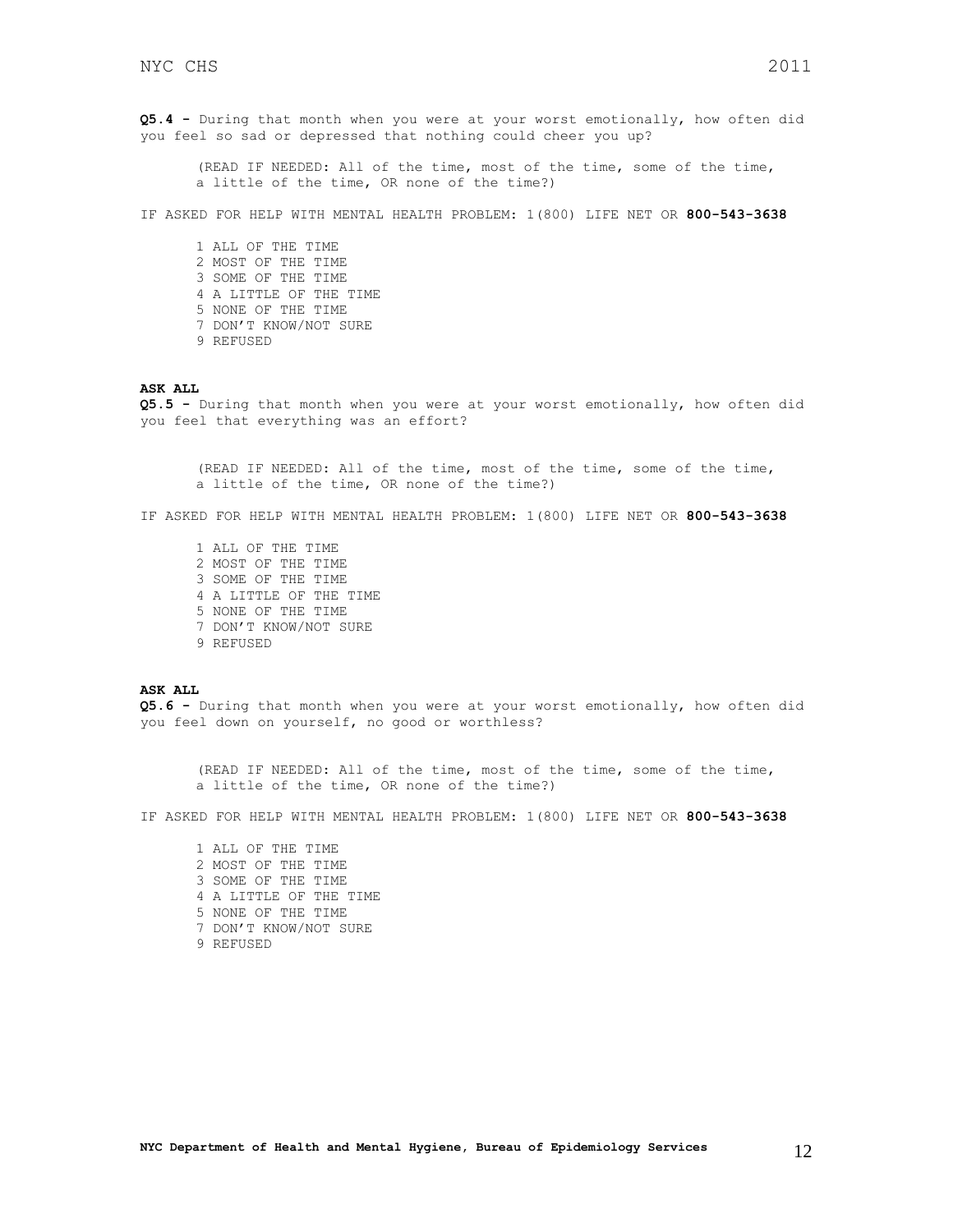```
***GENERATE K6 score*****
FOR Q 5.1 – Q 5.6, 
RETAIN ORIGINAL VALUES FOR Q5.1-Q5.6 BUT RECODE NEW VALUES FOR:
CODE 1 "All of the time" = 4
CODE 2 "Most of the time" = 3
CODE 3 "Some of the time" = 2
CODE 4 A little of the of time" = 1
CODE 5 "None of the time" = 0
CODE 7 "DON'T KNOW" = 0
CODE 9 "REFUSED" = 0 
K6SCORE = 5.1 + 5.2 + 5.3 + 5.4 + 5.5 + 5.6if K6SCORE >12 then SPD_PY=1; 
else if K6SCORE \leq=12, THEN SPD PY =2;
```
### **READ IF SPD\_PY = 1, ELSE SKIP TO Q5.10:**

For the next few questions I am still referring to that month in the last 12 months when you were the most depressed, anxious or emotionally stressed.

On a scale of 0 to 10, where 0 means it did not interfere at all and 10 means it interfered a lot, please tell me how much your emotions, nerves or mental health interfered with your ability to do each of the following activities in that month.

### **ASK IF SPD\_PY = 1, ELSE SKIP TO Q5.10**

**Q5.7 –** During that month, how much did your emotions interfere with your ability to work or do school work?

READ IF NEEDED: You can use any number between 0 and 10 to answer. 0 means no interference and 10 means it interfered a lot.

\_\_\_ [RESPONSE 0-10]

- 88 WAS NOT WORKING OR STUDYING DURING THAT PERIOD OF TIME
- 77 DON'T KNOW/NOT SURE
- 99 REFUSED

#### **ASK IF SPD\_PY = 1**

**Q5.8 –** How much did your emotions interfere with your ability to have a social life during that month?

READ IF NEEDED: You can use any number between 0 and 10 to answer. 0 means no interference and 10 means it interfered a lot.

\_\_\_ [RESPONSE 0-10] 77 DON'T KNOW/NOT SURE 99 REFUSED

#### **ASK IF SPD\_PY = 1**

**Q5.9 –** How much did your emotions interfere with your ability to take care of family life or home responsibilities during that month?

READ IF NEEDED: You can use any number between 0 and 10 to answer. 0 means no interference and 10 means it interfered a lot.

\_\_\_ [RESPONSE 0-10] 77 DON'T KNOW/NOT SURE 99 REFUSED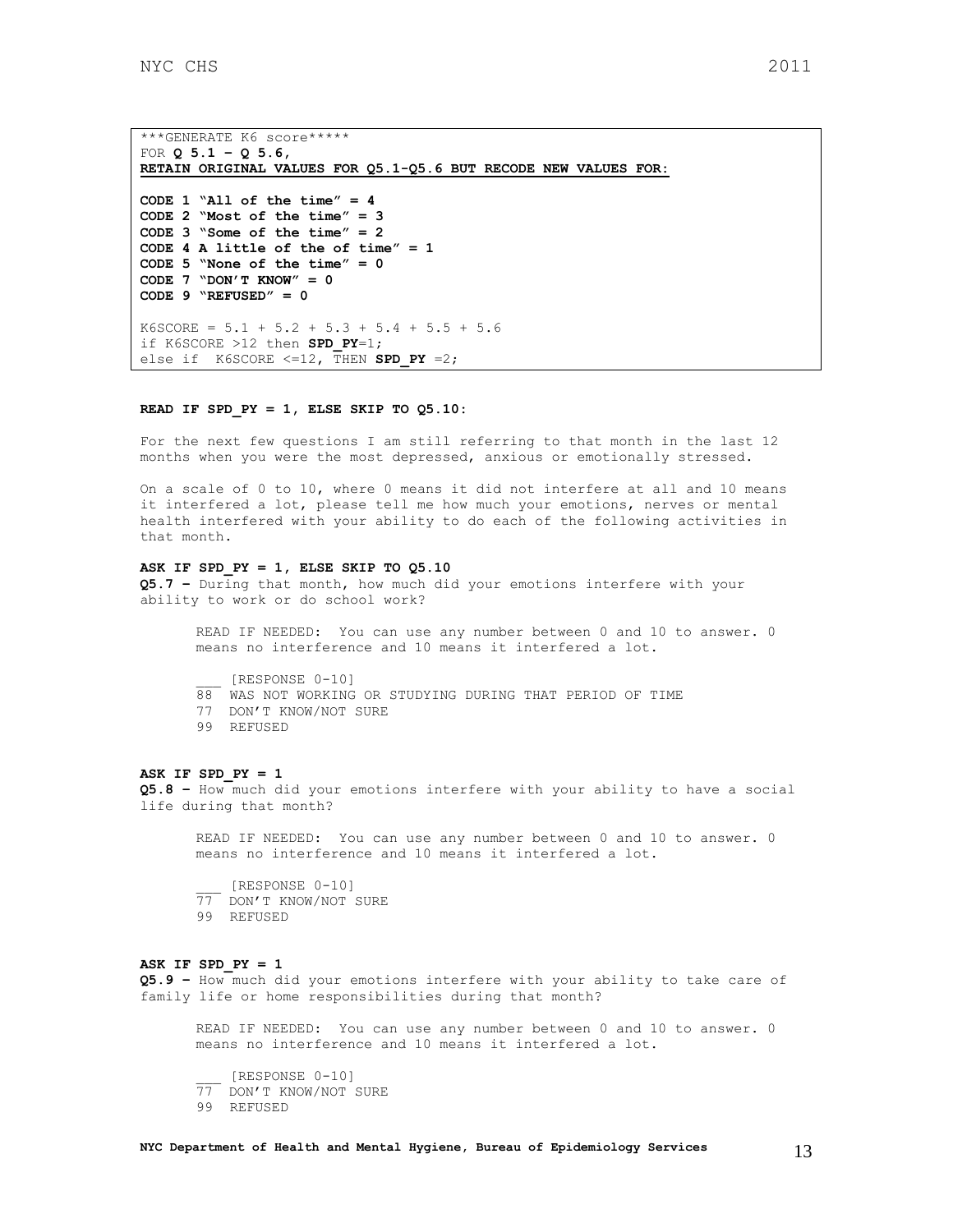**[CATI: IF Q5.7 >= 5 BUT NOT = 88, 77 OR 99 OR Q5.8 >= 5 BUT NOT = 77, 99 OR Q5.9 >= 5 BUT NOT = 77, 99 THEN MHIMPAIRED = 1, ELSE MHIMPAIRED = 2]**

**READ TO ALL:** The next few questions are about treatment and counseling for problems with emotions, nerves or mental health.

#### **ASK ALL**

**Q5.10 –** If ever, when did you last receive counseling for any problem you were having with your emotions, nerves or mental health? Was it:

[READ ALL OPTIONS UNTIL RESPONDENT SELECTS ONE]

1 Never 2 In the last month 3 In the last 6 months 4 In the last year 5 Over a year ago 7 DON'T KNOW/NOT SURE 9 REFUSED

#### **ASK ALL**

**Q5.11 –** If ever**,** when was the last time you took prescription medication for any problem you were having with your emotions, nerves, or mental health? Would you say:

[READ ALL OPTIONS UNTIL RESPONDENT SELECTS ONE]

1 Never 2 In the last month 3 In the last 6 months 4 In the last year 5 Over a year ago 7 DON'T KNOW/NOT SURE 9 REFUSED

### **ASK IF SPD\_PY = 1, ELSE SKIP TO Q5.12**

**Q5.13 –** In the **last 12 months**, how many times, if ever, have you gone to a hospital **Emergency Room** to receive treatment or counseling for any problem you were having with your emotions, nerves, or mental health? Please do not include treatment for alcohol or drug use.

1 Never 2 Once 3 Twice 4 Three times 5 Four times 6 Five or more times 7 DON'T KNOW/NOT SURE 9 REFUSED

### **ASK IF SPD\_PY = 1**

**Q5.14 -** In the **last 12 months**, how many times, if ever, have you **been admitted to a hospital** or other facility to receive treatment or counseling for any problem you were having with your emotions, nerves, or mental health? Please do not include treatment for alcohol or drug use.

1 Never 2 Once 3 Twice 4 Three times 5 Four times 6 Five or more times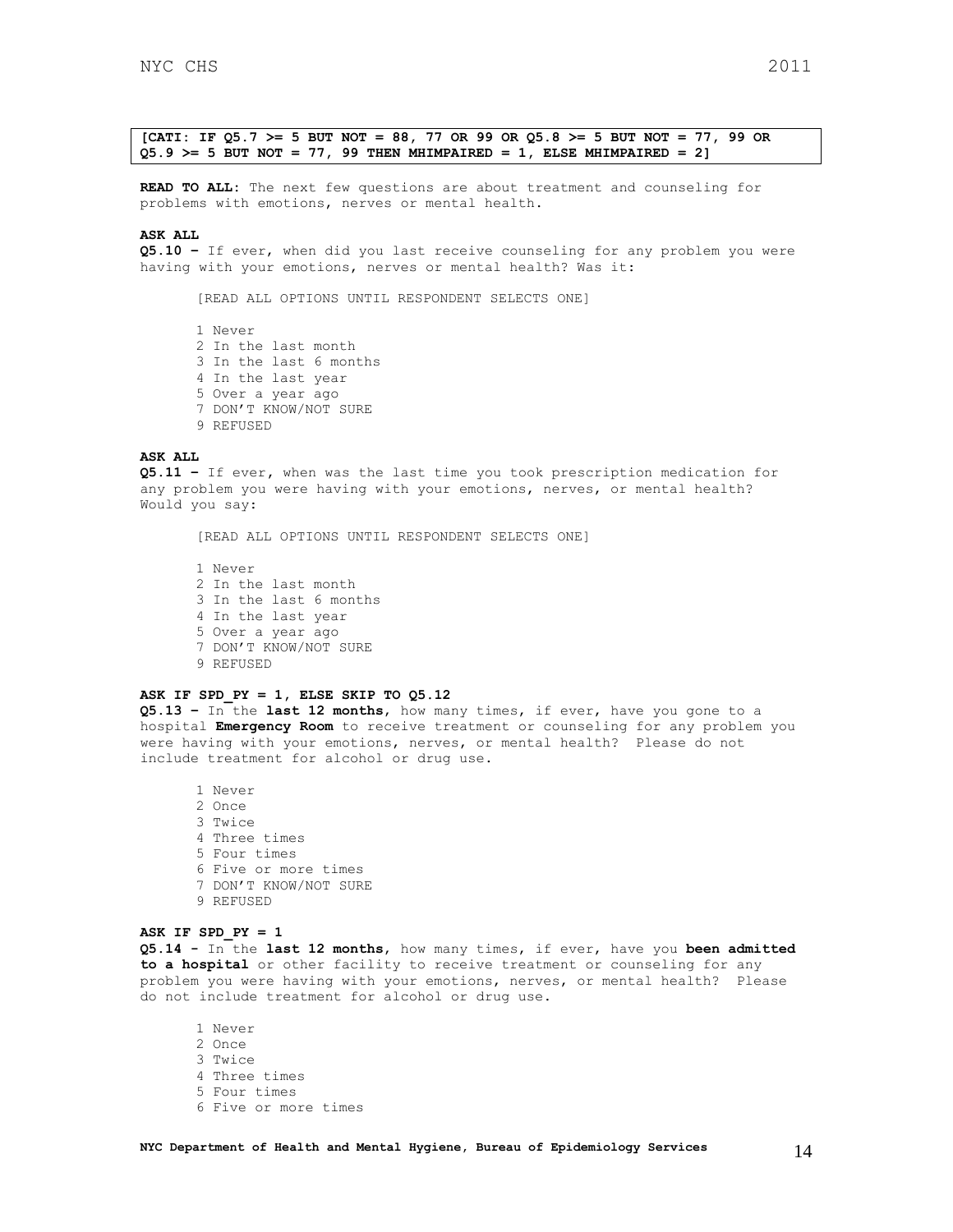7 DON'T KNOW/NOT SURE 9 REFUSED

### **ASK IF SPD\_PY = 1**

**Q5.15 -** During the last 12 months, have you either stayed overnight in a shelter or overnight on the street?

- 1 YES
- 2 NO
- 7 DON'T KNOW/NOT SURE
- 9 REFUSED

### **ASK IF SPD\_PY = 1**

**Q5.16 –** How many times have you moved in the last 12 months?

**READ IF NEEDED:** By moved, I mean moving your residence.

- \_\_\_ [RESPONSE 0-52]
- 52 RESPONDENT MOVED 52 OR MORE TIMES
- 77 DON'T KNOW/NOT SURE
- 99 REFUSED

#### **ASK IF SPD\_PY = 1**

**Q5.17 –** Not counting minor traffic violations, in the last 12 months have you been arrested and booked for breaking the law?

[READ IF NEEDED: Being 'booked' means that you were taken into custody and processed by the police or by someone connected with the courts, even if you were then released.]

- 1 YES
- 2 NO
- 7 DON'T KNOW/NOT SURE
- 9 REFUSED

#### **ASK IF SPD\_PY = 1**

**Q5.18 -** During the last 12 months, did you stay overnight or longer in jail or prison?

1 YES

- 2 NO
- 7 DON'T KNOW/NOT SURE
- 9 REFUSED

#### **ASK IF SPD\_PY = 1**

**Q5.22 –** During the last 12 months, has a case manager, case worker or other paid employee of a social or medical service agency helped you arrange for services? These services may provide help with: making and keeping medical appointments, remembering to take medication, or finding a job or a place to live?

- 1 YES
- 2 NO
- 7 DON'T KNOW/NOT SURE
- 9 REFUSED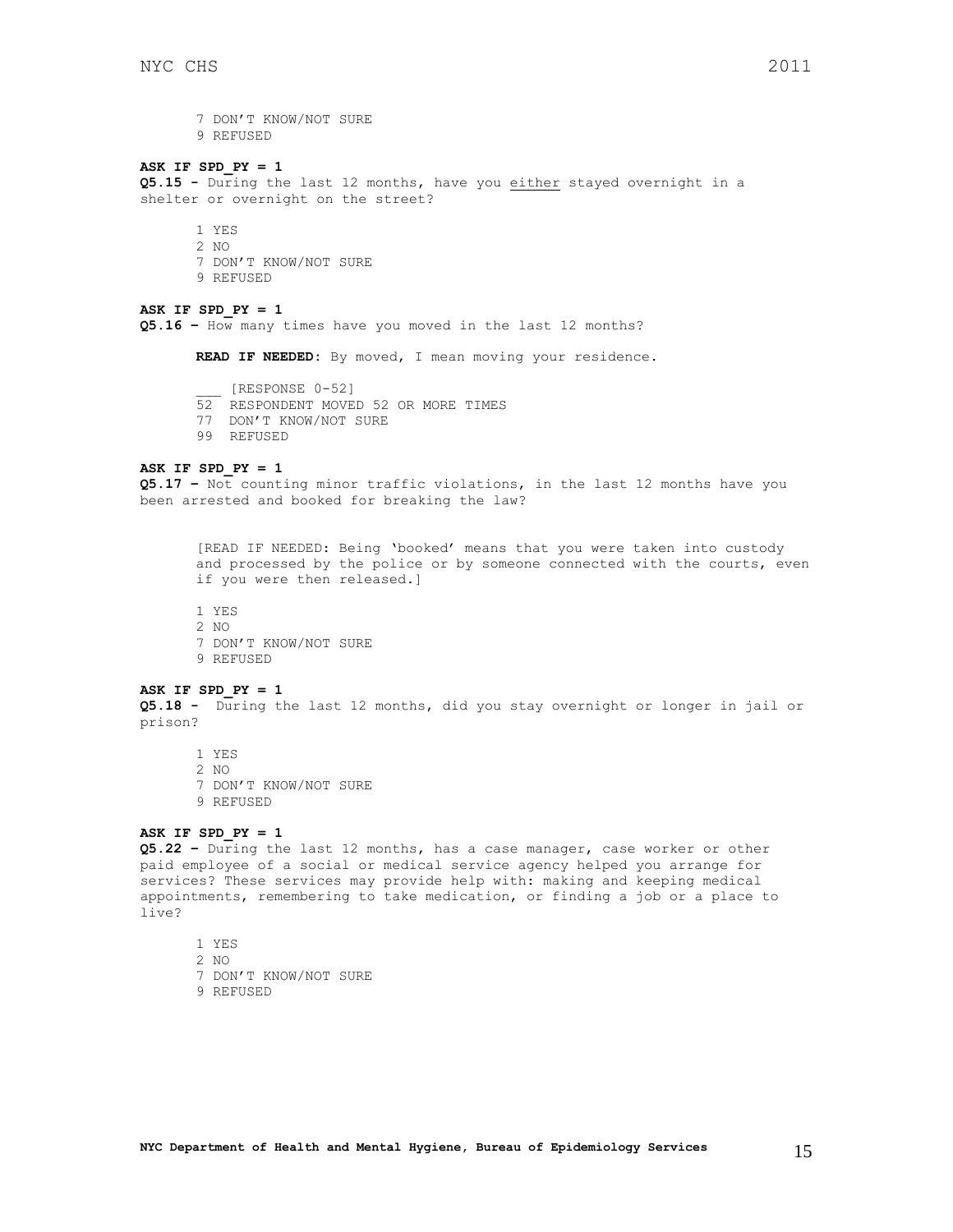#### **ASK IF QHH GT 1**

**Q5.12 –**You said earlier including yourself, there are [CATI FILL VALUE FROM QHH] adults living in your household. Now, not including yourself, how many adults 18 years or older who currently live in your household, have a mental health condition that interferes with their daily life or activities most of the time?

 $[RESPONSE 0-UPPER RANGE = QHH - 1]$ 77 DON'T KNOW/NOT SURE 99 REFUSED

**READ: And now for some questions about friends and family.**

#### **ASK IF SPD\_PY = 1, ELSE SKIP TO Q6.1**

**Q5.19 -** How many of your friends or relatives do you see or hear from at least once a month?

READ IF NEEDED:

1 None 2 One 3 Two 4 Three or four 5 Five to eight 6 Nine or more 7 DON'T KNOW/NOT SURE 9 REFUSED

### **ASK IF SPD\_PY = 1**

**Q5.20 -** How many of your friends or relatives do you feel at ease with that you can talk to about private matters?

READ IF NEEDED:

1 None 2 One 3 Two 4 Three or four 5 Five to eight 6 Nine or more 7 DON'T KNOW/NOT SURE 9 REFUSED

### **ASK IF SPD\_PY = 1**

**Q5.21 -** How many of your friends or relatives do you feel close to such that you could call on them for help?

READ IF NEEDED:

1 None 2 One 3 Two 4 Three or four 5 Five to eight 6 Nine or more 7 DON'T KNOW/NOT SURE 9 REFUSED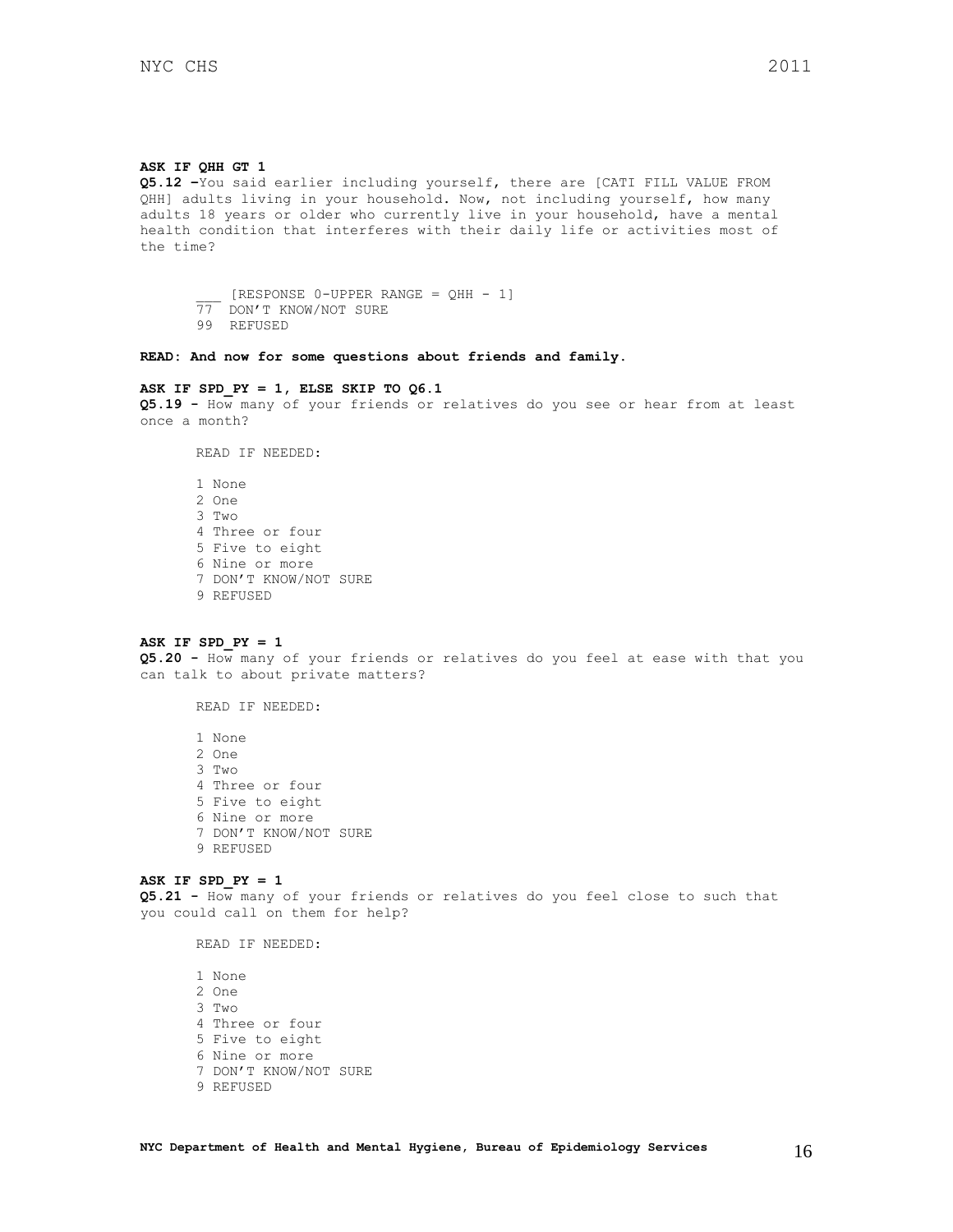### <span id="page-16-0"></span>**NUTRITION**

**READ SCREEN:** And now some questions about food and drinks.

### **TCNY**

**ASK ALL Q6.1 -** Thinking about nutrition...how many total servings of fruit and/or

vegetables did you eat yesterday? A serving would equal one medium apple, a handful of broccoli, or a cup of carrots.

INTERVIEWER: IF RESPONDENT TELLS YOU WHAT FRUITS/VEGETABLES HE/SHE ATE, ADD UP THE SERVINGS AFTER REPEATING THE QUESTION ONCE.

PROBE: You ate (REPEAT ALL THE FRUITS AND VEGETABLES RESPONDENT SAID). That adds up to X servings. Would you say you ate X servings of fruits and vegetables yesterday?

\_\_\_\_\_\_ NUMBER OF SERVINGS [CATI RANGE 0 – 50]

77 DON'T KNOW/NOT SURE 99 REFUSED

#### **TCNY ASK ALL**

**Q6.2 -** How often do you drink sugar sweetened soda? Do NOT include diet soda or seltzer.

READ IF NEEDED: How many sodas do you drink per day, per week or per month?

READ IF NEEDED: One drink of soda would equal a 12 ounce can, bottle or glass.

1\_\_ PER DAY (RANGE 1-99) 2\_\_ PER WEEK (RANGE 1-99) 3\_\_ PER MONTH (RANGE 1-99) 888 NONE / NEVER / RARELY 777 DON'T KNOW/NOT SURE 999 REFUSED **CATI: ONLY ONE FIELD CAN BE ENTERED**

#### **TCNY ASK ALL**

**Q6.3 -** How often do you drink other sweetened drinks like sweetened iced tea, sports drinks, fruit punch or other fruit-flavored drinks? Do NOT include diet soda, sugar free drinks, or 100% juice.

READ IF NEEDED: How many sweetened drinks do you drink per day, per week or per month?

READ IF NEEDED: One drink of sweetened drinks would equal a 12 ounce can, bottle or glass.

1\_\_ PER DAY (RANGE 1-99) 2\_\_ PER WEEK (RANGE 1-99) 3\_\_ PER MONTH (RANGE 1-99) 888 NONE / NEVER / RARELY 777 DON'T KNOW/NOT SURE 999 REFUSED

**CATI NOTE: ONLY ALLOW ONE FIELD TO BE ENTERED.**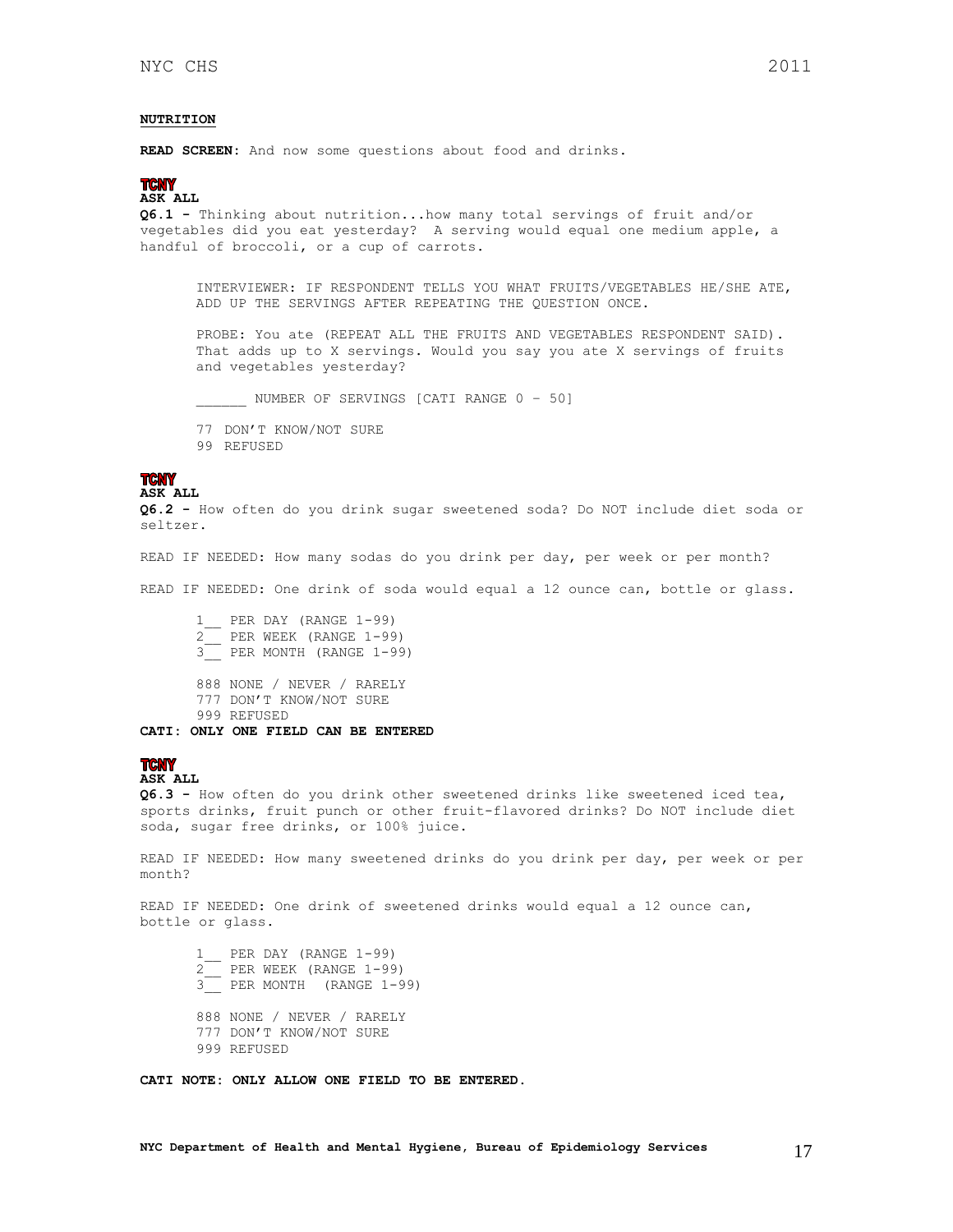**CATI: set up a dummy question to indicate: 1) Ask both 6.4 & 6.4, or 2) randomly ask either 6.4/6.5. Set to 1 initially; may implement split later. ASK ALL**

**Q6.4 -** When buying canned or packaged products, how often do you choose products because you believe they are 'low salt' or 'low sodium'? Would you say frequently, sometimes, hardly ever or never?

- 1 FREQUENTLY
- 2 SOMETIMES
- 3 HARDLY EVER
- 4 NEVER
- 5 (VOL.) NEVER BUY CANNED/PACKAGED FOODS
- 7 DON'T KNOW/NOT SURE
- 9 REFUSED

#### **ASK ALL**

**Q6.5 -** Are you cutting down on salt to help-

(IF Q3.1 = 1: lower or control your high blood pressure?

(IF Q3.1 NE 1: prevent high blood pressure?

1 YES 2 NO 3 DO NOT USE SALT 7 DON'T KNOW/NOT SURE 9 REFUSED

#### **ASK ALL**

**Q6.6 -** How many times per week or per month do you eat meals purchased from an eat-in or take-out restaurant? Please do not include meals from street vendors or delis.

1\_\_ PER WEEK (RANGE 1-70) 2\_\_ PER MONTH (RANGE 1-280)

888 NONE / NEVER / RARELY 777 DON'T KNOW/NOT SURE 999 REFUSED

### **ASK ALL**

**Q6.7 -** In the last 30 days, have you seen a Health Department sanitary letter grade – an A, B, C or "Grade-Pending" sign in the window of any of the restaurants where you've considered eating or buying take-out?

1 YES 2 NO 7 DON'T KNOW/NOT SURE 9 REFUSED

#### **ASK IF Q6.7 = 1**

**Q6.8 -** In the last 30 days, has a Health Department sanitary letter grade influenced your decision to eat a meal from any particular restaurant?

1 YES 2 NO 7 DON'T KNOW/NOT SURE 9 REFUSED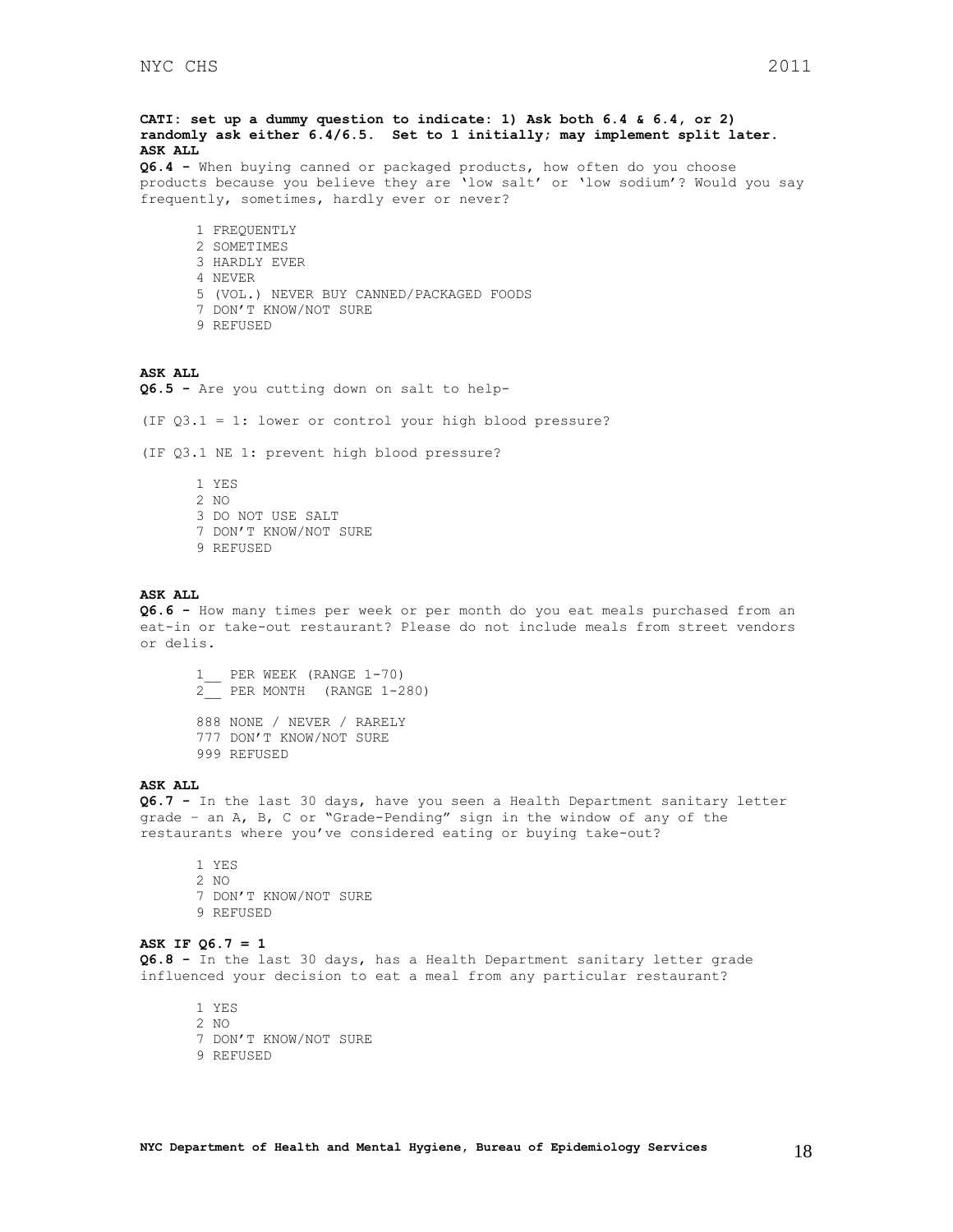### <span id="page-18-0"></span>**PHYSICAL ACTIVITY**

#### **TCNY ASK ALL**

**Q7.1 -** During the past 30 days, other than your regular job, did you participate in any physical activities or exercises such as running, calisthenics, golf, gardening, or walking for exercise?

- 1 YES
- 2 NO
- 7 DON'T KNOW/NOT SURE
- 9 REFUSED

### **ASK ALL**

**Q7.2 -** In the past 12 months, how often have you ridden a bicycle in one of the five boroughs of New York City? Would you say several times a month, at least once a month, a few times a year, or never?

IF ASKED: This does not include a stationary bike.

1 SEVERAL TIMES A MONTH 2 AT LEAST ONCE A MONTH 3 A FEW TIMES A YEAR 4 NEVER 5 [VOL] PHYSICALLY UNABLE TO RIDE A BIKE 7 DON'T KNOW/NOT SURE 9 REFUSED

#### **ASK ALL**

**Q7.3 -** How many total floors of stairs do you walk up on an average weekday at home, work and school combined? Do not count stairs in the subway.

READ ANSWER CHOICES:

1 0 floors per weekday 2 1-2 floors per weekday 3 3-5 floors per weekday 4 6 floors or more per weekday 5 [VOL] PHYSICALLY UNABLE TO WALK UP STAIRS 7 DON'T KNOW/NOT SURE 9 REFUSED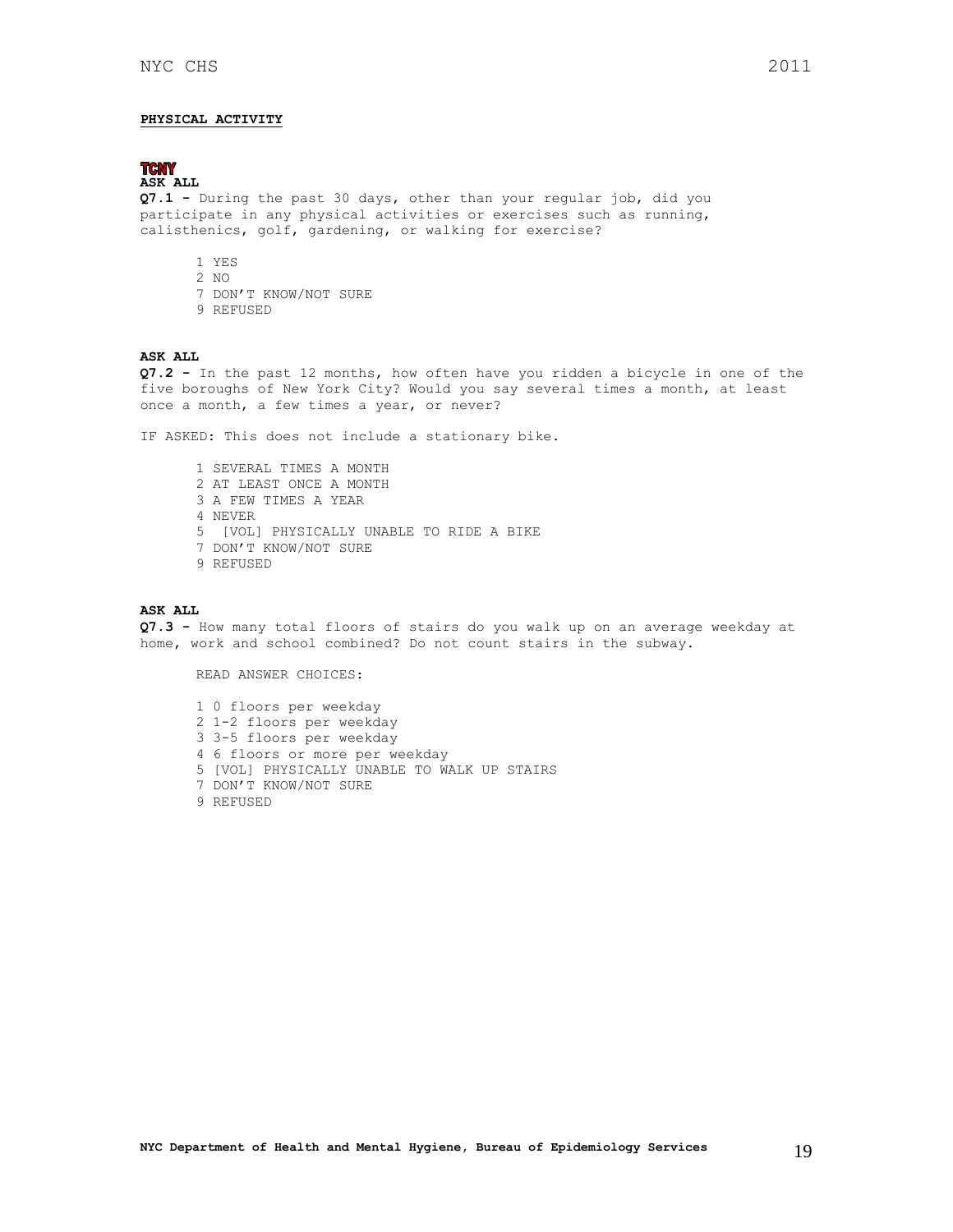### <span id="page-19-0"></span>**DEMOGRAPHICS CORE**

**SCREEN: Now I'd like to ask you some questions about yourself and your household.**

#### **ASK ALL**

**Q8.1 -** What is your age?

AGE IN YEARS [RANGE 18-98] 07 DON'T KNOW/NOT SURE 09 REFUSED

#### **ASK IF Q8.1 = 07 OR 09, ELSE SKIP TO Q8.2**

**Q8.1a -** We are only asking this information to make sure that we have talked to enough people in each age group. Can you just tell me if you are...?

READ ANSWER CHOICES:

1 65 or older 2 45-64 3 30-44 4 25-29, or 5 18-24 7 DON'T KNOW/NOT SURE 9 REFUSED

#### **ASK ALL**

**Q8.2 -** Because it is sometimes difficult to determine over the phone, I am asked to confirm with everyone . . . Are you male or female?

1 MALE 2 FEMALE 7 DON'T KNOW/NOT SURE 9 REFUSED

#### **ASK ALL**

**Q8.3 -** Are you Hispanic or Latino?

- 1 YES 2 NO
- 7 DON'T KNOW/NOT SURE
- 9 REFUSED

### **ASK IF Q8.3 = 1, ELSE SKIP TO Q8.4**

**Q8.3a -** Please tell me which group best represents your Hispanic or Latino origin or ancestry:

READ ANSWER CHOICES, ACCEPT FIRST RESPONSE [CATI: RANDMONIZE: 01-04]

- **01 Puerto Rican 02 Cuban/Cuban-American 03 Dominican/Dominican-American 04 Mexican/Mexican-American**  05 Central or South American 06 Other Latin American, or 07 Other Hispanic/Latino 09 [VOL] SPANISH 77 DON'T KNOW/NOT SURE
- 99 REFUSED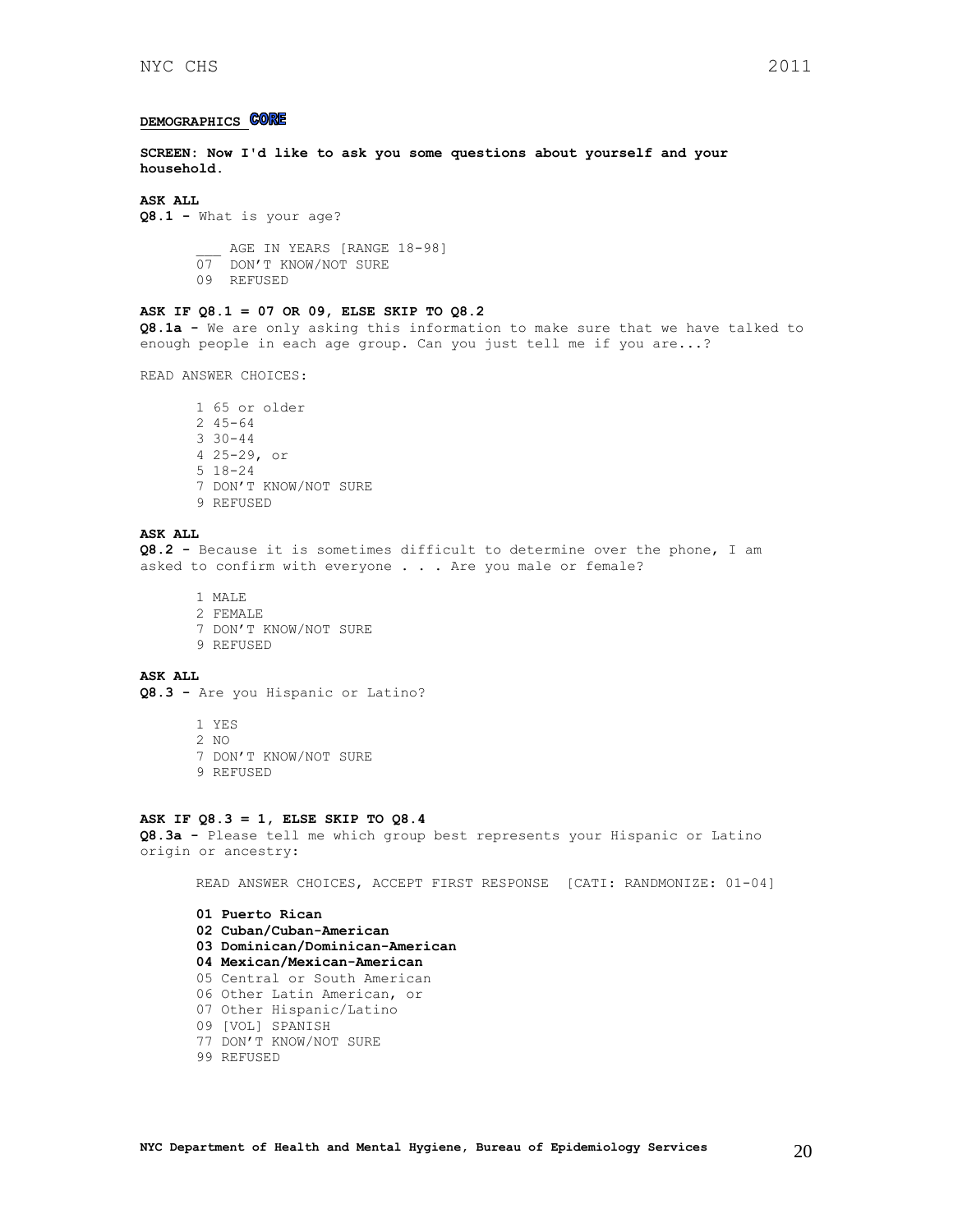**ASK ALL Q8.4 -** (**READ IF Q8.3=1:** Some people, aside from being Hispanic, also consider themselves to be a member of a racial group.) Which one or more of the following would you say is your race? READ ANSWER CHOICES, MULTIPLE RESPONSE: 01 White 02 Black or African American 03 Asian 04 Native Hawaiian or Other Pacific Islander 05 American Indian, Alaska Native, or 08 Something else (SPECIFY) 77 DON'T KNOW/NOT SURE 99 REFUSED **QLEVEL = 4 ASK IF MORE THAN ONE ANSWER TO Q8.4, ELSE SKIP TO Q8.5 Q8.4a -** Which one of these groups would you say best represents your race? READ MENTIONED RACES: **CATI Note: Fill selected races from Q8.4.** 1 White 2 Black or African American 3 Asian 4 Native Hawaiian or Other Pacific Islander 5 American Indian, Alaska Native 8 Other named in Q8.4 7 DON'T KNOW/NOT SURE 9 REFUSED **ASK ALL Q8.5 –** Where were you born? Please tell me the country.

 $1$   $IISA$ 2 Outside USA [List of countries, includes Puerto Rico and other US territories **(SKIP TO Q8.5a)**

INTERVIEWER: PUERTO RICO AND OTHER US TERRITORIES ARE CONSIDERED OUTSIDE OF THE UNITED STATES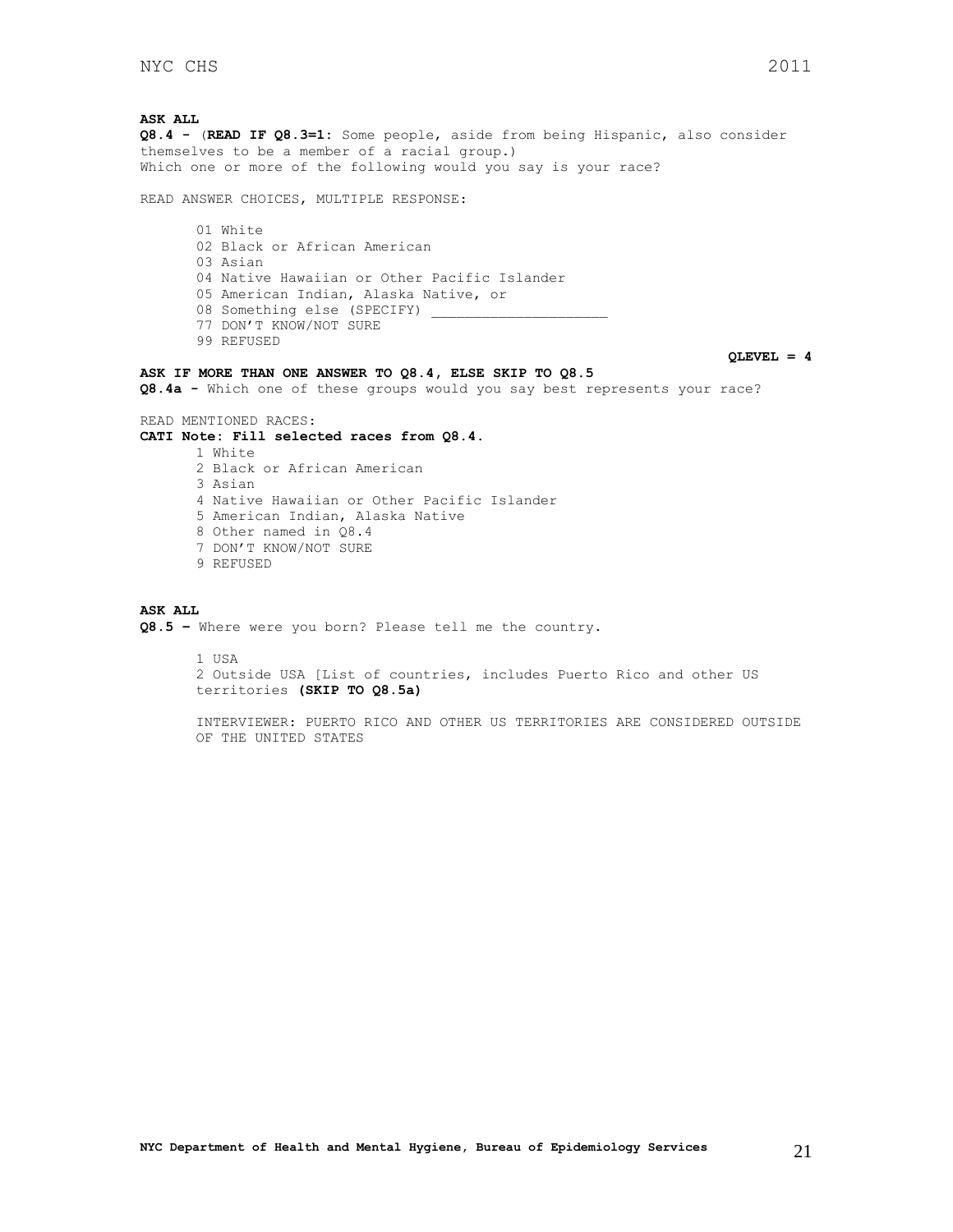**ASK IF Q8.5 = 2 Q8.5a**

> 01. ARGENTINA 02. AUSTRALIA 03. BANGLADESH 04. BARBADOS 05. BELARUS 06. BOLIVIA 07. BRAZIL 08. CANADA 09. CARIBBEAN 10. CHILE 11. CHINA 12. COLOMBIA 13. COSTA RICA 14. CUBA 15. DOMINICAN REPUBLIC 16. ECUADOR 17. EGYPT 18. EL SALVADOR 19. FRANCE 20. GERMANY 21. GHANA 22. GREECE 23. GUATEMALA 24. GUYANA 25. HAITI 26. HONDURAS 27. HONG KONG 28. HUNGARY 29. INDIA 30. IRELAND 31. ISRAEL

- 33. JAMAICA 34. JAPAN 35. KOREA 36. MEXICO 37. NICARAGUA 38. NIGERIA 39. PAKISTAN 40. PANAMA 41. PERU 42. PHILIPPINES 43. POLAND 44. PUERTO RICO 45. ROMANIA 46. RUSSIA 47. SIERRA LEONE 48. SOUTH AMERICAN 49. SPAIN 50. TAIWAN 51. TRINIDAD AND TOBAGO 52. TURKEY 53. UKRAINE 54. UNITED KINGDOM (INCLUDES ENGLAND, N. IRELAND, SCOTLAND, WALES) 55. VENEZUELA 56. VIETNAM 57. WEST INDIAN 58. YUGOSLAVIA 66. OTHER (SPECIFY)
- 77. DON'T KNOW/NOT SURE
- 99. REFUSE

READ IF NEEDED:

1 Less than 5 years 2 5 to 9 years, or 3 10 or more years ? 7 DON'T KNOW/NOT SURE 9 REFUSED

**ASK IF Q8.5 = 2, ELSE SKIP TO Q8.7**

**Q8.6 -** How long have you lived in this country?

32. ITALY

### **ASK ALL**

**Q8.7 -** What language do you speak most often at home?

1 ENGLISH 2 SPANISH 3 RUSSIAN 4 CHINESE (INCLUDES MANDARIN & CANTONESE) 5 INDIAN (INCLUDES HINDI & TAMIL) 6 OTHER 7 DON'T KNOW/NOT SURE 9 REFUSED

### **ASK ALL**

**Q8.8 -** Are you. . .

READ ALL RESPONSES: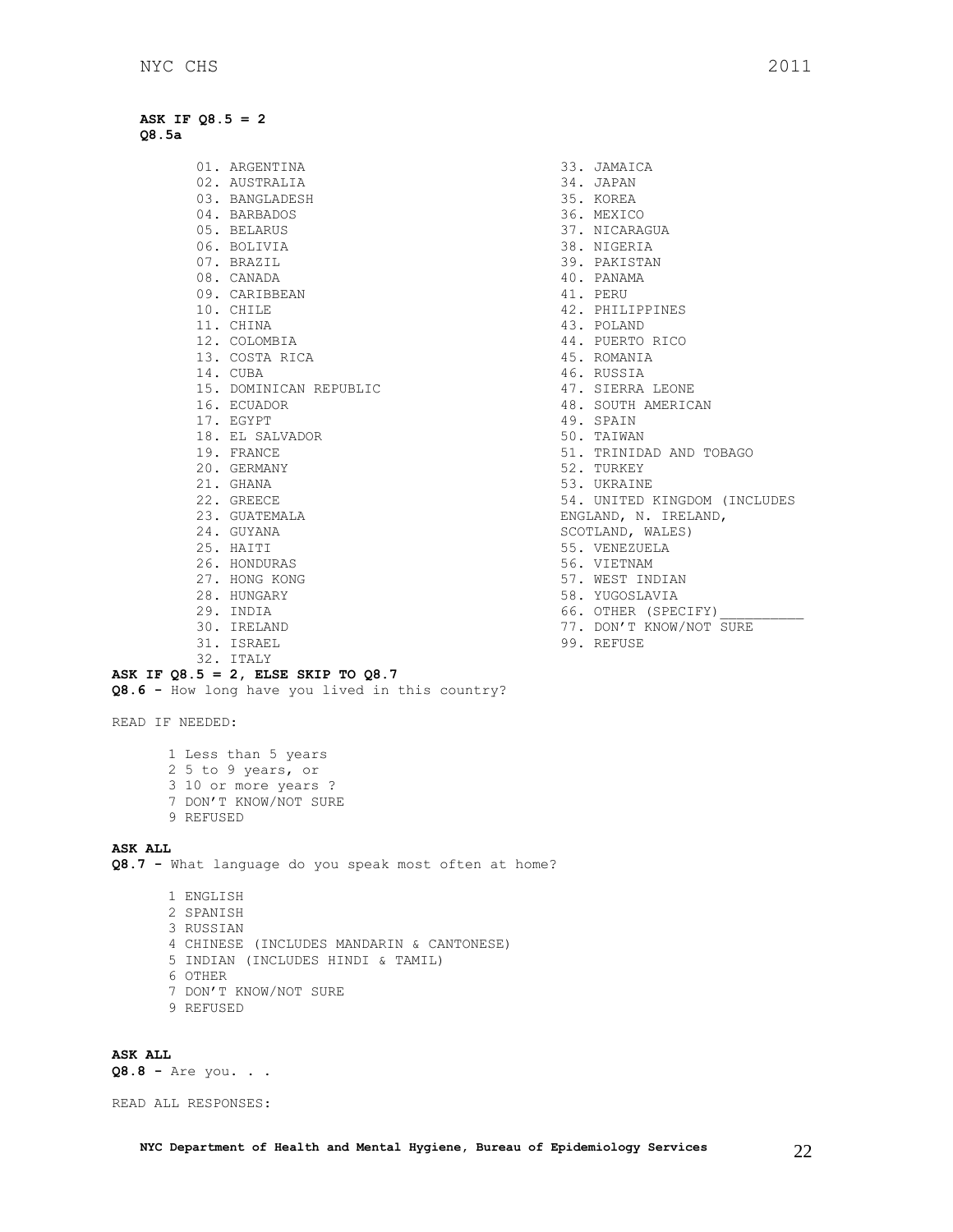1 Married 2 Divorced 3 Widowed 4 Separated 5 Never married, or 6 A member of an unmarried couple living together 7 DON'T KNOW/NOT SURE 9 REFUSED

**ASK ALL Q8.9 -** Now I'll read a list of terms people sometimes use to describe themselves - heterosexual or straight; homosexual, gay or lesbian; and bisexual. As I read the list again, please stop me when I get to the term that best describes how you think of yourself.

READ RESPONSES UNTIL RESPONDENT MAKES A SELECTION:

1 Heterosexual or straight 2 Homosexual, gay or lesbian 3 Bisexual 7 DON'T KNOW/NOT SURE 9 REFUSED

IF RESPONDENT INDICATES HIS/HER ANSWER AFTER READING THE WHOLE LIST THE FIRST TIME, YOU DON'T HAVE TO READ THE LIST AGAIN.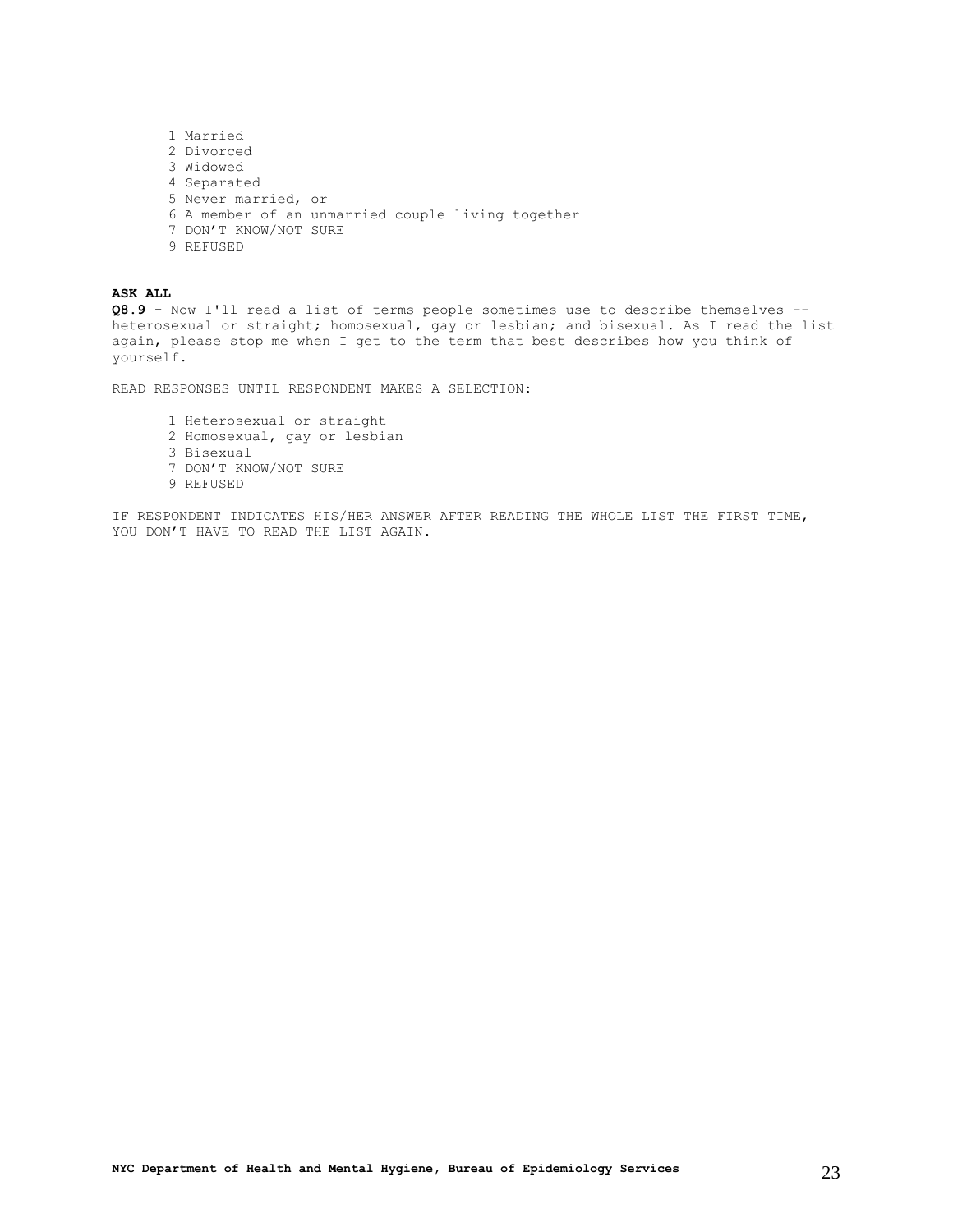**ASK ALL Q8.10 -** What is the highest grade or year of school you completed?

READ IF NEEDED:

1 Never attended school or only attended kindergarten 2 Grades 1 through 8 (ELEMENTARY) 3 Grades 9 through 11 (SOME HIGH SCHOOL) 4 Grade 12 or GED (HIGH SCHOOL GRADUATE) 5 College 1 year to 3 years (SOME COLLEGE OR TECHNICAL SCHOOL), or 6 College 4 years or more (COLLEGE GRADUATE)? 7 DON'T KNOW/NOT SURE 9 REFUSED

### **ASK ALL**

**Q8.11 -** How many children younger than 18 live in the household?

READ IF NEEDED: Include all children who live in the household the majority of a typical week.

\_\_ NUMBER OF CHILDREN [RANGE 0-25] 77 DON'T KNOW/NOT SURE 99 REFUSED

**ASK ALL Q8.12 -** Are you currently. . . 01 Employed for wages or salary IF R DOES NOT PICK #1, READ ALL OF THE REMAINING ANSWER CHOICES 02 Self-employed 03 A Homemaker 04 A Student 05 Retired 06 Unable to work 07 Unemployed for 1 year or more, or 08 Unemployed for less than 1 year ? 77 DON'T KNOW/NOT SURE 99 REFUSED

**CATI Note: Only one choice can be entered. Entries must be zero filled.**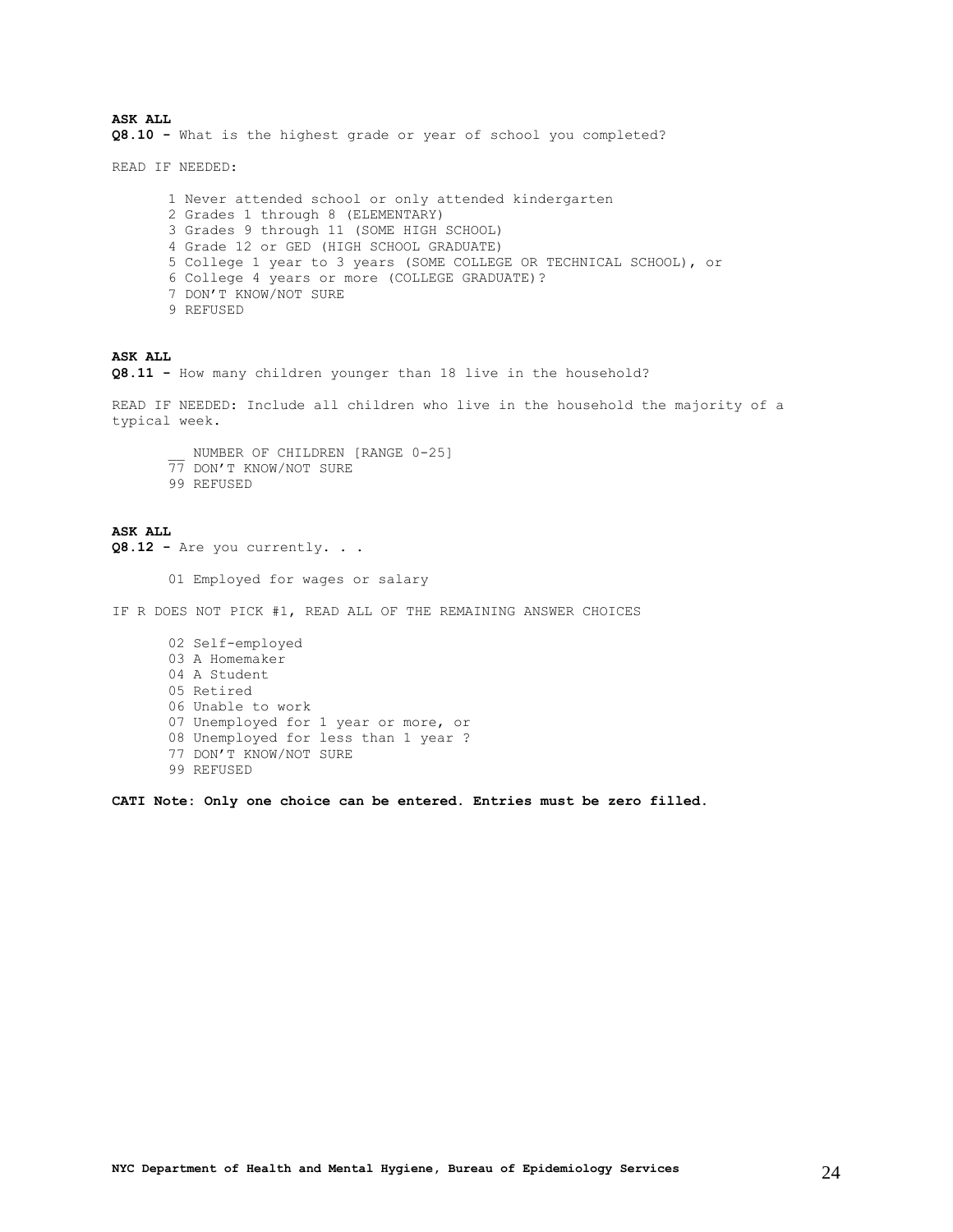**If Q8.11 = 77 or 99, skip to Q8.14 Create new field NHOUSE = QHH (Number of adults) + Q8.11 (Number of Children) We will use NHOUSE to create a field (PVTYLVL) to populate the fill for Q8.13 PVTYLVL = 7070 + (NHOUSE \* 3820)**

### **TCNY**

**READ SCREEN:** The next question is about your combined household income. [READ IF NHOUSE>1: By household income we mean the combined income from everyone living in the household including even roommates or those on disability income.]

### **ASK ALL**

**Q8.13** - Is your household's annual income from all sources:

02 Less than \$ (**PVTYLVL**\*2) IF "NO," ASK 05; IF "YES," ASK 01 01 Less than IF "NO," CODE 02 (100-199%); IF "YES," CODE 01 (< 100%) 05 Less than \$ (**PVTYLVL**\*5) IF "NO," ASK 06 (500-599%); IF "YES," ASK 04 (300-399%) 06 Less than \$ (**PVTYLVL**\*6) IF "NO," CODE 07 (>600%); IF "YES," CODE 06 (500-599%) 04 Less than \$ (**PVTYLVL**\*4) IF "NO," CODE 05; IF "YES," ASK 03 (200-299%) 07 \$ (**PVTYLVL**\*6) 03 Less than \$ (**PVTYLVL**\*3) IF "NO," CODE 04; IF "YES," CODE 03 77 DON'T KNOW/NOT SURE 99 REFUSED

### **ASK IF Q8.13\_02 = 77 OR 99, ELSE SKIP TO Q8.14 Q8.13a** - Can you just tell me if your annual household income is less than \$ **PVTYLVL**?

1 YES 2 NO 7 DON'T KNOW/NOT SURE 9 REFUSED

#### **IF Q2.1 = 2 AND Q8.13 = 01 OR Q8.13a = 1 THEN READ:**

You indicated earlier that you do not currently have any health coverage. I just want to let you know that you may be eligible for free health insurance. You can call 311 for more information.

### **ASK ALL**

**Q8.14** - About how tall are you without shoes?

READ IF NEEDED: You can answer in either feet and inches OR in centimeters.

**NOTE: If respondent answers in metrics put "9" in first column ROUND FRACTIONS DOWN**

> / Height (feet/inches or meters/centimeters) [RANGES FEET=3-9/INCHES= 0-11 || METERS=0-3/CENTIMETERS=0-275] 7777 Don't Know 9999 Refused

YOU MUST ENTER EITHER BOTH FEET AND INCHES OR CENTIMETERS – NOT BOTH. IF 0 (ZERO) INCHES, PLEASE ENTER ZERO. DO NOT LEAVE BLANK.

**CATI note: Require both feet and inches or centimeters. Do not allow entry of both. If 0 (zero) inches, must enter zero. Cannot have missing inches and not missing feet, or missing feet and not missing inches.**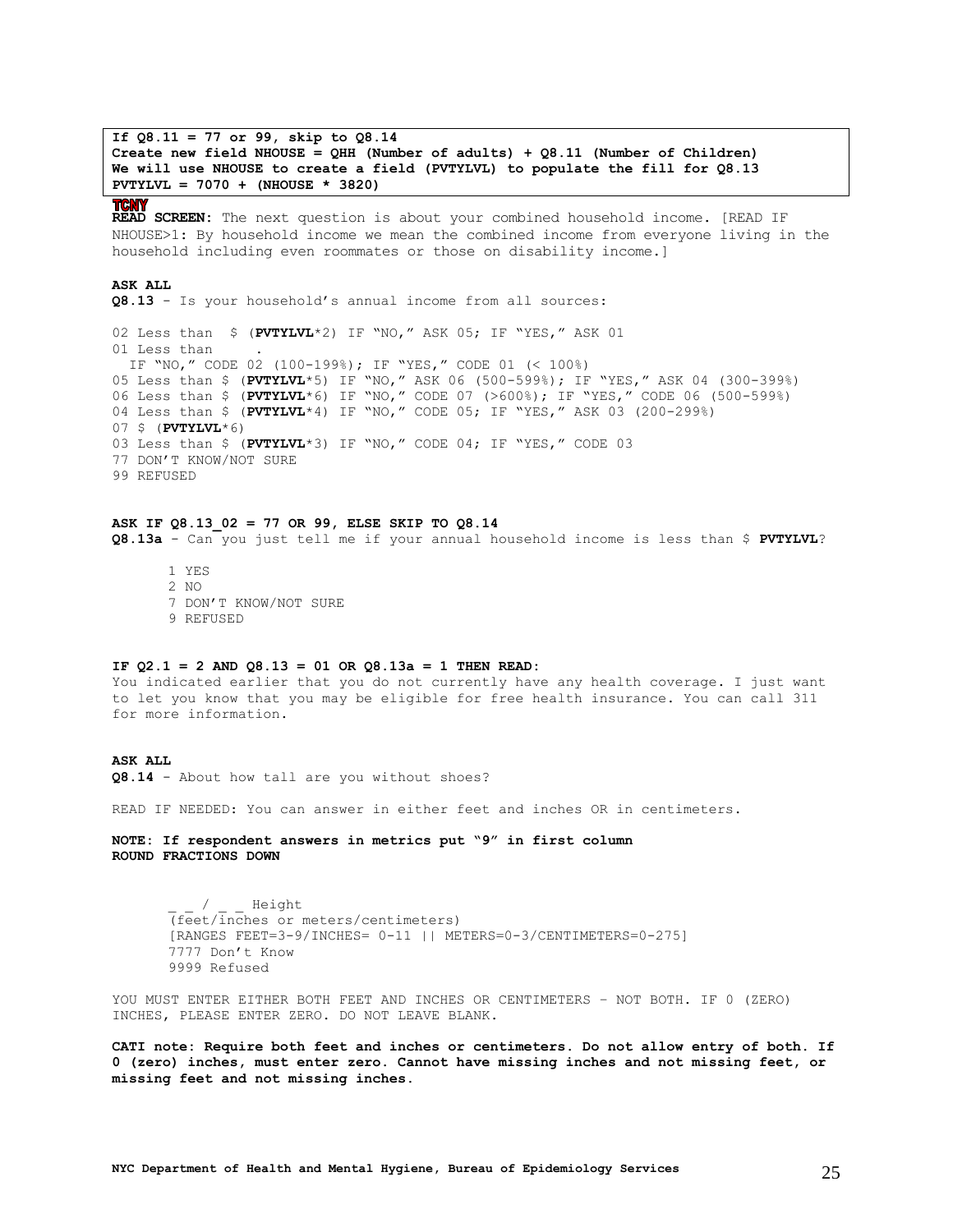**ASK ALL Q8.15** - About how much do you weigh without shoes?

READ IF NEEDED: You can answer in either pounds OR kilograms.

**NOTE: If respondent answers in metrics put "9" in first column ROUND FRACTIONS UP**

```
Weight
(pounds or kilograms)
[RANGES POUNDS=50-600 || KILOGRAMS= 20-275]
7777 Don't Know
9999 Refused
```
YOU MUST ENTER EITHER POUNDS OR KILOGRAMS – NOT BOTH.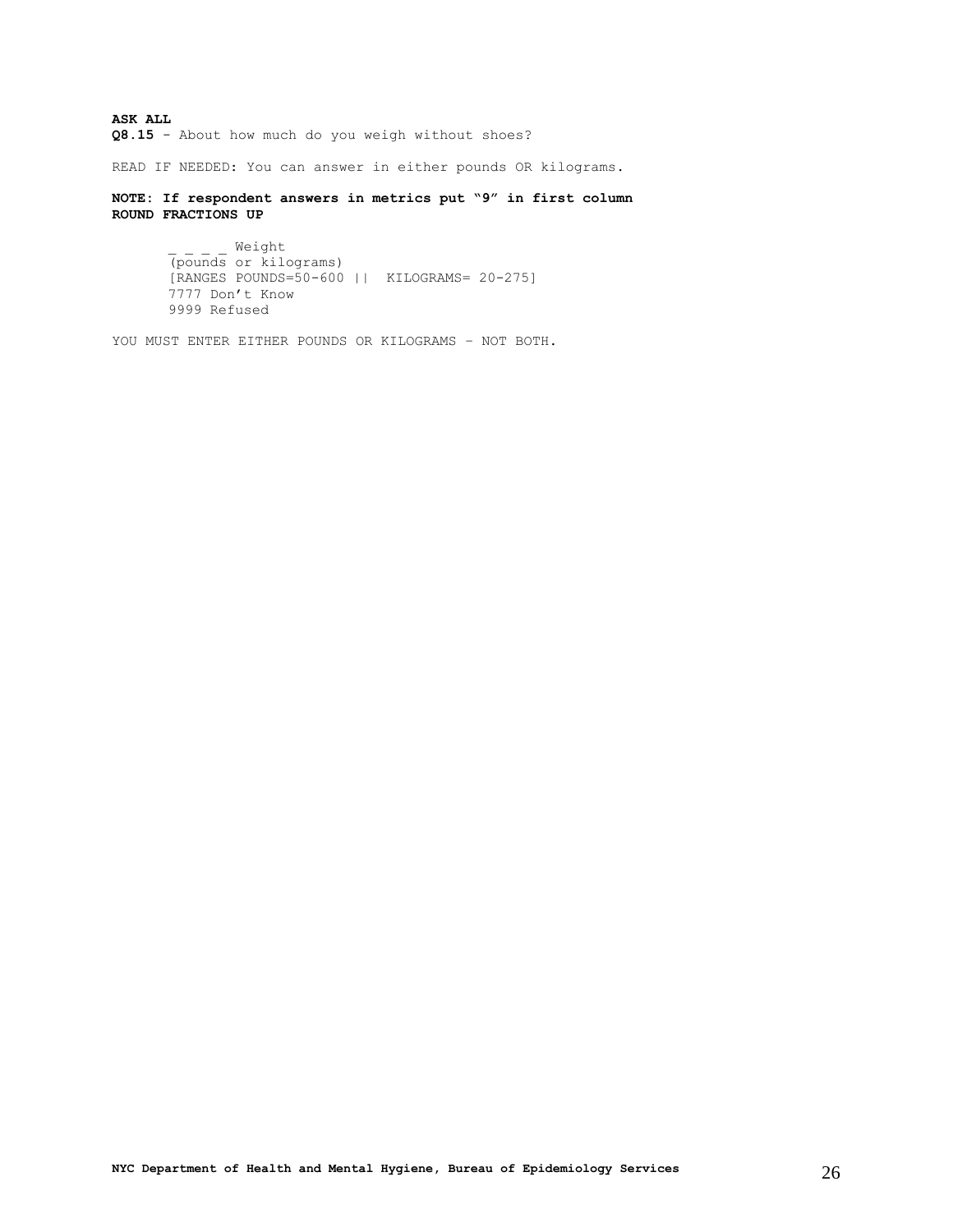<span id="page-26-0"></span>**BMI FOLLOW-UPS**

**IF Q8.15 (WEIGHT) = 9999 OR 7777 AND Q8.14 (HEIGHT) ≠ 9999 OR 7777 (IS NOT MISSING), THEN PUT HEIGHT INTO BMI CALCULATOR AND ASK Q8.16a, Q8.16b, Q8.16c, Q8.16d (OR ASK Q8.16e, Q8.16f, Q8.16g, Q8.16h FOR METRIC).**

**IF Q8.14 (HEIGHT) = 9999 OR 7777 AND Q8.15 (WEIGHT) ≠ 9999 OR 7777 (IS NOT MISSING), THEN PUT WEIGHT INTO BMI CALCULATOR AND ASK Q8.17a, Q8.17b, Q8.17c, Q8.17d (OR ASK Q8.17e, Q8.17f, Q8.17g, Q8.17h FOR METRIC).**

BMI =  $703 * LBS / inches SQ$ 

CRITICAL WEIGHT FOR ENGLISH VERY OBESE: =  $.049 * (Q8.14 height IN) * (Q8.14 height IN)$ 

CRITICAL WEIGHT FOR ENGLISH OBESE: =  $.0427 * (Q8.14 height IN) * (Q8.14 height IN)$ 

CRITICAL WEIGHT FOR ENGLISH OVERWEIGHT: = .0356\*(Q8.14 height IN)\*(Q8.14 height IN)

CRITICAL WEIGHT FOR ENGLISH UNDERWEIGHT: =  $.0263*(08.14 \text{ height} \text{IN})*(08.14 \text{ height} \text{IN})$ 

### **ASK IF Q8.15 = 9999 OR 7777 AND Q8.14 ≠ 9999 OR 7777, ELSE SKIP TO Q9.1**

**Q8.16a** - Do you weigh less than [critical weight for **OBESE**]?

- 1 YES, WEIGH LESS **[SKIP TO Q8.16c]** 2 NO, DON'T WEIGH LESS **[SKIP TO Q8.16b]** 7 DON'T KNOW/NOT SURE
- 9 REFUSED

### **ASK IF Q8.16a = 2, ELSE SKIP TO Q8.16C**

**Q8.16b** – Do you weigh less than [critical weight for **VERY OBESE**]?

- 1 YES, WEIGH LESS
- 2 NO, DON'T WEIGHT LESS
- 7 DON'T KNOW/NOT SURE
- 9 REFUSED

#### **ASK IF Q8.16a = 1,** *ELSE SKIP TO Q9.1*

**Q8.16C** – Do you weigh less than [critical weight for **OVERWEIGHT**]?

 1 YES, WEIGH LESS **[SKIP TO Q8.16d]** 2 NO, DON'T WEIGHT LESS 7 DON'T KNOW/NOT SURE 9 REFUSED

#### **ASK IF Q8.16c = 1,** *ELSE SKIP TO Q9.1*

**Q8.16d** – Do you weigh less than [critical weight for **UNDERWEIGHT**]

 1 YES, WEIGH LESS 2 NO, DON'T WEIGHT LESS 7 DON'T KNOW/NOT SURE

9 REFUSED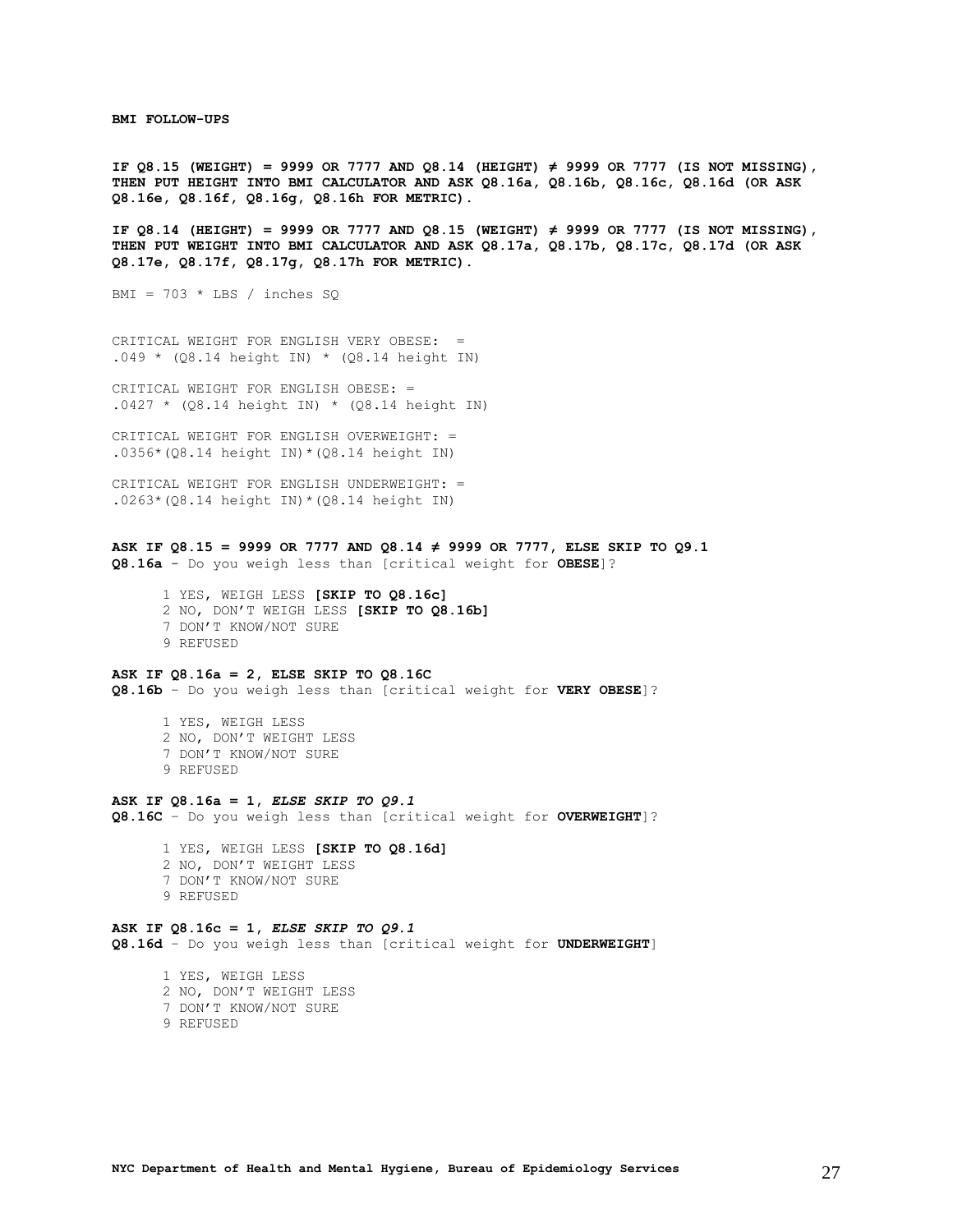CRITICAL WEIGHT FOR METRIC VERY OBESE = .0035 \*  $(Q8.14 \text{ height CM}) * (Q8.14 \text{ height CM})$ 

CRITICAL WEIGHT FOR METRIC OBESE  $= .003 * (Q8.14 height CM) * (Q8.14 height CM)$ 

CRITICAL WEIGHT FOR METRIC OVERWEIGHT  $= .0025*$  (Q8.14 height CM) \* (Q8.14 height CM)

CRITICAL WEIGHT FOR METRIC UNDERWEIGHT = .00185\* (Q8.14 height CM)\*(Q8.14 height CM)

### **ASK IF Q8.15 = 9999 OR 7777 AND Q8.14 ≠ 9999 OR 7777, ELSE SKIP TO Q9.1**

**Q8.16e** - Do you weigh less than [critical weight for **METRIC OBESE**]?

- 1 YES, WEIGH LESS **[SKIP TO Q8.16g]**
- 2 NO, DON'T WEIGH LESS **[SKIP TO Q8.16f]**
- 7 DON'T KNOW/NOT SURE
- 9 REFUSED

### **ASK IF Q8.16e = 2, ELSE SKIP TO Q8.16g**

**Q8.16f** – Do you weigh less than [critical weight for **METRIC VERY OBESE**]?

- 1 YES, WEIGH LESS 2 NO, DON'T WEIGHT LESS 7 DON'T KNOW/NOT SURE 9 REFUSED
- 

#### **ASK IF Q8.16e = 1,** *ELSE SKIP TO Q9.1*

**Q8.16g** – Do you weigh less than [critical weight for **METRIC OVERWEIGHT**]?

 1 YES, WEIGH LESS **[SKIP TO Q8.16h]** 2 NO, DON'T WEIGHT LESS 7 DON'T KNOW/NOT SURE 9 REFUSED

### **ASK IF Q8.16g = 1,** *ELSE SKIP TO Q9.1*

**Q8.16h** – Do you weigh less than [critical weight for **METRIC UNDERWEIGHT**]

 1 YES, WEIGH LESS 2 NO, DON'T WEIGHT LESS 7 DON'T KNOW/NOT SURE

9 REFUSED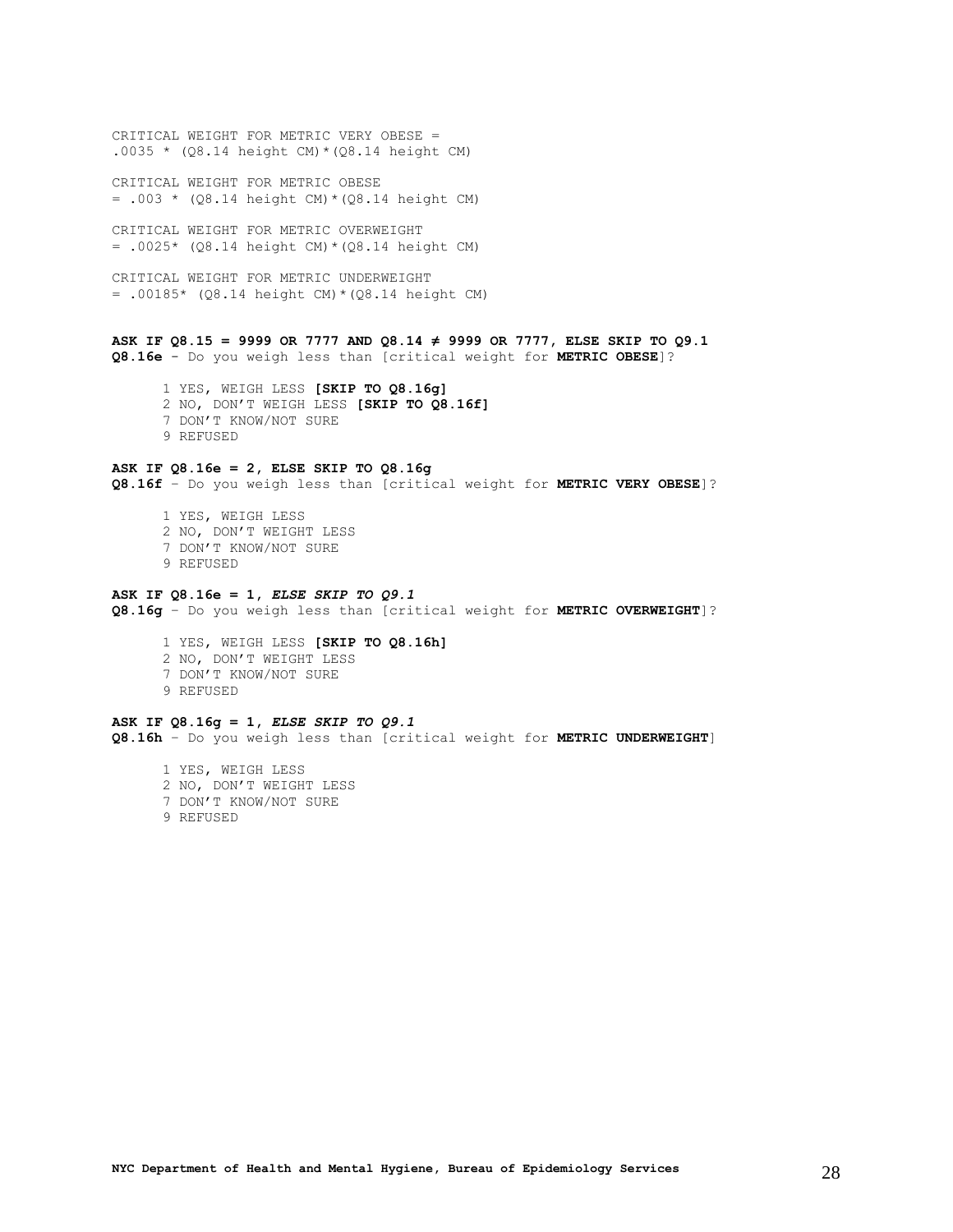CRITICAL HEIGHT IN INCHES FOR VERY OBESE = SQUARE ROOT OF (20.09 \* Q8.15 weight LB) CRITICAL HEIGHT IN INCHES FOR OBESE:  $=$  SQUARE ROOT OF (23.43  $*$  Q8.15 weight LB) CRITICAL HEIGHT IN INCHES FOR OVERWEIGHT:  $=$  SQUARE ROOT OF (28.12  $*$  Q8.15 weight LB) CRITICAL HEIGHT IN INCHES FOR UNDERWEIGHT:  $=$  SQUARE ROOT OF (38  $*$  Q8.15 weight LB) THEN CONVERT TO FEET, INCHES **ASK IF Q8.14 = 9999 OR 7777 AND Q8.15 ≠ 9999 OR 7777, ELSE SKIP TO Q9.1 Q8.17a -** Is your height less than [critical height for **OBESE**]? 1 YES, LESS **[SKIP TO Q8.17b]** 2 NO, NOT LESS **[SKIP TO Q8.17c]** 7 DON'T KNOW/NOT SURE 9 REFUSED **ASK IF Q8.17a = 1,** *ELSE SKIP TO Q8.17c* **Q8.17b -** Is your height less than [critical height for **VERY OBESE**]? 1 YES, LESS 2 NO, NOT LESS 7 DON'T KNOW/NOT SURE 9 REFUSED **ASK IF Q8.17a = 2,** *ELSE SKIP TO Q9.1* **Q8.17c -** Is your height less than [critical height for **OVERWEIGHT**]? 1 YES, LESS 2 NO, NOT LESS **[SKIP TO Q8.17d]** 7 DON'T KNOW/NOT SURE 9 REFUSED **ASK IF Q8.17c = 2,** *ELSE SKIP TO Q9.1* **Q8.17d -** Is your height less than [critical height for **UNDERWEIGHT**]? 1 YES, LESS 2 NO, NOT LESS 7 DON'T KNOW/NOT SURE 9 REFUSED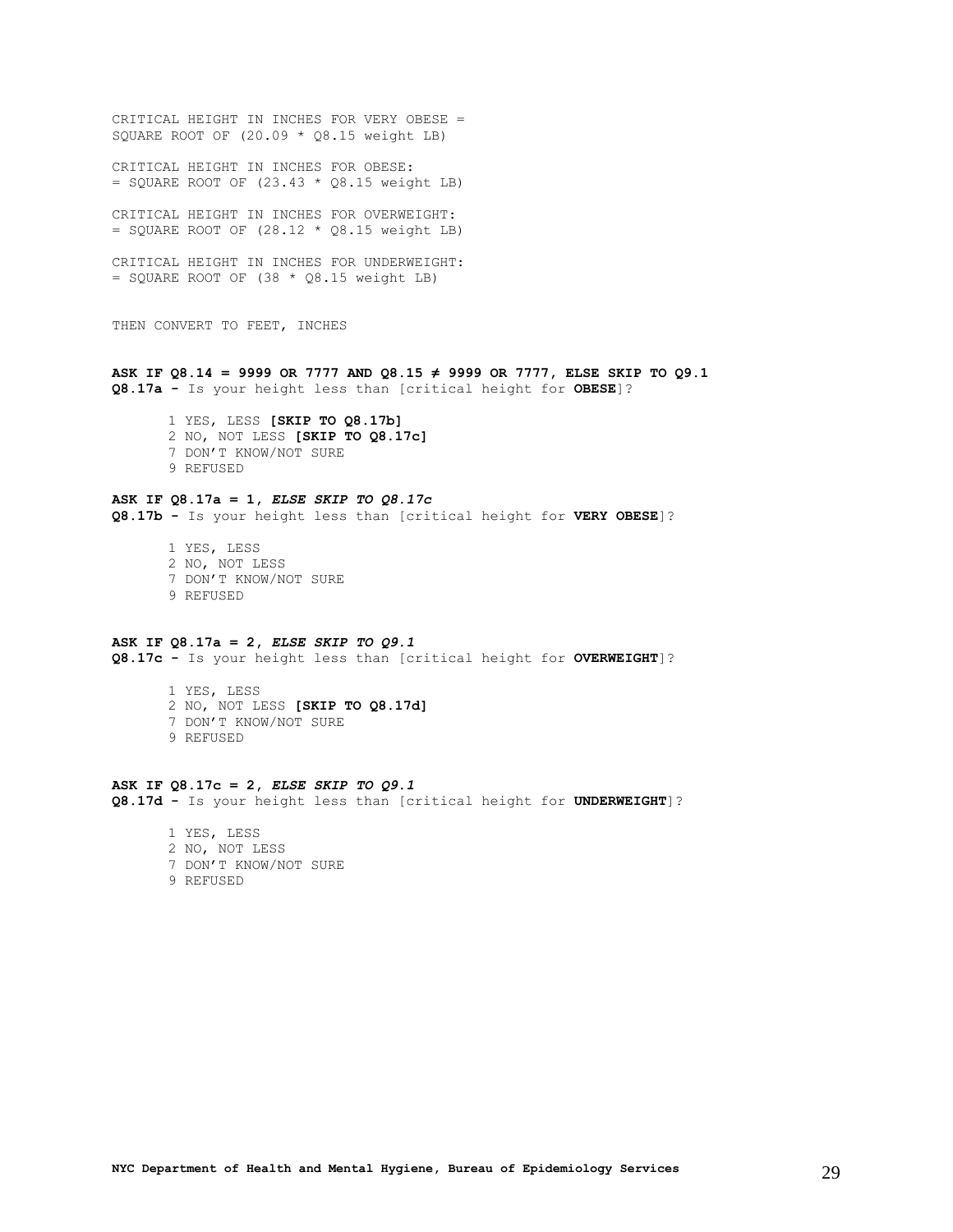CALCULATE CRITICAL HEIGHT FOR METRIC VERY OBESE = SQUARE ROOT OF (286 \* Q8.15 weight KILOS)

CALCULATE CRITICAL HEIGHT FOR METRIC OBESE  $=$  SQUARE ROOT OF (333  $*$  Q8.15 weight KILOS)

CALCULATE CRITICAL HEIGHT FOR METRIC OVERWEIGHT  $=$  SQUARE ROOT OF (400  $*$  Q8.15 weight KILOS)

CALCULATE CRITICAL HEIGHT FOR METRIC UNDERWEIGHT  $=$  SQUARE ROOT OF (540.5  $*$  Q8.15 weight KILOS)

**ASK IF Q8.14 = 9999 OR 7777 AND Q8.15 ≠ 9999 OR 7777, ELSE SKIP TO Q9.1 Q8.17e -** Is your height less than [critical height for **METRIC OBESE**]?

1 YES, LESS **[SKIP TO Q8.17f]** 2 NO, NOT LESS **[SKIP TO Q8.17g]** 7 DON'T KNOW/NOT SURE 9 REFUSED

### **ASK IF Q8.17e = 1,** *ELSE SKIP TO Q8.17g*

**Q8.17f -** Is your height less than [critical height for **METRIC VERY OBESE**]?

1 YES, LESS 2 NO, NOT LESS 7 DON'T KNOW/NOT SURE 9 REFUSED

#### **ASK IF Q8.17e = 2,** *ELSE SKIP TO Q9.1*

**Q8.17g -** Is your height less than [critical height for **METRIC OVERWEIGHT**]?

1 YES, LESS 2 NO, NOT LESS **[SKIP TO Q8.17h]** 7 DON'T KNOW/NOT SURE 9 REFUSED

**ASK IF Q8.17g = 2,** *ELSE SKIP TO Q9.1* **Q8.17h -** Is your height less than [critical height for **METRIC UNDERWEIGHT**]?

1 YES, LESS 2 NO, NOT LESS 7 DON'T KNOW/NOT SURE 9 REFUSED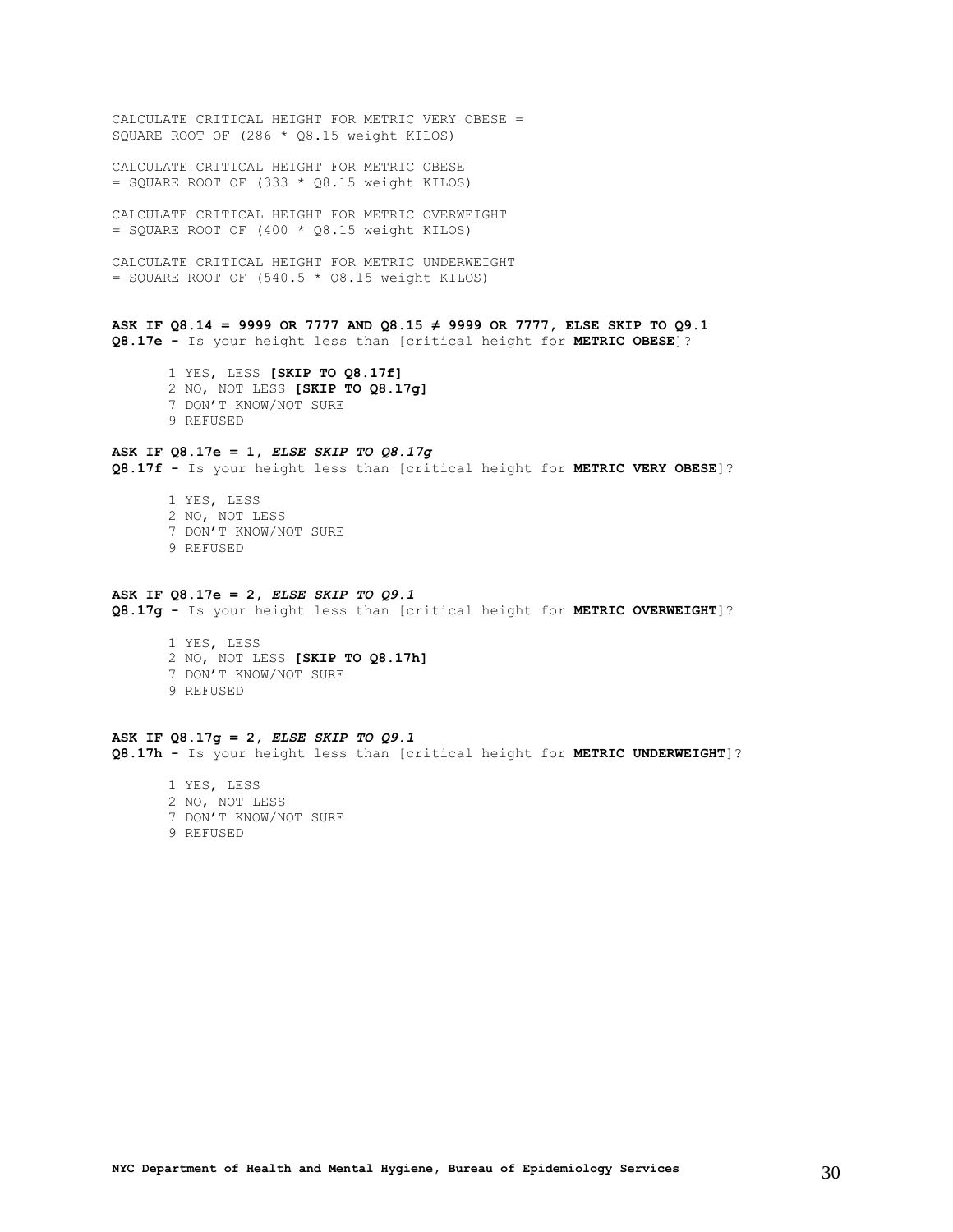<span id="page-30-0"></span>**TOBACCO TCNY ASK ALL Q9.1 -** Have you smoked at least 100 cigarettes in your entire life? READ IF NECCESSARY: 100 cigarettes=5 packs. 1 YES 2 NO 7 DON'T KNOW/NOT SURE 9 REFUSED **TCNY ASK IF Q9.1 = 1, ELSE SKIP TO Q9.9 Q9.2 -** Do you now smoke cigarettes every day, some days, or not at all? 1 EVERY DAY 2 SOME DAYS 3 NOT AT ALL 7 DON'T KNOW/NOT SURE 9 REFUSED **ASK IF Q9.2 = 1 Q9.3 -** How many cigarettes on average do you smoke per day? PER DAY [RANGE 1-200] 777 DON'T KNOW/NOT SURE 999 REFUSED **ASK IF Q9.2 = 2 Q9.3a -** On the days that you smoke, how many cigarettes on average do you smoke per day? PER DAY [RANGE 1-200] 777 DON'T KNOW/NOT SURE 999 REFUSED **ASK IF Q9.2 = 2 AND Q9.3a ≠ 777 OR 999 Q9.3b** - On average, about how many days per month do you smoke? 1 DAYS PER MONTH [RANGE 0-30] 2\_ \_ DAYS PER WEEK [RANGE 0-7] 777 DON'T KNOW/NOT SURE 999 REFUSED **ASK IF Q9.2 = 1 OR 2**

**Q9.4 -** During the past 12 months, have you stopped smoking for 24 hours or longer because you were trying to quit smoking?

1 YES 2 NO 7 DON'T KNOW/NOT SURE 9 REFUSED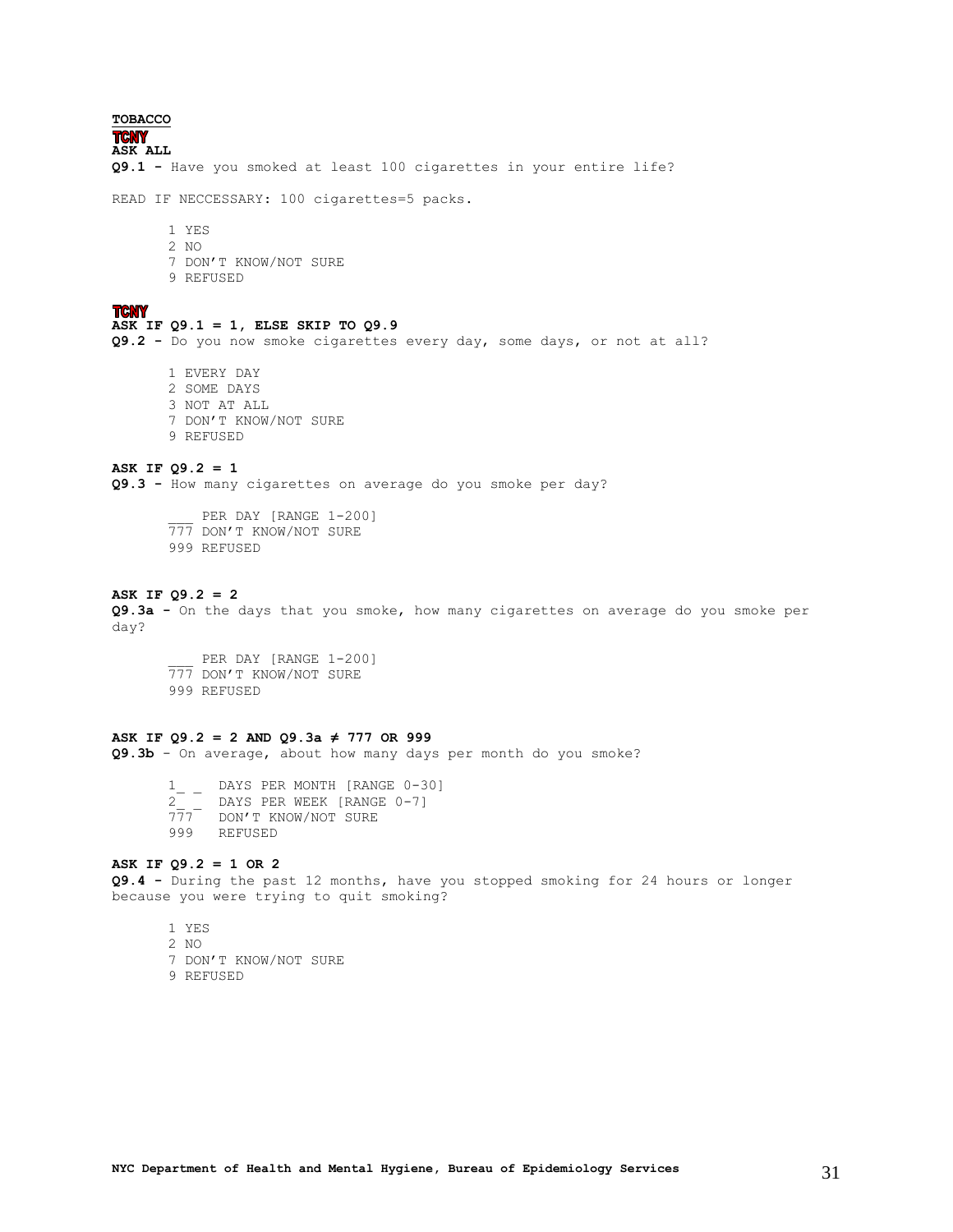### **ASK IF Q9.2 = 3**

**Q9.5** About how long has it been since you last smoked cigarettes regularly?

ENTER EITHER WEEKS, MONTHS OR YEARS – NOT MORE THAN ONE. ROUND TO CLOSEST WEEK, MONTH OR YEAR IF NECESSARY. [1 year = 12 months]

1\_\_\_ WEEKS (RANGE 0-52) 2 MONTHS (RANGE 0-12) 3\_\_\_ YEARS (RANGE 0-99) 888 NEVER SMOKED REGULARLY 777 DON'T KNOW/NOT SURE 999 REFUSED

### **ASK IF Q9.2 = 1 or 2**

**Q9.6 -** In July 2010, the price of cigarettes went up by at least one dollar-sixty cents (\$1.60) a pack. Have you smoked fewer cigarettes since the price went up?

1 YES 2 NO 7 DON'T KNOW/NOT SURE 9 REFUSED

### **ASK IF Q9.2 = 1, 2 OR Q9.5 < 1 YEAR**

### **(CURRENT SMOKERS AND FORMER SMOKERS WHO QUIT LESS THAN 1 YEAR AGO)**

**Q9.7 -** During the last twelve months, did you use any of the following aids to help you quit? A Nicotine patch, nicotine gum, nicotine lozenge, nicotine nasal spray or nicotine inhaler?

1 YES 2 NO 7 DON'T KNOW/NOT SURE 9 REFUSED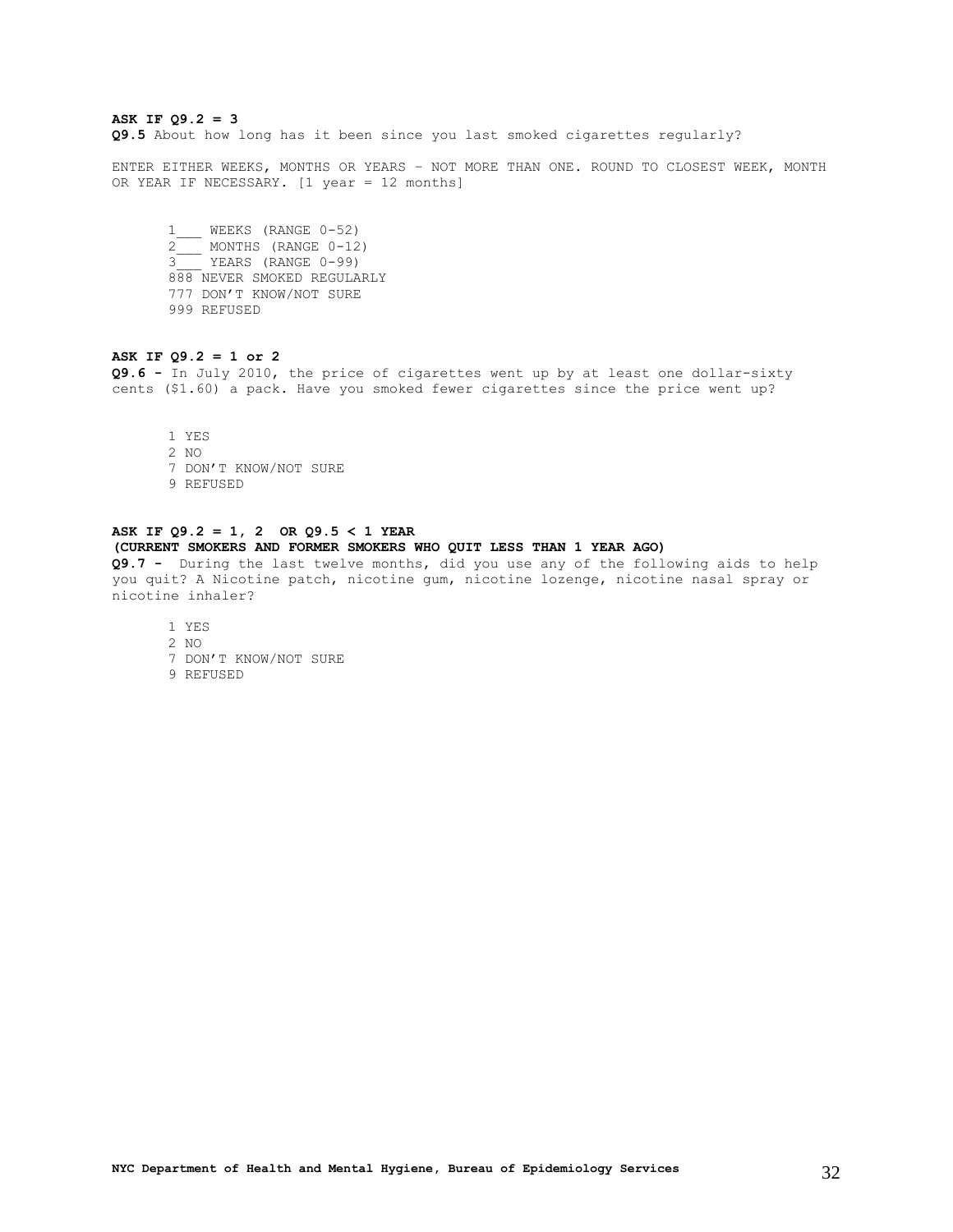### **ASK IF Q9.2 = 1, 2 OR Q9.5 < 1 YEAR**

**(CURRENT SMOKERS AND FORMER SMOKERS WHO QUIT LESS THAN 1 YEAR AGO)** 

**Q9.8 -** (During the last twelve months, did you use) a prescription pill to block the craving of smoking, like Zyban, Bupropion or Chantix?

1 YES

2 NO 7 DON'T KNOW/NOT SURE

9 REFUSED

### **ASK ALL**

**Q9.9 -** During the last 12 months, did any doctor, nurse or other health professional ask you if you smoke?

1 YES

2 NO

7 DON'T KNOW/NOT SURE

9 REFUSED

### **ASK IF Q9.2 = 1, 2 OR Q9.5 < 1 YEAR (CURRENT SMOKERS AND FORMER SMOKERS WHO QUIT LESS THAN 1 YEAR AGO)**

**Q9.10 -** During the last 12 months, has a doctor, nurse, or other health professional advised you to quit smoking?

- 1 YES
- 2 NO
- 7 DON'T KNOW/NOT SURE
- 9 REFUSED

#### **ASK ALL**

**Q9.11 -** Which statement best describes the rules about smoking inside your home?

READ IF NECESSARY: Exclude smoking in outside areas such balconies and patios

READ ALL ANSWER CHOICES:

- 1 Smoking is not allowed anywhere inside your home
- 2 Smoking is allowed in some places or at some times
- 3 Smoking is allowed anywhere inside the home, OR
- 4 There are no rules about smoking inside the home.
- 7 DON'T KNOW/NOT SURE
- 9 REFUSED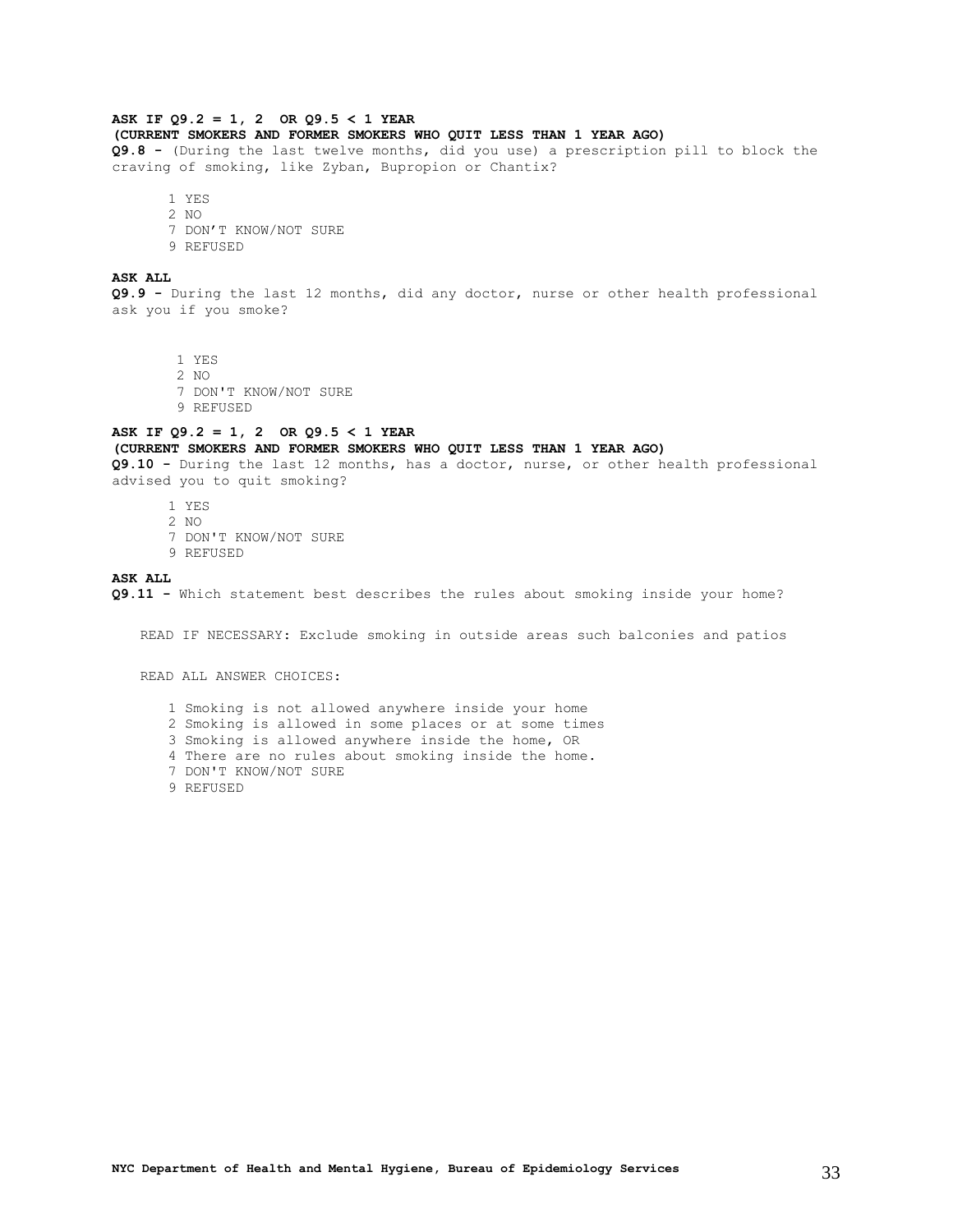### <span id="page-33-0"></span>**IMMUNIZATIONS**

**READ: The next few questions are about flu vaccinations.** 

### **CORE**

### **ASK ALL**

**Q10.1 -** During the past 12 months, have you had a flu shot in your arm or a flu vaccine that was sprayed in your nose?

IF NEEDED: This question is only asking about SEASONAL or regular flu, not H1N1 or Swine Flu

- 1 YES
- 2 NO
- 7 DON'T KNOW/NOT SURE
- 9 REFUSED

### **CORE**

### **ASK IF Q10.1 = 1**

**Q10.2 -** Did you have a flu shot in your arm or a flu vaccine that was sprayed in your nose between the dates of September 1, 2010, and March 31, 2011?

- 1 YES
- 2 NO
- 7 DON'T KNOW/NOT SURE
- 9 REFUSED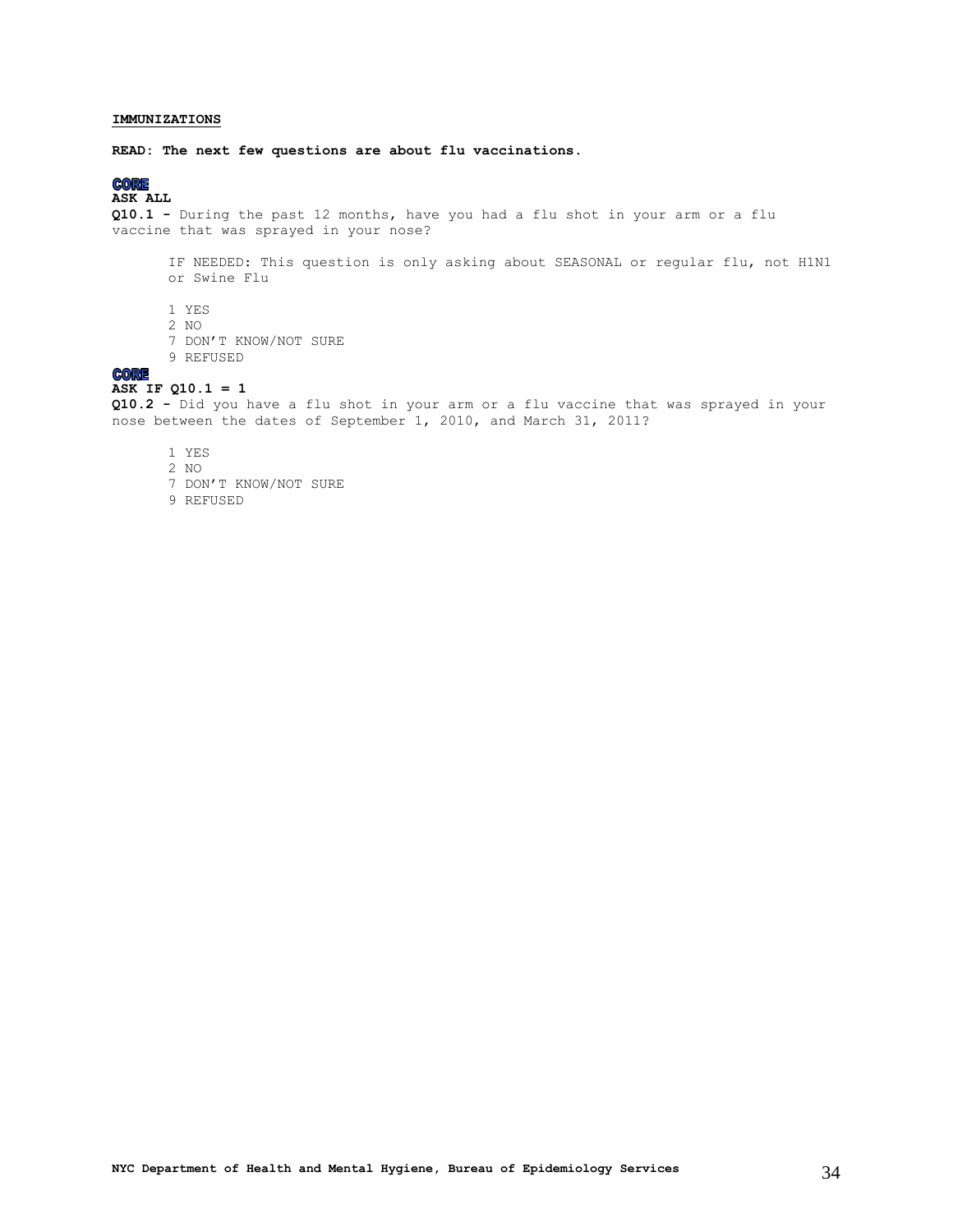### <span id="page-34-0"></span>**CANCER**

**SCREEN: Now I will ask you some questions about cancer screenings.**

### **TCNY**

### **ASK IF Q8.1 >=45 (OR Q8.1a = 1 OR 2), ELSE SKIP TO Q12.1**

**Q11.1 -** A colonoscopy [KOH-LUH-NOS-KUH-PEE] is an exam in which a tube is inserted in the rectum to view the bowel for signs of cancer or other health problems. Have you ever had a colonoscopy?

READ IF NEEDED: A colonoscopy involves examination of the entire colon, and usually involves taking medicine to make you have many watery stools the night before the exam and getting medicine through a needle in the arm to make you sleepy during the procedure.

- 1 YES
- 2 NO
- 7 DON'T KNOW/NOT SURE
- 9 REFUSED

#### **TCNY**

### **ASK IF Q11.1 = 1**

**Q11.2 -** When was your most recent colonoscopy [KOH-LUH-NOS-KUH-PEE] performed?

READ IF NEEDED

1 Less than 1 year ago 2 1 year ago but less than 5 years ago 3 5 years ago but less than 10 years ago, or 4 10 or more years ago ? 7 DON'T KNOW/NOT SURE 9 REFUSED

### **Ask if Q11.1 = 1**

**Q11.3 -** Where was your most recent colonoscopy [KOH-LUH-NOS-KUH-PEE] performed?

1 Hospital 2 Ambulatory surgical center or clinic not in a hospital 3 Private doctor's office 4 [VOL] SOME OTHER PLACE 7 DON'T KNOW/NOT SURE

9 REFUSED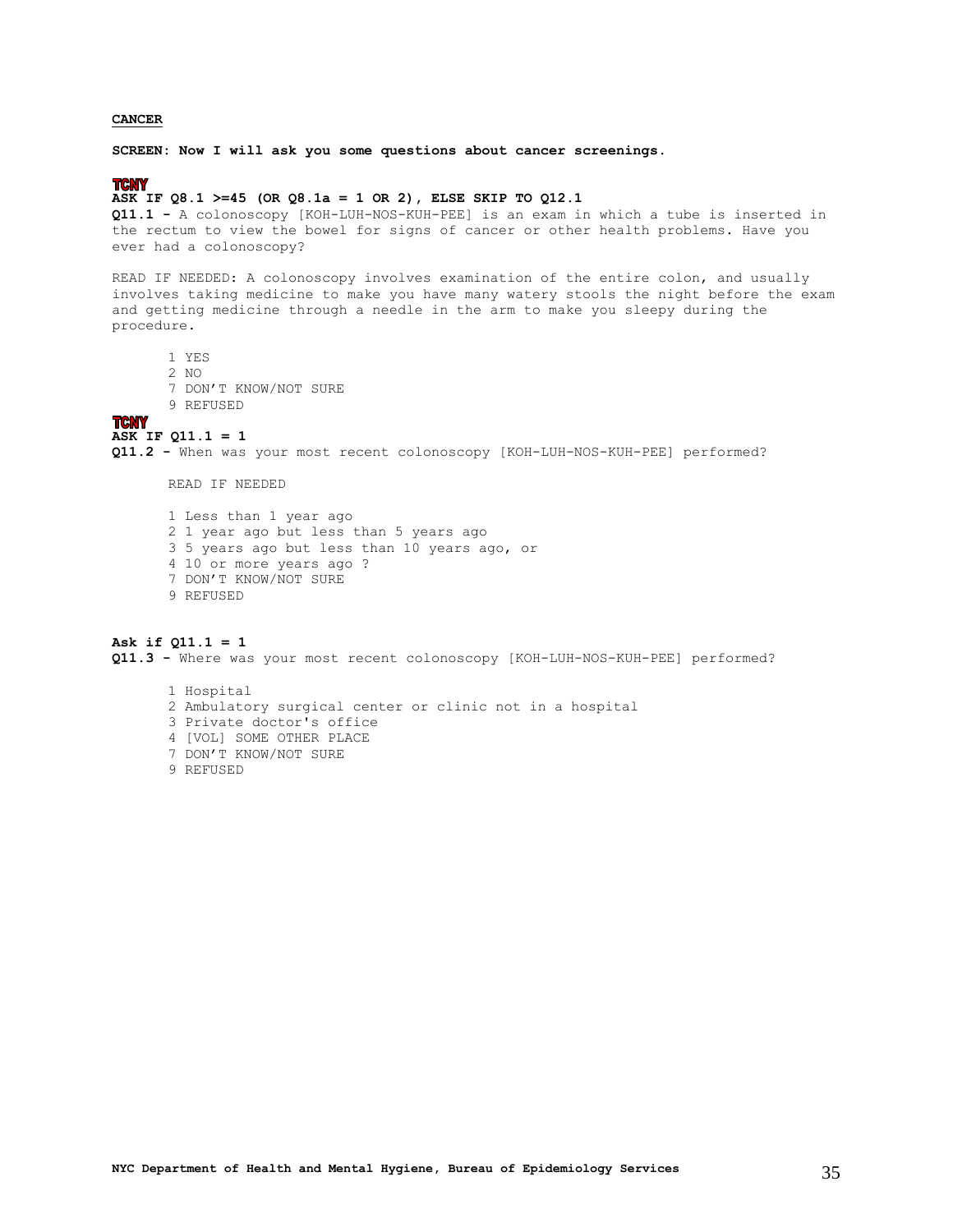### <span id="page-35-0"></span>**NOISE**

#### **READ: Now for some questions about hearing loss and different types of noise.**

#### **ASK ALL**

**Q12.1** In the last 12 months, have you been bothered by ringing, roaring or buzzing in your ears or head that lasted for 5 minutes or more? [NHANES]

- 1 YES
- 2 NO
- 7 DON'T KNOW/NOT SURE
- 9 REFUSED

### **ASK ALL**

**Q12.2** How often do you find it difficult to follow a conversation if there is background noise, for example, when other people are talking, TV or radio is on, or children are playing? Would you say.... [NHIS]

1 Always 2 Usually 3 About half the time 4 Seldom 5 Never 7 DON'T KNOW/NOT SURE 9 REFUSED

### **ASK ALL**

**Q12.3** When was the last time you had your hearing tested? [NHANES]

READ:

1 Less than a year ago 2 One year to four years ago 3 Five years ago to nine years ago 4 Ten or more years ago 5 Never 7 DON'T KNOW/NOT SURE 9 REFUSED

### **ASK IF Q12.3 EQ 1-4, ELSE SKIP TO Q12.5**

**Q12.4** The last time you had a hearing test, did a doctor, nurse or other health care professional tell you that you had hearing loss or a hearing problem?

1 Yes 2 No 7 DON'T KNOW/NOT SURE 9 REFUSED

### **ASK ALL**

**Q12.5** In the last 12 months, have you worn a hearing aid at least 5 hours a week during most weeks? [NHANES]

1 Yes

- 2 No
- 7 DON'T KNOW/NOT SURE
- 9 REFUSED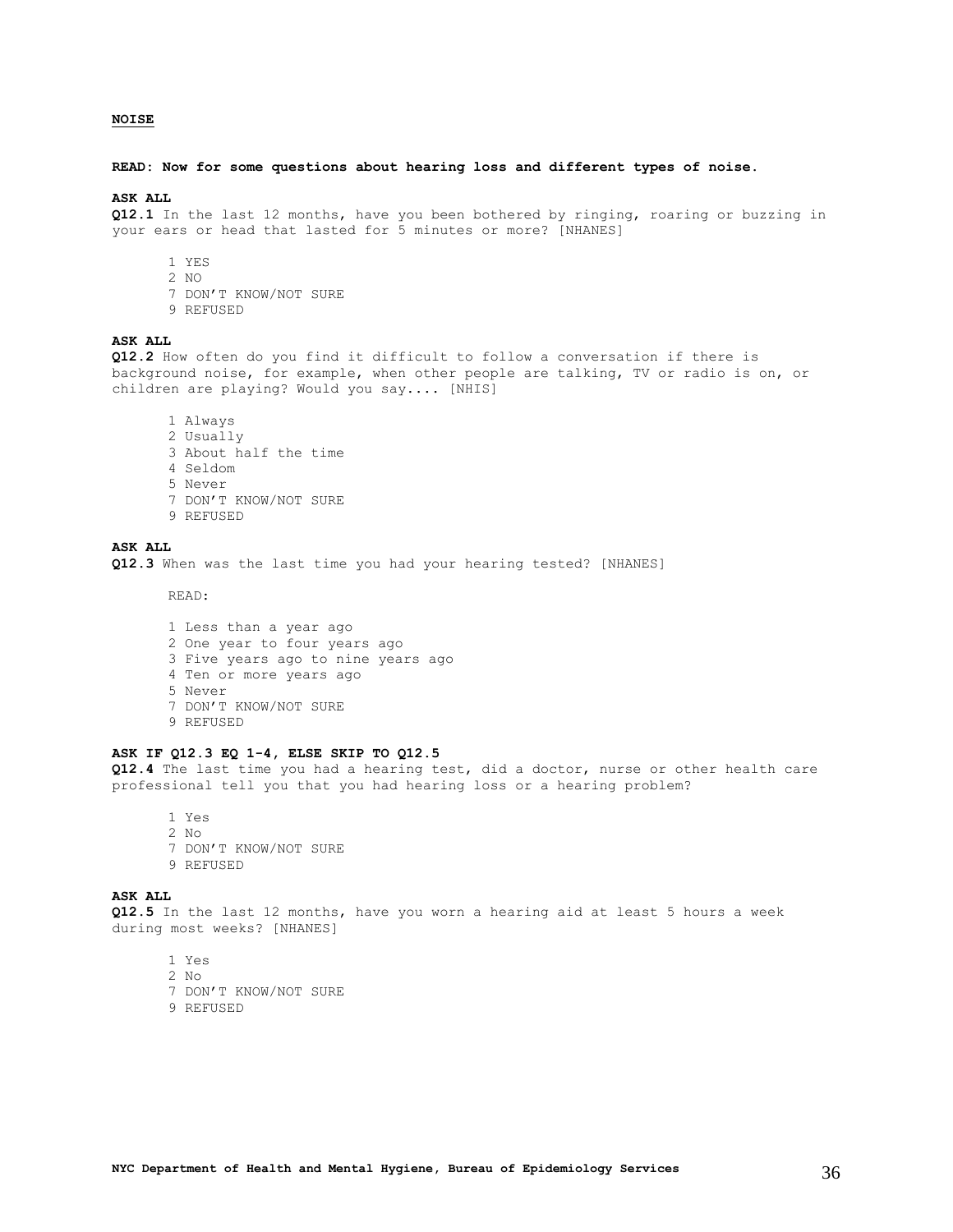**READ: Now I will ask you some questions about your exposure to loud noises. By loud noise, I mean noise so loud that you must speak in a raised voice to be heard when another person is at arms length.**

### **ASK ALL**

**Q12.6** Have you ever had a job where you were exposed to loud noise for 5 or more hours a week? [NHANES]

READ IF NEEDED: By loud noise I mean noise so loud that you had to speak in a raised voice to be heard when another person is at arms length.

READ IF NEEDED: These include jobs like construction, transportation, entertainment, landscaping and manufacturing.

1 Yes 2 No

7 DON'T KNOW/NOT SURE

9 REFUSED

### **ASK IF Q12.6 = 1**

**Q12.7** Are you currently working at a job where you are exposed to loud noise for 5 or more hours a week?

1 Yes 2 No 7 DON'T KNOW/NOT SURE 9 REFUSED

### **ASK IF Q12.7 = 1**

**Q12.8** When you are at work, how often do you wear hearing protection devices such as ear plugs or ear muffs to block the loud noise? [MODIFIED FROM NHANES]

- 1 Most of the time 2 Sometimes 3 Rarely/seldom 4 Never 7 DON'T KNOW/NOT SURE
- 9 REFUSED

### **ASK ALL**

**Q12.9** In an average week, about how many days are you exposed to loud traffic noise from subways or buses?

READ IF NEEDED: Loud means so loud that you must speak in a raised voice to be heard when another person is standing at arms length.

 $\frac{1}{77}$  (RANGE 0-7) 77 DON'T KNOW/NOT SURE 99 REFUSED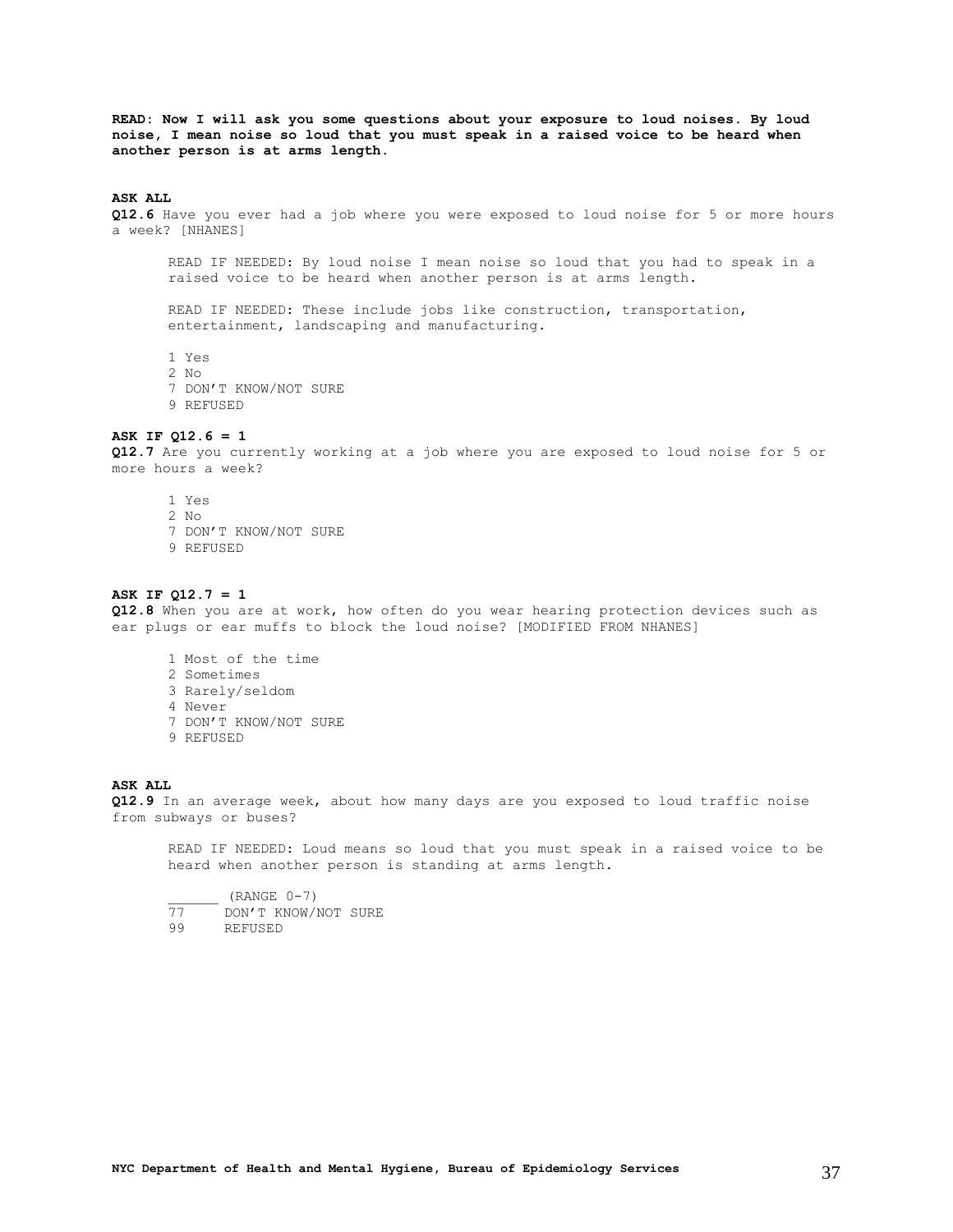#### **ASK IF Q12.9 NE 0, 77 OR 99**

**Q12.10** On an average day when you are exposed, how many hours are you exposed to loud traffic noise from subways or buses? Would you say...

READ IF NEEDED: Loud means so loud that you must speak in a raised voice to be heard when another person is standing at arms length.

READ:

- 1 1 hour or less
- 2 More than 1 hour but less than 4 hours
- 3 4 hours or more
- 7 DON'T KNOW/NOT SURE
- 9 REFUSED

### **ASK ALL**

**Q12.11** In an average week, about how many days do you listen to a personal music player, such as an MP3 player or iPod, with headphones?

READ IF NEEDED: Personal music players include iPods, MP3 players, portable CD players, radios or any other device which is usually carried by the individual and for which headphones are used for listening.

 $\frac{\text{(RANGE 0-7)}}{66}$  USE ONE, BUT USE ONE, BUT LESS THAN WEEKLY??? 88 DO NOT OWN PERSONAL MUSIC PLAYER 77 DON'T KNOW/NOT SURE 99 REFUSED

### **ASK IF Q12.11 NE 0, 88, 77 OR 99**

**Q12.12 –** On an average day that you listen to a personal music player with headphones, about how many hours do you listen at more than half the volume? Would you say:

### READ:

- 1 1 hour or less
- 2 More than 1 hour but less than 4 hours
- 3 4 hours or more

7 DON'T KNOW/NOT SURE 9 REFUSED

READ IF NEEDED: Personal music players include Ipods, MP3 players, portable CD players, radios or any other device which is usually carried by the individual and for which ear plugs are used for listening.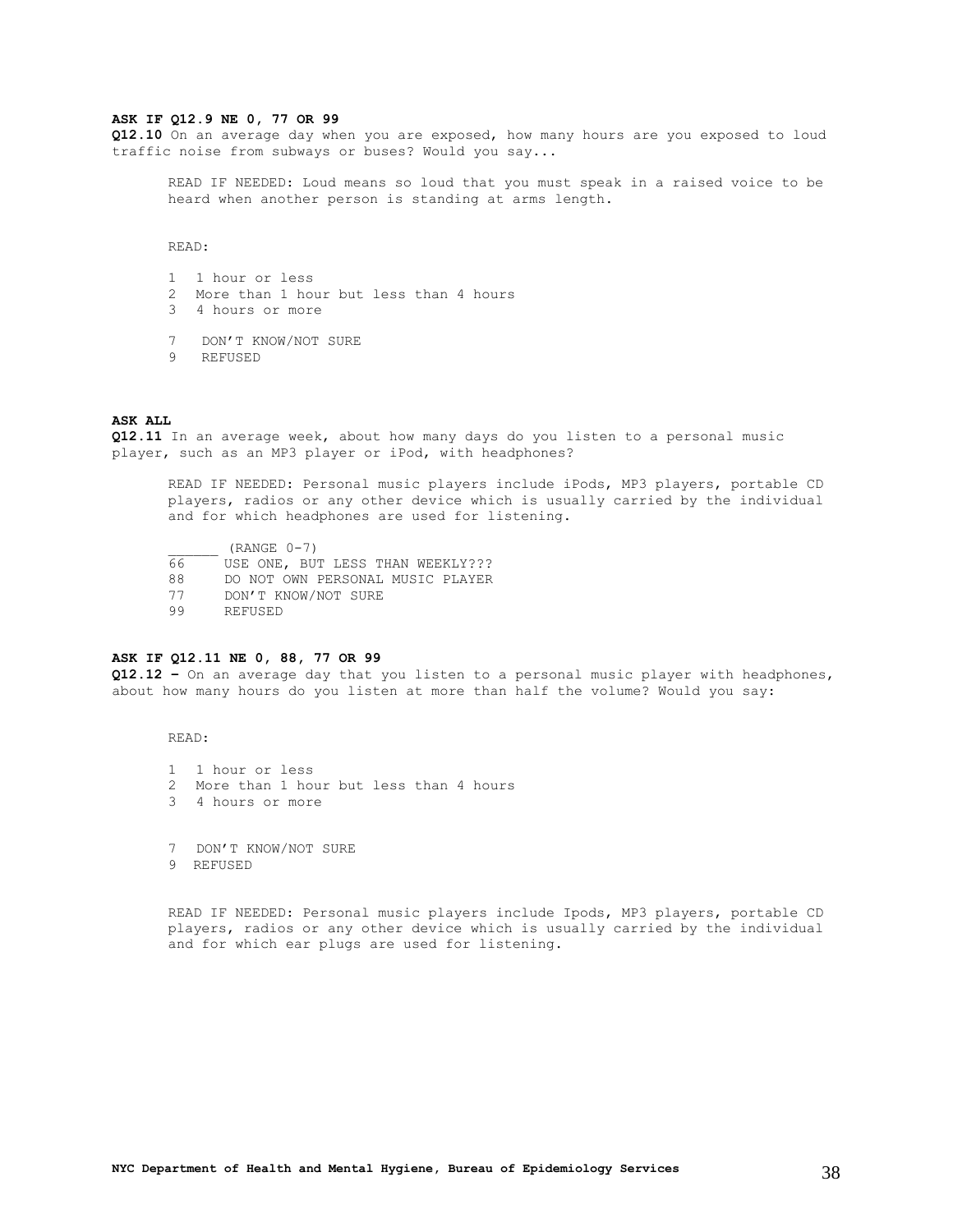### **ASK ALL**

**Q12.13** Have you ever used firearms for target shooting, hunting or for any other purposes? [NHANES]

READ IF NECESSARY: Please include guns such as pistols, shotguns and rifles; but NOT BB guns, starter pistols or guns that cannot fire.

- 1 Yes
- 2 No
- 7 DON'T KNOW/NOT SURE
- 9 REFUSED

### **ASK ALL**

**Q12.14** Are any firearms kept in your home, or around your home, such as in a garage, outdoor storage area or motor vehicle? Please include guns such as pistols, shotguns and rifles; but NOT BB guns, starter pistols or guns that cannot fire.

READ IF NECESSARY: We are asking this question because we are concerned about safety issues related to firearms.

1 YES 2 NO 7 DON'T KNOW/NOT SURE 9 REFUSED

### **ASK IF Q12.14 = 1**

**Q12.15** Do you regularly keep all firearms in or around your home locked in a safe place?

> 1 YES 2 NO 7 DON'T KNOW/NOT SURE 9 REFUSED

#### <span id="page-38-0"></span>**BEDBUGS**

#### **ASK ALL**

**Q13.1** During the past 12 months, have you had a problem with bed bugs in your home that required an exterminator?

1 YES

2 NO 7 DON'T KNOW/NOT SURE 9 REFUSED

### **ASK IF Q13.1 = 1 Q13.2** Did an exterminator come to your home and confirm that you had bed bugs?

1 YES

- 2 NO
- 7 DON'T KNOW/NOT SURE
- 9 REFUSED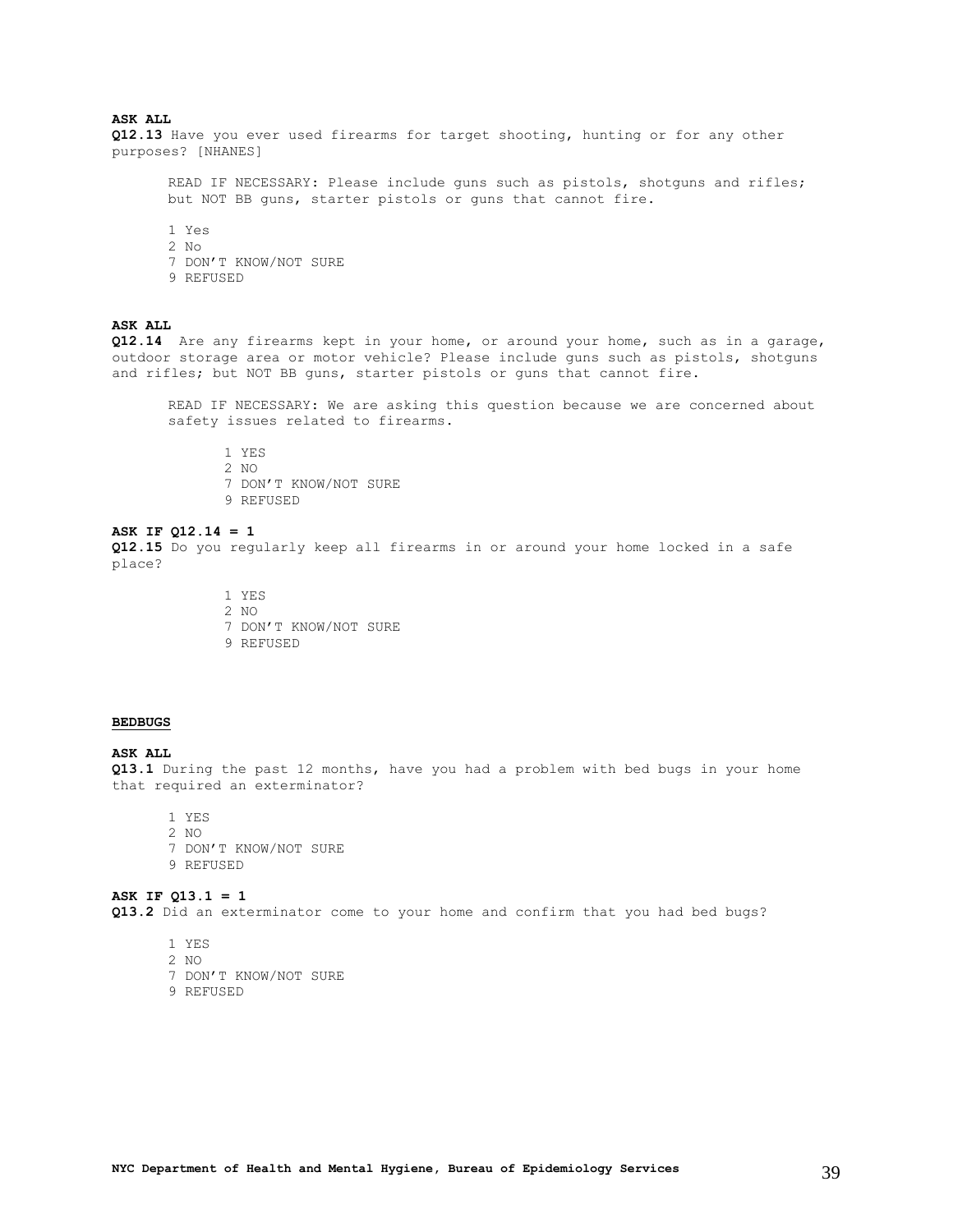### <span id="page-39-0"></span>**HIV TESTING**

**SCREEN: Now I am going to ask you about HIV testing. Do NOT count any test you might have had as a part of a blood donation. CORE** 

### **ASK ALL**

**Q14.1 -** Have you had an HIV test in the last 12 months?

- 1 YES
- 2 NO
- 7 DON'T KNOW/NOT SURE
- 9 REFUSED

### **TCNY**

### **ASK IF Q14.1 NE 1**

**Q14.2 -** Have you ever had an HIV test?

1 YES

- 2 NO
- 7 DON'T KNOW/NOT SURE
- 9 REFUSED

### **ASK ALL**

**Q14.3 -** In the past 12 months has a doctor, nurse or other health professional recommended that you have an HIV test?

- 1 YES
- 2 NO
- 7 DON'T KNOW/NOT SURE
- 9 REFUSED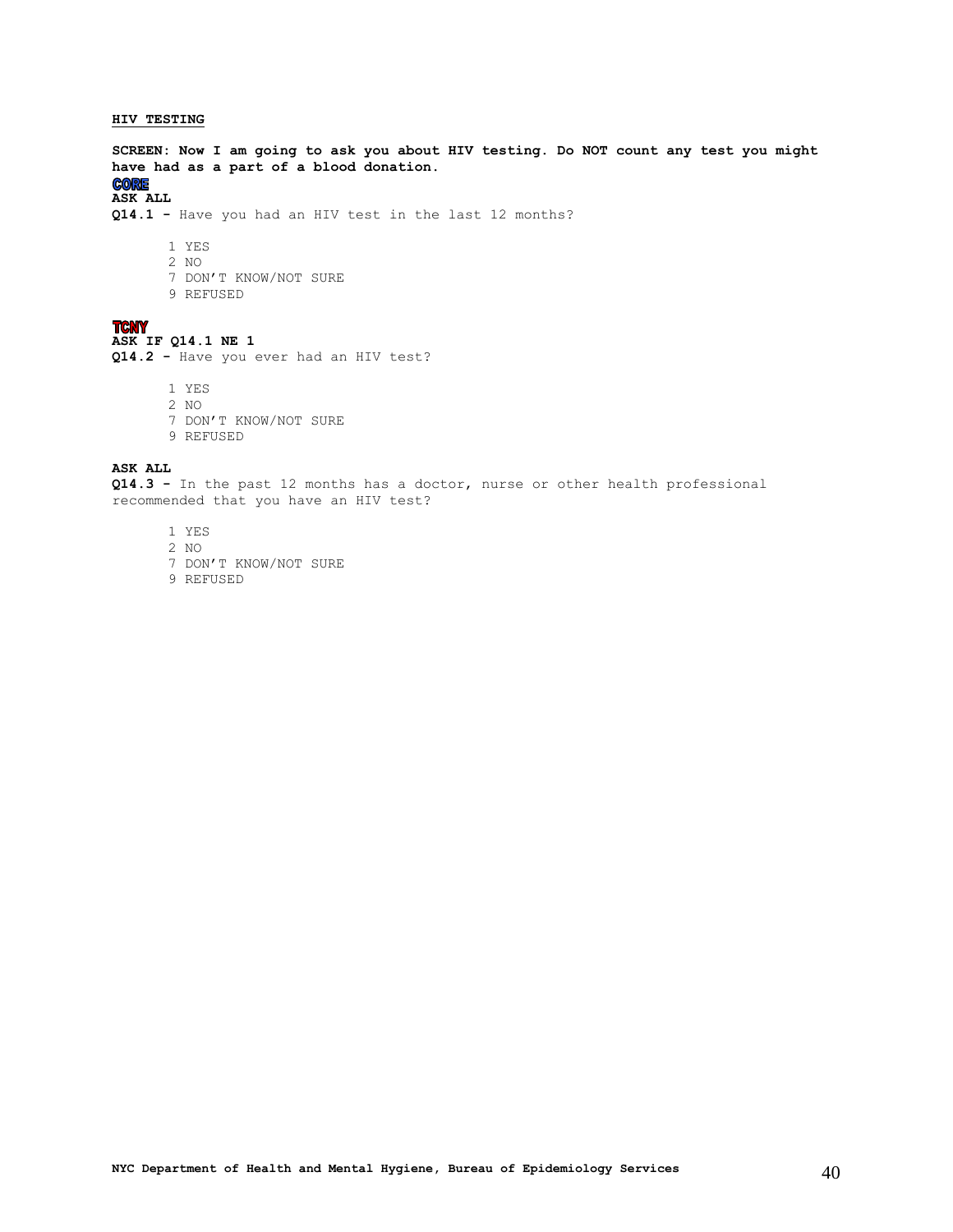### <span id="page-40-0"></span>**SEXUAL BEHAVIOR**

**SCREEN: The next few questions are about your sexual behavior. Again, your answers are strictly confidential and you don't have to answer any question you don't want to.**

### **WOMEN ONLY:**

**CORE** 

### **ASK IF Q8.2 = 2, ELSE SKIP TO Q15.1m (ASK ALL WOMEN)**

**Q15.1f -** During the past 12 months, with how many men have you had sex? By sex we mean oral, vaginal or anal sex, but not masturbation.

\_\_\_ NUMBER [CATI RANGE 0 - 499]

- 777 DON'T KNOW/NOT SURE
- 999 REFUSED

#### **CORE**

### **ASK IF Q15.1f > 0 AND NOT 777 OR 999, ELSE SKIP TO Q15.3f**

**Q15.2f -** The last time you had sex, did you use a condom?

IF ASKED: This includes the "female condom"

IF ASKED: This is the last time you had sex with a man.

1 YES 2 NO 7 DON'T KNOW/NOT SURE 9 REFUSED

### **CORE**

### **ASK IF Q8.2 = 2 (ASK ALL WOMEN)**

**Q15.3f -** During the past 12 months, with how many women have you had sex?

READ IF NEEDED: By sex we mean oral, vaginal or anal sex, but not masturbation.

NUMBER [CATI RANGE 0 - 499] 777 DON'T KNOW/NOT SURE 999 REFUSED

#### **CORE**

### **ASK IF Q15.3f = 0 Q15.4f -** Have you ever had sex with a woman?

READ IF NEEDED: By sex we mean oral, vaginal or anal sex, but not masturbation.

1 YES 2 NO 7 DON'T KNOW/NOT SURE 9 REFUSED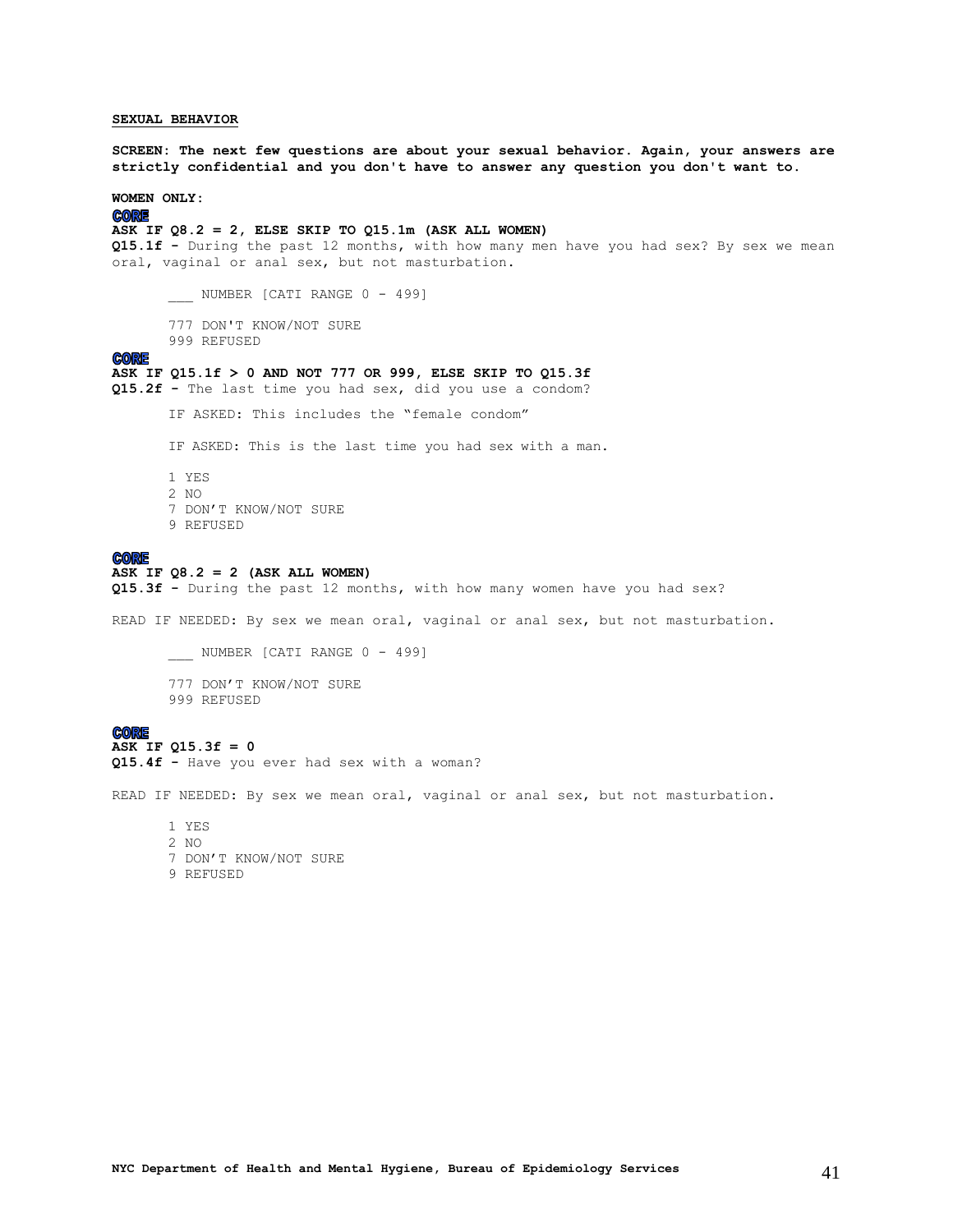### **CORE**

#### **ASK IF Q15.1f > 0 AND NOT 777 OR 999**

**Q15.5f -** In the past 12 months, have you had anal sex?

READ IF NEEDED: By anal sex, we mean having your partner put his penis in your rectum.

1 YES 2 NO 7 DON'T KNOW/NOT SURE 9 REFUSED

#### **CORE**

### **ASK IF Q15.5f = 1**

**Q15.6f -** In the past 12 months, when you have had anal sex have you or your partner used a condom? Every time, some of the time, or never?

1 EVERY TIME 2 SOME OF THE TIME 3 NEVER 7 DON'T KNOW/NOT SURE 9 REFUSED

#### **ASK IF Q15.1f OR Q15.3f > 0 AND NOT 777 OR 999**

**Q15.7f -** Have you used the internet to meet a partner for a sexual encounter in the past 12 months?

1 YES 2 NO 7 DON'T KNOW/NOT SURE 9 REFUSED

#### **ASK ALL**

**Q15.8f -** Thinking about the last time you visited your personal doctor or health care provider, did he or she ask you any questions about your sexual history?

READ IF NEEDED: Questions about your sexual history could be things like whether you have had sex, the number of sex partners you have had, or the gender of your sex partners.

1 YES 2 NO 7 DON'T KNOW/NOT SURE 9 REFUSED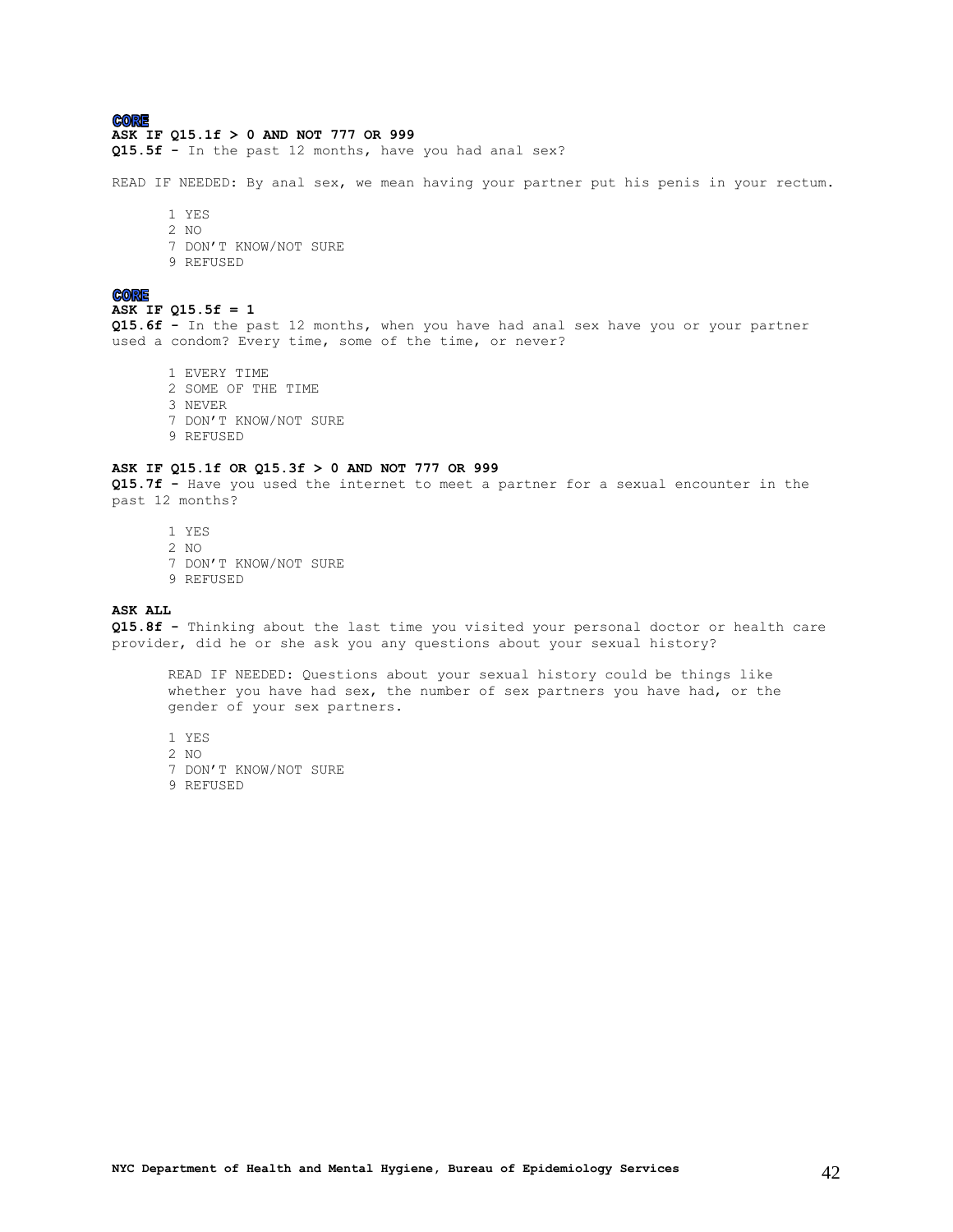### **SEXUAL BEHAVIOR**

**MEN ONLY:**

### **CORE**

### **ASK IF Q8.2 = 1, ELSE SKIP TO Q16.1 (ASK ALL MEN)**

**Q15.1m -** During the past 12 months, with how many women have you had sex? By sex we mean oral, vaginal or anal sex, but not masturbation.

NUMBER [CATI RANGE 0 - 499] RECORD 777 FOR DON'T KNOW/NOT SURE RECORD 999 FOR REFUSED

### **TCNY**

## **ASK IF Q8.2 = 1 (ASK ALL MEN)**

**Q15.2m -** During the past 12 months, with how many men have you had sex?

READ IF NEEDED: By sex we mean oral or anal sex, but not masturbation.

NUMBER [CATI RANGE 0 - 499] 777 DON'T KNOW/NOT SURE 999 REFUSED

#### **TCNY**

### **ASK IF Q15.2m = 0, ELSE SKIP TO Q15.4m**

**Q15.3m -** Have you ever had sex with a man?

READ IF NEEDED: By sex we mean oral or anal sex, but not masturbation.

1 YES 2 NO 7 DON'T KNOW/NOT SURE 9 REFUSED

#### **CORE**

**ASK IF Q15.2m >0 and NOT 777,999 (Only Gay or Bisexual Men who were active in past 12 months), ELSE SKIP TO Q15.5m**

**Q15.4 m -** The last time you had sex with a man, did you use a condom?

IF ASKED : This includes the "female condom"

1 YES 2 NO 3 [VOLUNTEERED] DIDN'T HAVE ANAL SEX 7 DON'T KNOW/ NOT SURE 9 REFUSED

#### **CORE**

**ASK IF (Q15.1m >0 AND Q15.1m <500, AND (Q15.2m = 0 AND (Q15.3m = 2,7 OR 9)) OR ((Q15.1m >0 AND Q15.1m <500) AND (Q15.2m = 777 OR Q15.2m = 999)), ELSE SKIP TO Q15.6m (Only heterosexual males with no bisexual history) Q15.5m -** The last time you had sex, did you use a condom?

IF ASKED : This includes the "female condom"

1 YES 2 NO 7 DON'T KNOW/NOT SURE 9 REFUSED

#### **CORE**

**ASK IF Q15.1m > 0 AND NOT 777 OR 999, AND Q15.2m > 0 AND NOT 777 OR 999, OR Q15.3m = 1 (Only bisexual men active with a woman in past 12 months) ELSE SKIP TO Q15.7**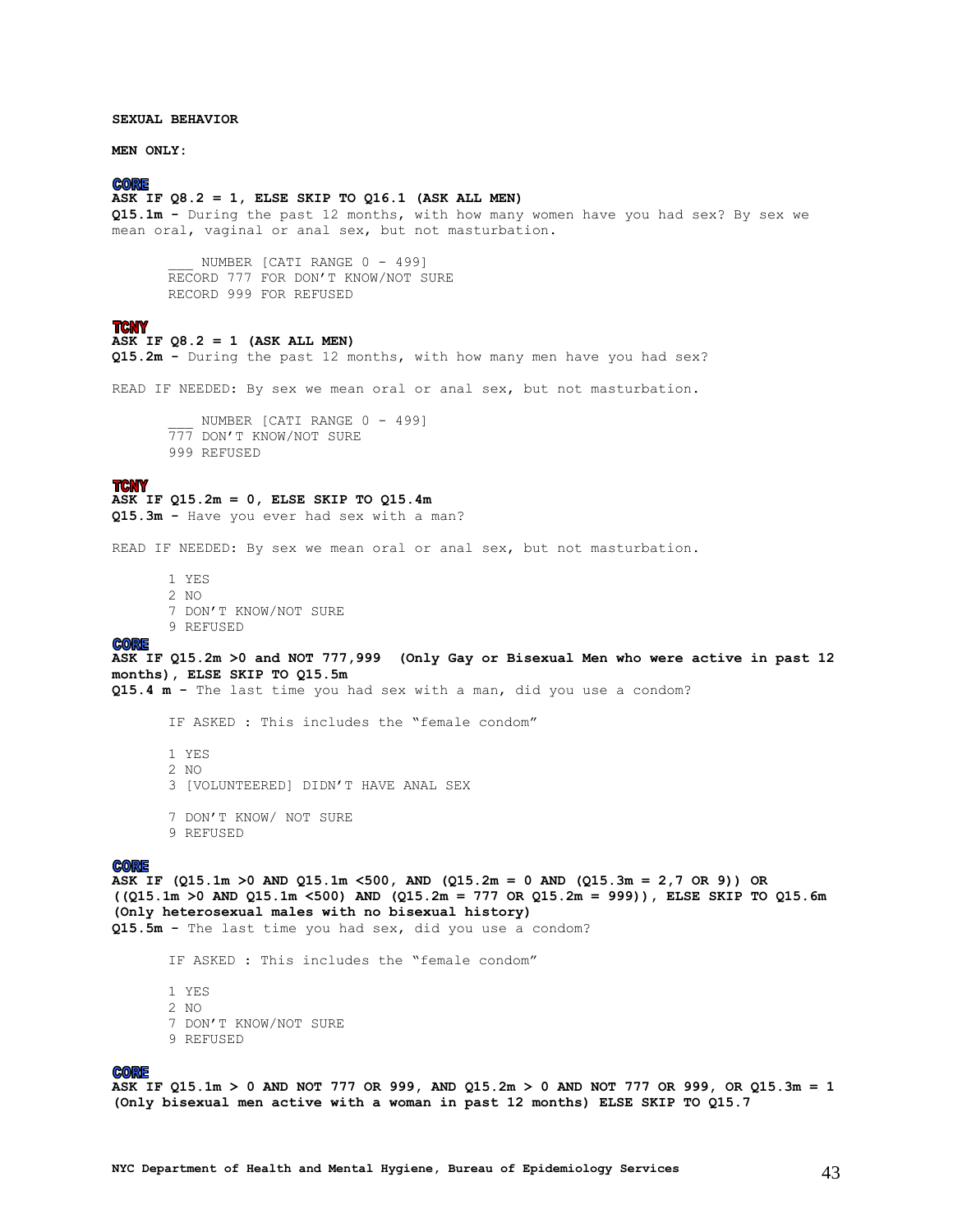**Q15.6m -** The last time you had sex with a woman, did you use a condom? IF ASKED : This includes the "female condom" 1 YES 2 NO 7 DON'T KNOW/NOT SURE 9 REFUSED **TCNY ASK IF Q15.1m OR Q15.2m > 0 AND NOT 777 OR 999 Q15.7m -** In the past 12 months, have you had anal sex? READ IF NEEDED: (IF Q15.1m>0 AND Q15.2m=0) By anal sex, we mean putting your penis in your partner's rectum. (IF Q15.2m>0 AND Q15.1m>=0) By anal sex, we mean putting your penis in your partner's rectum or having your partner put his penis in your rectum. 1 YES 2 NO 7 DON'T KNOW/NOT SURE 9 REFUSED

### **TCNY**

#### **ASK IF Q15.7m = 1**

**Q15.8m -** In the past 12 months, when you have had anal sex have you or your partner used a condom? Every time, some of the time, or never?

1 EVERY TIME 2 SOME OF THE TIME 3 NEVER 7 DON'T KNOW/NOT SURE 9 REFUSED

### **ASK IF Q15.1m OR Q15.2m > 0 AND NOT 777 OR 999**

**Q15.9m -** Have you used the internet to meet a partner for a sexual encounter in the past 12 months?

1 YES 2 NO 7 DON'T KNOW/NOT SURE

9 REFUSED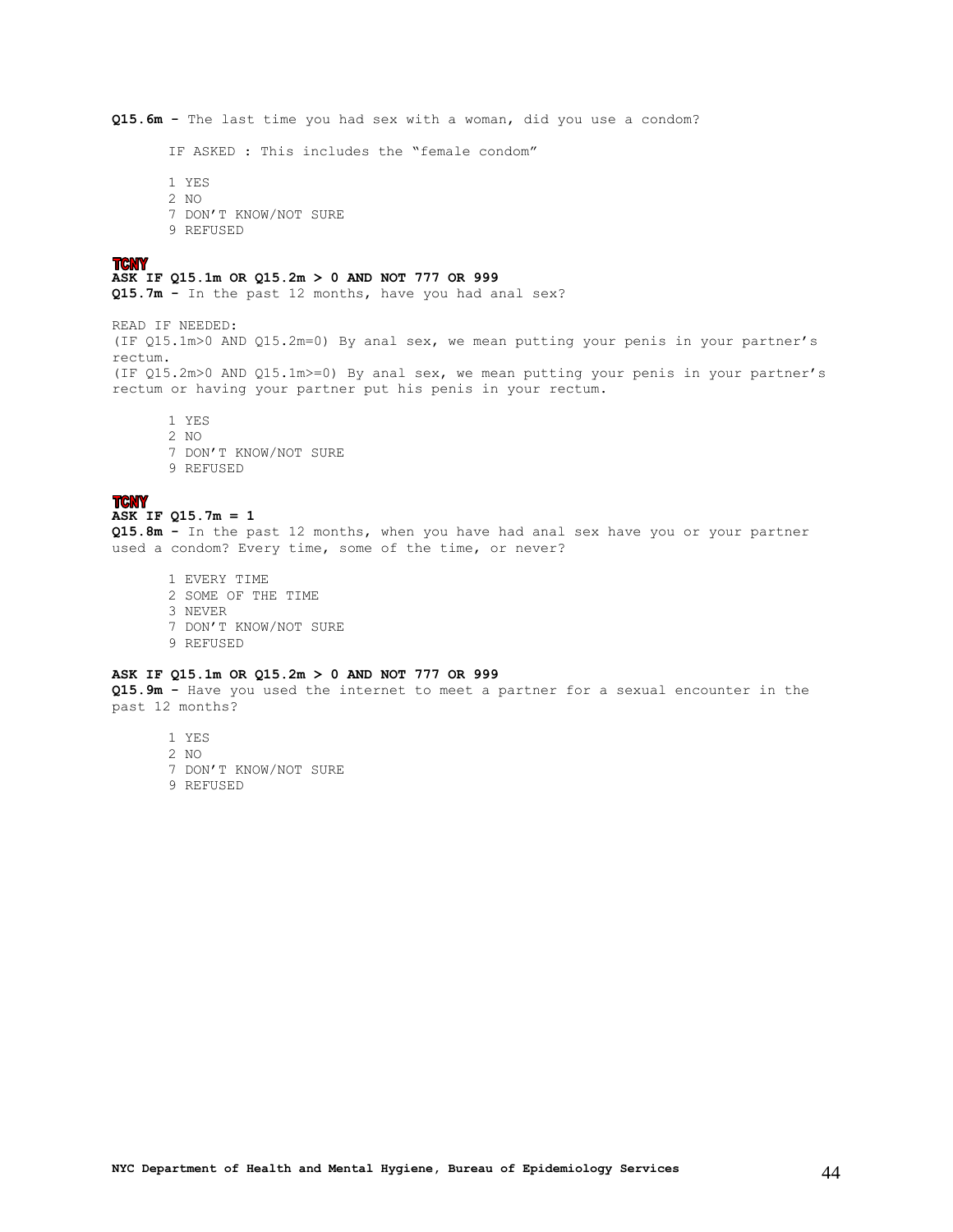### **ASK ALL**

**Q15.10m -** Thinking about the last time you visited your personal doctor or health care provider, did he or she ask you any questions about your sexual history?

READ IF NEEDED: Questions about your sexual history could be things like whether you have had sex, the number of sex partners you have had, or the gender of your sex partners.

1 YES

- 2 NO
- 7 DON'T KNOW/NOT SURE
- 9 REFUSED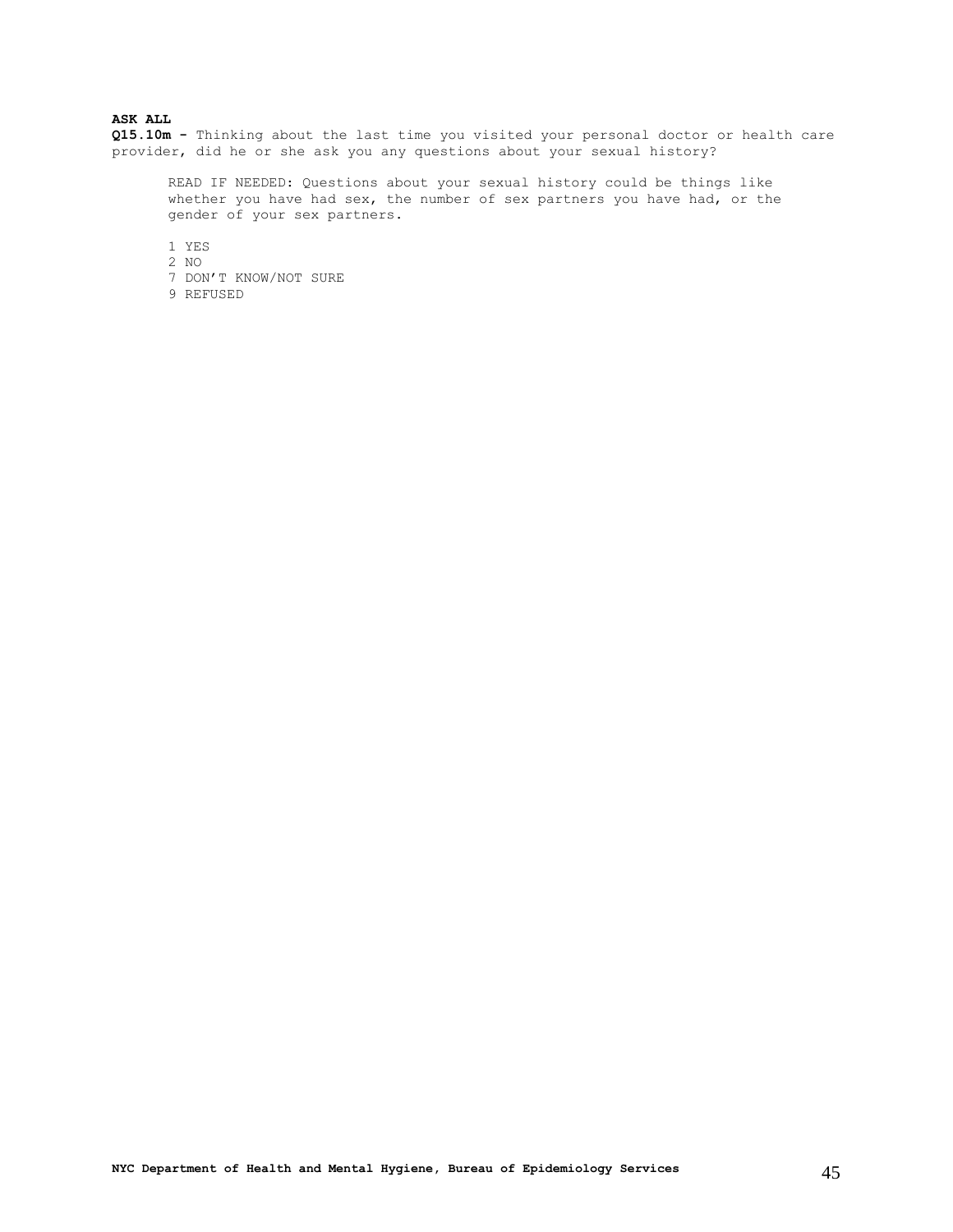#### <span id="page-45-0"></span>**ALCOHOL AND PRESCRIPTION DRUG ABUSE**

#### **SCREEN: Now a few questions about alcohol. CORE**

#### **ASK ALL**

**Q16.1 -** A drink of alcohol is 1 can or bottle of beer, 1 glass of wine, 1 can or bottle of wine cooler, 1 cocktail, or 1 shot of liquor. During the past 30 days, how many days per week or per month did you have at least 1 drink of any alcoholic beverage?

1 DAYS PER WEEK [RANGE 1-7] 2 \_\_ DAYS IN PAST 30 [RANGE 1-30]

888 NO DRINKS IN THE PAST 30 DAYS 777 DON'T KNOW/NOT SURE 999 REFUSED

**CATI Note: Only allow one field to be entered.**

### **CORE**

**ASK IF Q16.1 > 0 BUT NOT 777 OR 999**

**Q16.2 -** On the days when you drank, about how many drinks did you drink on average?

INTERVIEWER: ROUND UP. 1/2 A DRINK CODE AS "1 DRINK"

NUMBER OF DRINKS [RANGE OF 1-50 WITH A MINIMUM OF 1 DRINK] 77 DON'T KNOW/NOT SURE 99 REFUSED

#### **CORE**

#### **ASK IF Q16.1 > 0 BUT NOT 77 OR 99**

**Q16.3 -** Considering all types of alcoholic beverages, how many times during the past 30 days did you have [IF  $Q\overline{8}.2 = 1$  READ: 5 or more drinks on one occasion?] [IF  $Q8.2 = 2$  OR IF  $Q8.2 = 7$ |9 READ: 4 or more drinks on one occasion?]

NUMBER OF TIMES [CATI RANGE 0 -50] 77 DON'T KNOW/NOT SURE 99 REFUSED

### **ASK IF Q16.3 GE 1 BUT NOT 77 OR 99**

**Q16.4 –** You just said in the past 30 days you drank [IF Q8.2 = 1 READ: 5 or more drinks on one occasion.] [IF  $08.2 = 2$  OR IF  $08.2 = 7$ ] READ: 4 or more drinks on one occasion.]

During the past 30 days, what is the largest number of drinks you had on any occasion?

NUMBER OF DRINKS [CATI RANGE FOR MEN: 5-50; CATI RANGE FOR WOMEN: 4-50] 77 DON'T KNOW/NOT SURE 99 REFUSED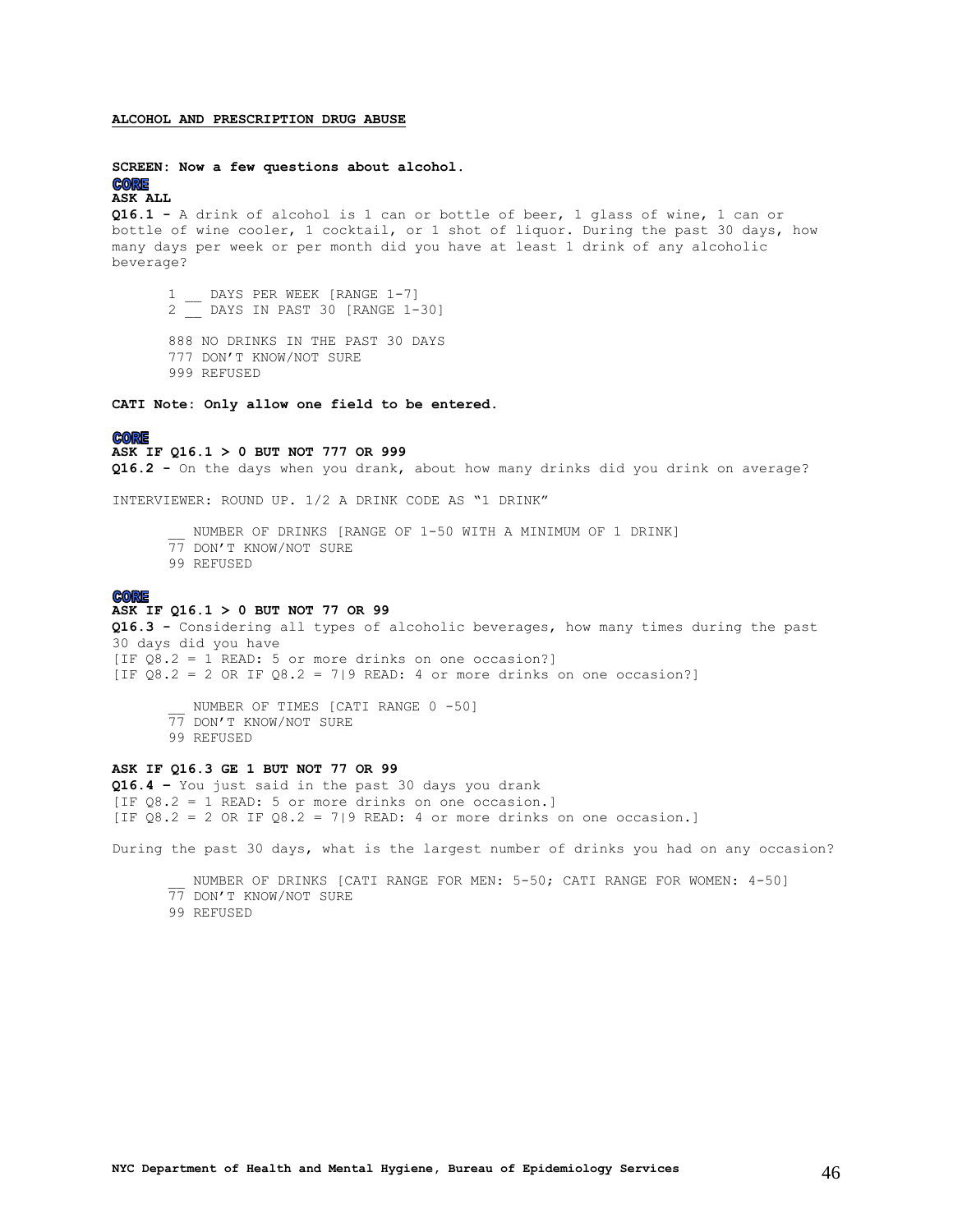#### **ASK IF Q16.1 NE 888,777,OR 999**

**Q16.5 -** When you drink alcoholic beverages, which type of beverage do you usually drink?

READ RESPONSE OPTIONS:

1 Wine 2 Beer 3 Liquor 4 Wine coolers 5 [VOL] NO ONE TYPE OF ALCOHOL 7 DON'T KNOW/NOT SURE 9 REFUSED

### **ASK ALL**

**Q16.6 -** In the last 12 months has a doctor, nurse or other health professional asked or talked to you about alcohol use?

1 YES 2 NO 7 DON'T KNOW/NOT SURE 9 REFUSED

**READ:** The next few questions are about prescription medications. These questions ask if you took certain kinds of prescription medicines that were either not prescribed for you, or that were prescribed for you but that you used in a way other than how it was prescribed.

#### **NOTE: Wave 2 wording different for Q16.1—Q16.10) ASK ALL**

**Q16.7 -** In the past 12 months, have you ever, even once used a prescription pain reliever such as oxycodone or hydrocodone, that was either not prescribed for you or a prescription pain reliever that was prescribed for you but that you used in a way other than how it was prescribed? Do not count 'over the counter' medications such as aspirin, Tylenol, or Advil which can be bought in drug stores without a doctor's prescription.

1 YES 2  $N<sub>O</sub>$ 7 DON'T KNOW/NOT SURE 9 REFUSED

### **ASK IF Q16.7 = 1**

**Q16.8 -** In the past 12 months, how often did you take a prescription pain reliever that was either not prescribed for you or that was prescribed for you but that you used in a way other than how it was prescribed?

READ IF NECESSARY: You can answer with the number of days per week, days per month or days per year.

 $\frac{1}{2}$  DAYS PER WEEK (RANGE 1-7) 2\_\_ DAYS PER MONTH (RANGE 1-30) 3\_\_ DAYS PER YEAR (RANGE 1-365) 888 NONE / NEVER / RARELY 777 DON'T KNOW/NOT SURE 999 REFUSED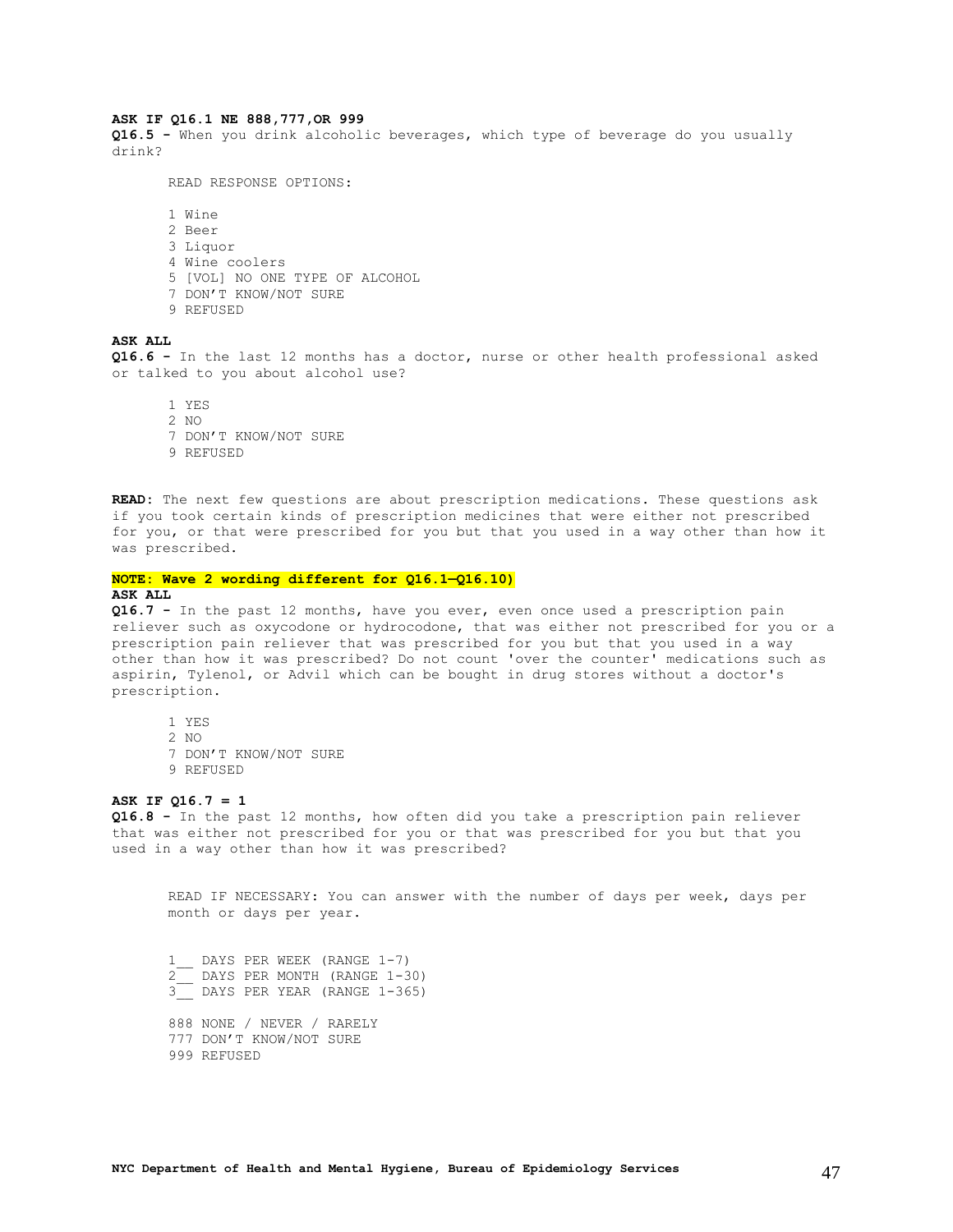### **ASK ALL**

**Q16.9 -** In the past 12 months, have you ever, even once used a prescription tranquilizer, such as Xanax or valium, that was either not prescribed for you or a prescription tranquilizer that was prescribed for you but that you used in a way other than how it was prescribed?

1 YES 2 NO 7 DON'T KNOW/NOT SURE 9 REFUSED

### **ASK IF Q16.9 = 1**

**Q16.10 -** In the past 12 months, how often did you take a prescription tranquilizer that was either not prescribed for you or that was prescribed for you but that you used in a way other than how it was prescribed?

READ IF NECESSARY: You can answer with the number of days per week, days per month, or days per year.

1\_ DAYS PER WEEK (RANGE 1-7) 2\_\_ DAYS PER MONTH (RANGE 1-30) 3\_\_ DAYS PER YEAR (RANGE 1-365) 888 NONE / NEVER / RARELY 777 DON'T KNOW/NOT SURE 999 REFUSED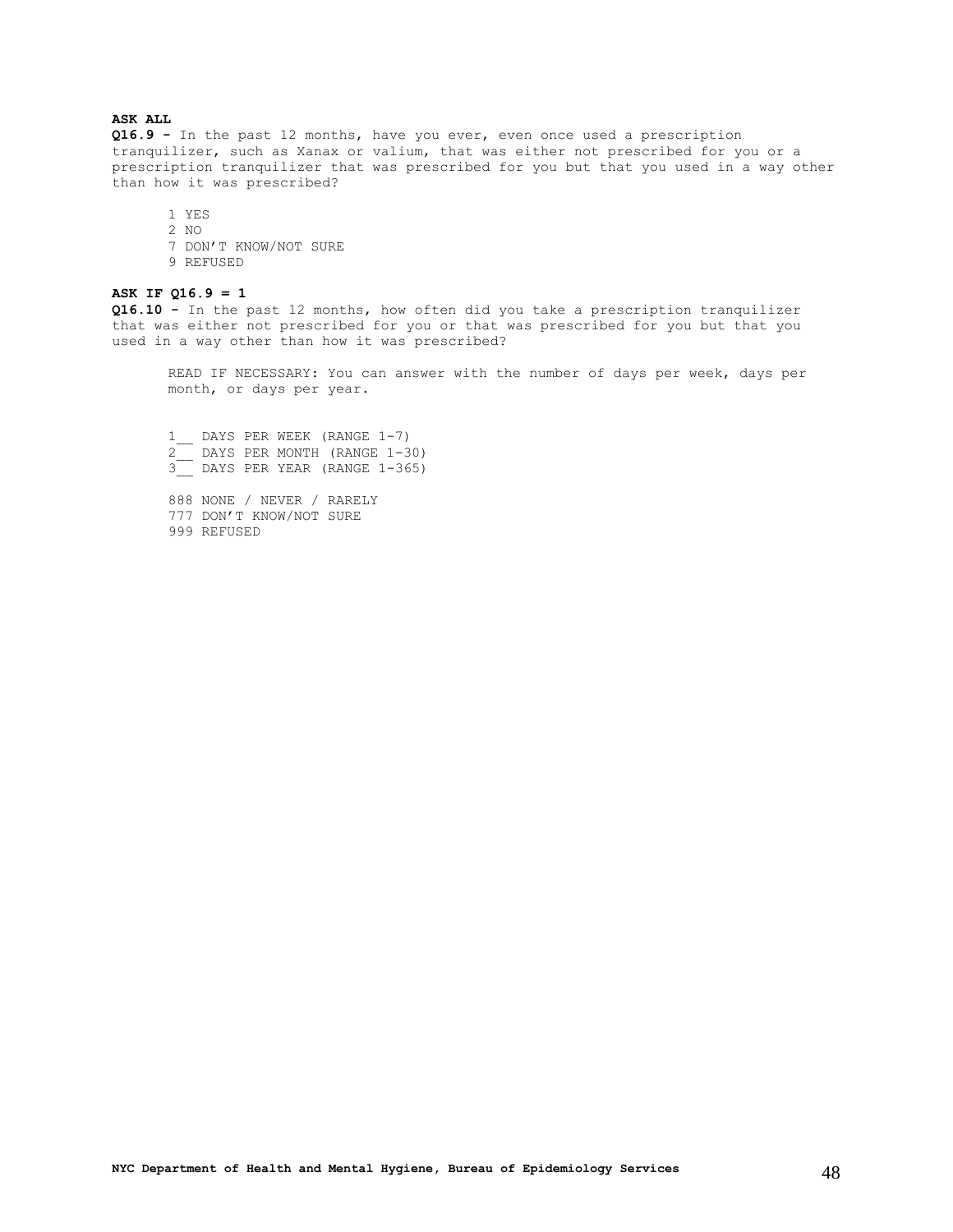### <span id="page-48-0"></span>**TELEPHONE MODULE**

**SCREEN: And now, because this is a telephone survey I need to ask you a few more questions about your telephone usage. These questions are only asked for statistical purposes.**

### **CORE**

### **ASK ALL**

**Q17.1 -** Do you have more than one telephone number in your household? Do NOT include cell phones or numbers that are only used by a computer or fax machine.

INTERVIEWER NOTE: Cordless telephones should be counted as landline telephones.

- 1 YES
- 2 NO
- 7 DON'T KNOW/NOT SURE
- 9 REFUSED

### **CORE**

### **ASK ALL**

**Q17.2 -** During the past 12 months, has your household been without telephone service for 1 week or more? Do NOT include interruptions of telephone service because of weather or natural disasters.

- 1 YES
- 2 NO
- 7 DON'T KNOW/NOT SURE
- 9 REFUSED

### **CORE**

#### **ASK ALL**

**Q17.3 -** Do you have a cell phone for personal use? Please include cell phones if they are used for any personal use.

- 1 YES 2 NO
- 7 DON'T KNOW/NOT SURE
- 9 REFUSED

#### **CORE**

### **ASK IF Q17.3=2**

**Q17.4 -** Do you share a cell phone for personal use with other adults?

1 YES 2 NO 7 DON'T KNOW/NOT SURE 9 REFUSED

### **ASK IF Q17.3 OR Q17.4 = 1**

**Q17.5 -** Of all of the phone calls that you receive, are…(Read List)

1 all or almost all calls received on cell phones, 2 some received on cell phones and some received on land lines, or 3 very few or none on cell phones. 7 DON'T KNOW/NOT SURE 9 REFUSED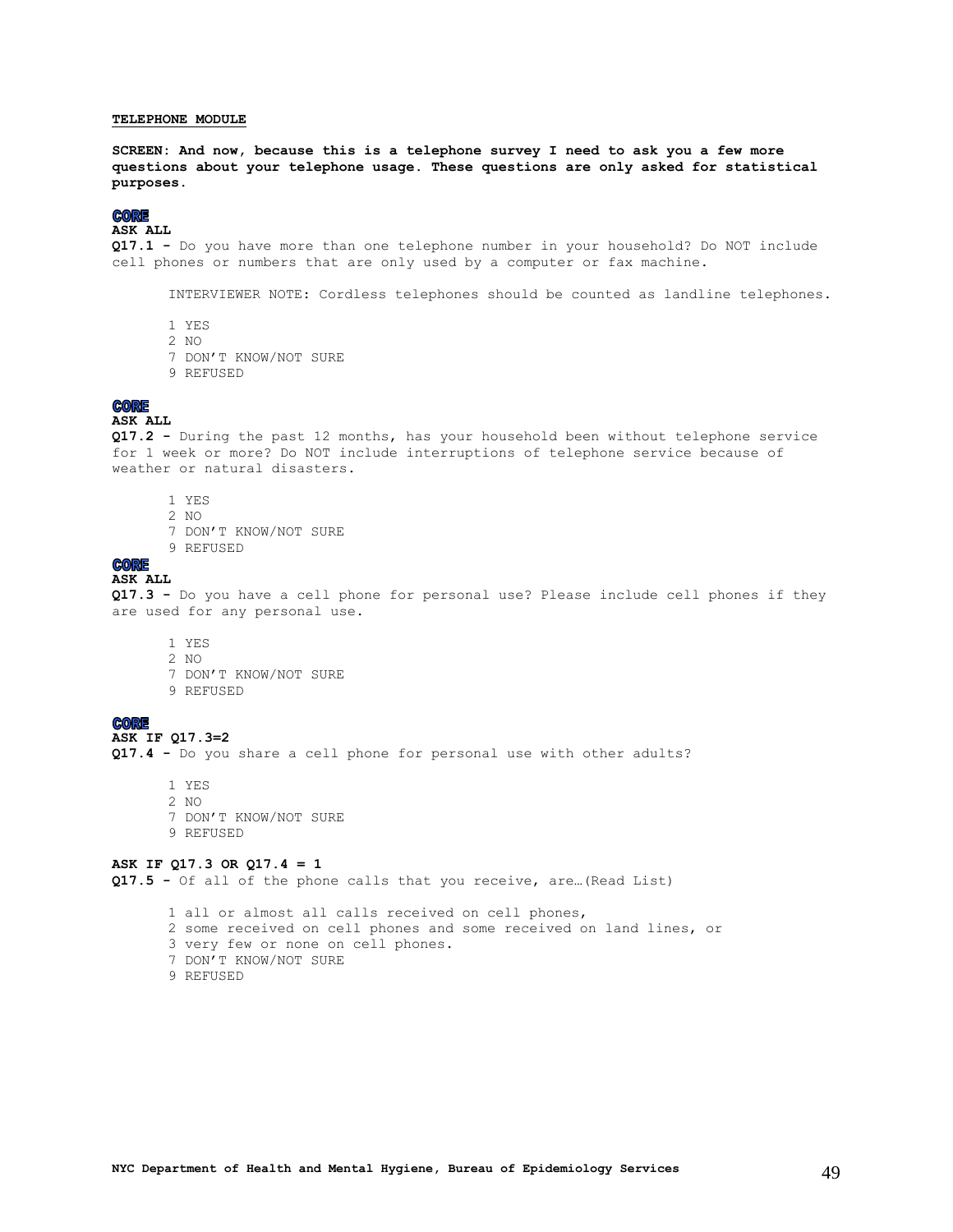### **COLLECT PHONE NUMBER(S) FOR DRAWING**

Thank you for helping the New York City Health Department by completing the Community Health Survey.

I mentioned earlier in our interview, if you choose, you will be entered in a drawing of \$50 for participating in the survey. Would you like to enter the drawing?

1 YES [GO TO DRAWING] 2 NO [GO TO CLOSING}

**DRAWING:** So that we can contact you if you are selected, I need to collect one or more phone numbers and your name or initials. You can give me your home phone number, cell phone number and even a work phone number. The phone numbers and your name will not be shared with anyone and will only be used to notify you if you are randomly drawn.

**IF INTERVIEW OCCURS BEFORE AUGUST 31:** We will randomly draw up to 40 people who participated in the Community Health Survey for the \$50. Recipients will be selected in early September.

**IF INTERVIEW BETWEEN SEPTEMBER 1 AND NOVEMBER 30:** We will randomly draw up to 20 people who participated in the Community Health Survey for the \$50. Recipients will be selected in early November.

**LOTPHONE:** What phone number or phone numbers would you like us to use if you are selected for the \$50? You can give me a landline phone number, a cell phone number a work number or all three..

LANDLINE NUMBER(S) [CAPTURE PHONE NUMBER(S)] CELL PHONE NUMBER(S) [CAPTURE PHONE NUMBER(S)] WORK PHONE NUMBER(S) [CAPTURE PHONE NUMBER(S) ]

**LOTNAME:** Can I have your name or initials so that we will know who to ask for if you are selected?

NAME OR INITIALS: FIRST NAME LAST NAME\_\_\_\_\_\_\_\_\_\_\_\_\_\_\_\_\_\_\_\_\_\_\_\_

<span id="page-49-0"></span>**IF RESPONDENT REFUSES PHONE NUMBER AND NAME GO TO [CLOSING]**

#### **CLOSING:**

Thank you for participating in this important research. If you have any additional questions about this survey, would like survey results, or have further questions about your rights in this study, I can provide you with the appropriate telephone numbers. If you would like more information on where you could go to get help with a health problem, I can also give you the number for the Health Department's helpline.

Would you like any of these phone numbers?

| o esta<br>۰. |
|--------------|
| ×<br>۰.      |

**IF YES:** Which number would you like? 1 MORE INFORMATION ABOUT THE SURVEY OR SURVEY RESULTS-READ: You can call the principal investigator at 347-396-2821.

2 INFORMATION ABOUT PARTICIPANTS RIGHTS READ: You can call the Institutional Review Board Chairperson at 347-396-6051.

3 INFORMATION ABOUT A HEALTH PROBLEM NOT RELATED TO THE SURVEY READ: You can call the Health Department helpline at 311.